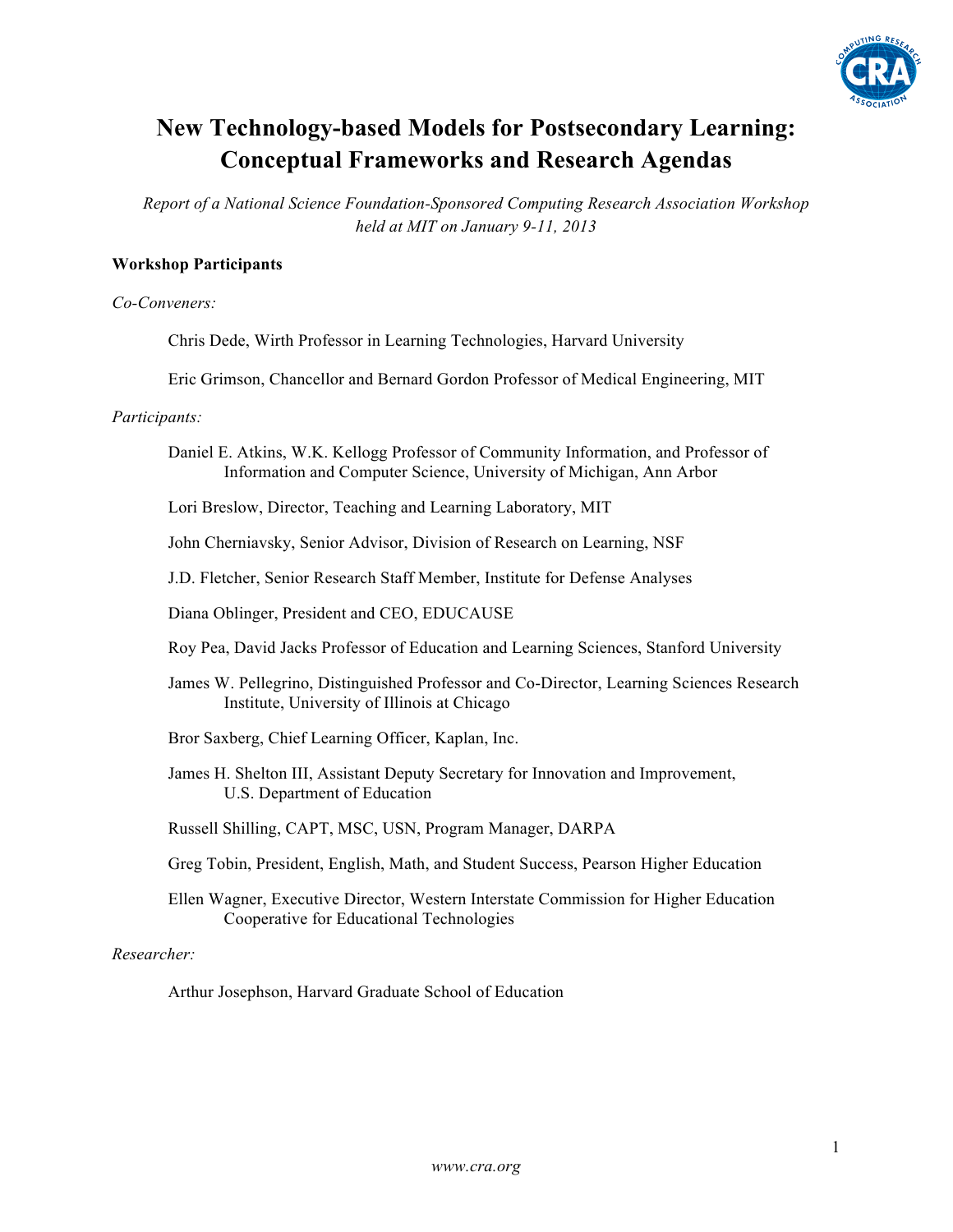

### **Reconceptualizing Postsecondary Learning**

Advances in technology and in knowledge about expertise, learning, and assessment have the potential to reshape the many forms of education and training past matriculation from high school. In the next decade, higher education, military and workplace training, and professional development must all transform to exploit the opportunities of a new era, leveraging emerging technology-based models that can make learning more efficient and possibly improve student support, all at lower cost for a broader range of learners.

Potential risks must be managed, including those arising from the disruption of established delivery economics in our current learning institutions, the variable quality of learning outcomes these new models offer today, and the technical and conceptual challenges of better understanding how to design, develop, and implement innovative capabilities in ways that reliably deliver on their promise. This workshop developed a framework for understanding this sea change and sketched steps towards a research agenda for realizing its benefits while avoiding pitfalls.



Many forms of postsecondary learning will be influenced by these developments. These sectors are shown in Figure 1.

*Figure 1*. Forms of Postsecondary Learning

New media, insights from research, and alterations in organizational structures are changing longstanding assumptions that have shaped postsecondary learning. Shifts now occurring include:

#### **Instructional objectives**

- *Moving from thinking about expertise as something an expert "knows" and can articulate, to a complex mix of tacit (i.e., non-conscious) and conscious competencies:* This evolution has major consequences both in how we identify critical competencies that experts exhibit, and in how we design instruction to reach those competencies. Simply asking experts to "teach" whatever comes to mind, whether in an online format available to millions or in their own classrooms, is not enough to efficiently bring many students to expert performance levels.
- *Moving from knowledge and skills localized in a student's mind to distributed understandings and performances*: Our understanding of expertise has expanded from something "stored in the head" and documented by its retrieval in sequestered testing to instead include a collection of elements accessible via technologies (such as mobile devices, search engines, and augmented reality) that enable finding necessary information rather than remembering it. Mastery involves decisions about when to make use of such resources as well as when these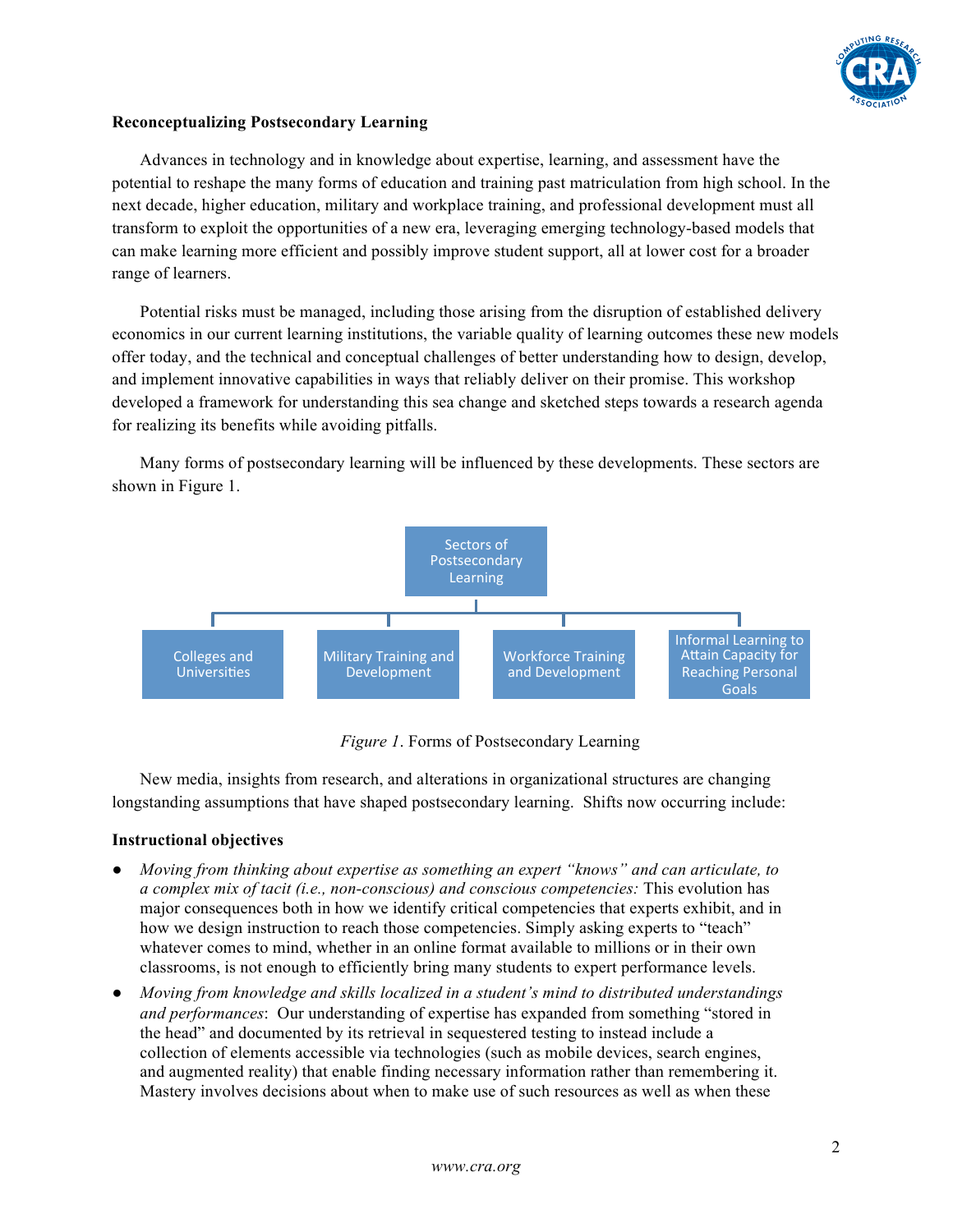

are not sufficient. Understanding how to apply distributed knowledge and skills in real world and novel contexts therefore requires demonstrations via sophisticated, authentic performances adapting to complex situations, rather than traditional rote recall of a small amount of what experts comprehend and do in routine situations.

- *Moving from a focus on memorizing and applying facts, simple concepts, and straightforward procedures to "higher level" conceptual and analytical capabilities deployed adaptively in diverse contexts:* By increasing the accessibility and affordability of experiences with higher level problem-solving, complex decision making, and learner-based experimentation and exploration, technology-based instruction and practice substantially increases opportunities for learners to focus their attention on the conceptual and analytical capabilities that underlie the deep understanding, retention, and transfer of learning needed to deal with life-long, realworld applications. These capabilities are key to the development of expertise and promotion of innovation that, in turn, lead to an expanding economy prepared to meet the many rapidly evolving science and technology challenges of the future.
- *Recognizing how, beyond the conceptual and procedural aspects of learner competencies that are often described as "cognitive," complementary aspects of learner competencies, socalled "non-cognitive factors," are instrumental to successful postsecondary learning, work, and citizenship.* Extensive research from social and developmental psychology has documented how learner orientations, such as persistence/grit, engagement, "mindset" about intelligence (as either improvable through effort or as a non-malleable personal attribute), stereotype threat, and related constructs are consequential for learning.

#### **Instructional Processes**

- *Moving from time-based models of schooling to competency-based learning:* In conventional course-based education and training in the United States, learners are processed through an assembly-line system that involves one-size-fits-all instructional treatment, with occasional summative tests utilized to determine each student's fitness to move on to the next stage of the process. Calendar time in teaching is held constant; student learning is allowed to vary somewhat, but the necessary focus is on each student achieving a set of pre-specified instructional objectives—crossing a minimum threshold of learning. This approach served course-based, classroom education and training well in the  $20<sup>th</sup>$  century. However, research on learning makes it clear that learners critically differ from one another in terms of their unique, historically constructed long-term memories and their personal goals and motivation, with the consequence that the "same" processes are experienced differently by individual learners. As it is often characterized, the 'taught curriculum' is different than the 'learned curriculum.' Lock-step classroom instruction for courses cannot take account of the vast divergences in prior learning, individual differences, and time needed to acquire competencies. These differences have been long recognized by teachers, students, and researchers. Increasingly, technologies for learning enable adaptive learning experiences that are responsive to the uniqueness of each student as an individual, providing the opportunities to achieve targeted competencies, as well to surge ahead and be "all the student can be" in the calendar time available. Competency-based, personalized instruction made affordable and accessible through technology can enable all learners to succeed, in many cases more quickly and at lower cost, by providing whatever amount of support is needed to attain mastery anyplace, anytime—with immediate certification or credentialing when this occurs.
- *Moving from a few providers to many sources of accredited learning:* The disintermediation and distribution of learning, made possible through technology, has vastly increased the range of providers, innovative business models, and new marketplaces for services. This is leading to substantial shifts in the attitudes of both students and employers towards institutional credentialing. This disintermediation, with its increased agility for adapting not only to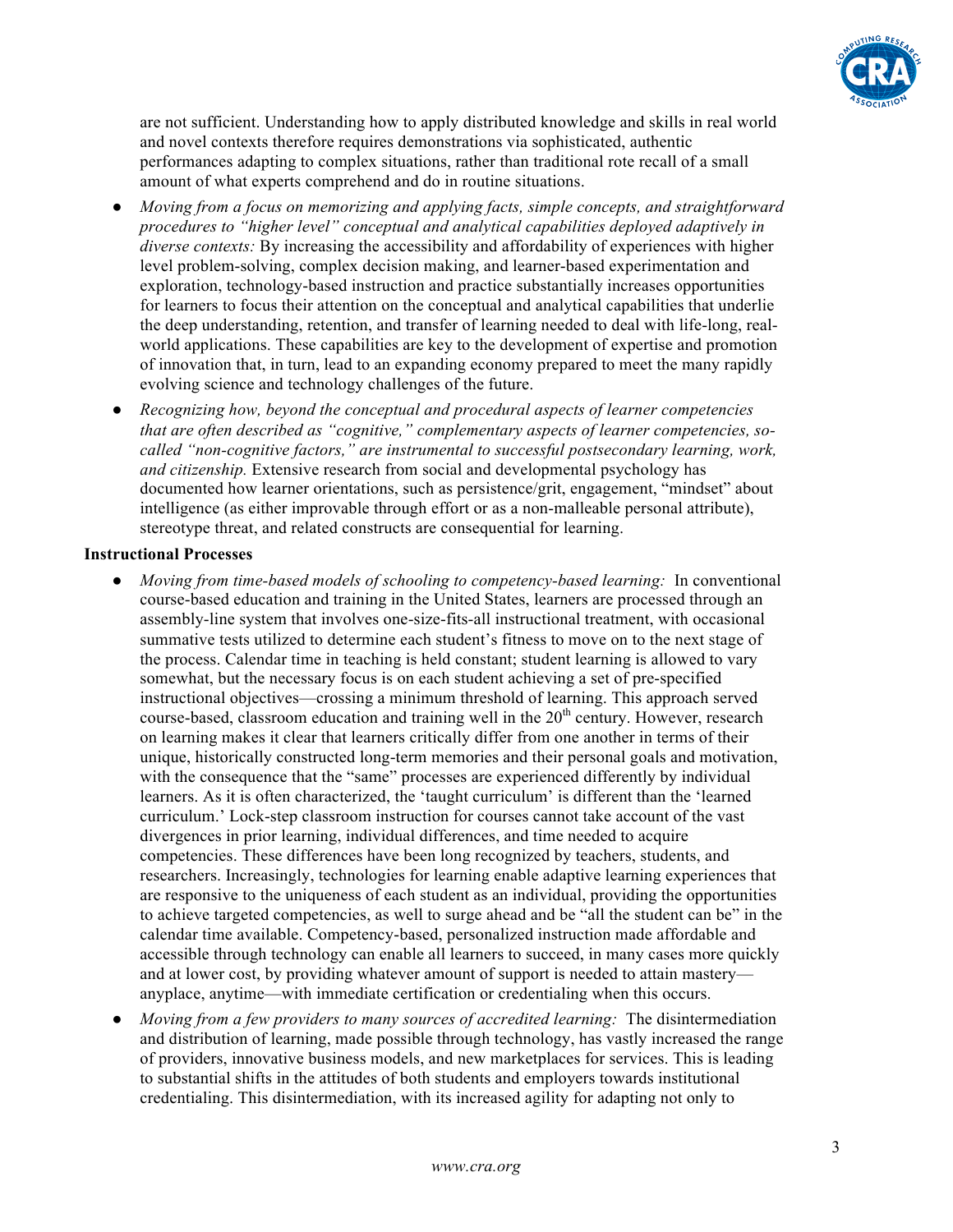

learners, but also to the needs of the workforce, leads to even more focus on exactly what competencies truly predict success in a domain after leaving a learning environment—and what performance demonstrations provide evidence of successful education and training.

- *Moving from "digital deserts" to "digital oceans" of data (Behrens et al., 2011): moving from educational improvement based on occasional evaluations to continuous analytics providing feedback across multiple providers.* Aggregated data streams from participants in learning activities provide mechanisms for continuous improvement and research via diagnostic analytics at large scale. This requires, however, that we develop assessments of behavior and success at scale that are reliable and valid for each individual, adding up to usable evidence for future learner success in their domains of interest. This advance also creates pressure to have more generalized guidelines for what constitutes a "good enough" pilot or trial (especially at scale, not just in laboratory settings), as well as "good enough" measures for predictive variables.
- *Moving away from a conception of technologies in education and training to be principally those designed explicitly as "educational technologies":* Beyond learning management systems, courseware, tutors, and the like, researchers are increasingly recognizing that the full spectrum of information and communication technologies are used by learners and instructors as 'bricoleurs' – who are improvising what they need from the broad palette of tools 'ready to hand' in their everyday experiences, whether social networks, cloud computing tools, mobile apps, physical meet-ups, or other emerging resources.

A framework for understanding these shifts is "connected learning." Online learning or e-learning may be terms that unnecessarily limit what is possible with information technology. Both have roots in original conceptions of distance education, where the objective was to port classroom-style learning to off-campus students through an alternative delivery mechanism, whether via the postal service, cable television networks, or the Internet. When the metaphor is changed from "the information age" to connected "learning in a networked world" (NSF Cyberlearning Report, 2008) one should ask "what does 'e-learning' look like when it shifts from moving information to being about connections?" Connected learning may be a more useful construct for today's environment. A working definition of connected learning is (Ito, M., et al., 2013, pg. 4):

…broadened access to learning that is socially embedded, interest-driven, and oriented toward educational, economic, or political opportunity. Connected learning is realized when a young person is able to pursue a personal interest or passion with the support of friends and caring adults, and is in turn able to link this learning and interest to academic achievement, career success or civic engagement. This model is based on evidence that the most resilient, adaptive, and effective learning involves individual interest as well as social support to overcome adversity and provide recognition.

To explore connected learning, educators must continue their work linking schooling to interdisciplinary problems and collaboration beyond classrooms and campuses. While there is research that applies to connected learning, further exploration is needed on large-scale collaborative and connected environments. These environments should transcend K-12 and higher education to include the workplace and citizens. There is merit to continuing the exploration of how to engage learners as "prosumers" in generative scholarship, where they help build the knowledge of the field and use the tools of the profession to draw their own conclusions. Of course, learning encompasses more than content—it involves learner empathy, support, motivation, persistence and more. When learning is connected it forms pathways; one activity feeds forward to another. Learners are not often engaged in unrelated activities—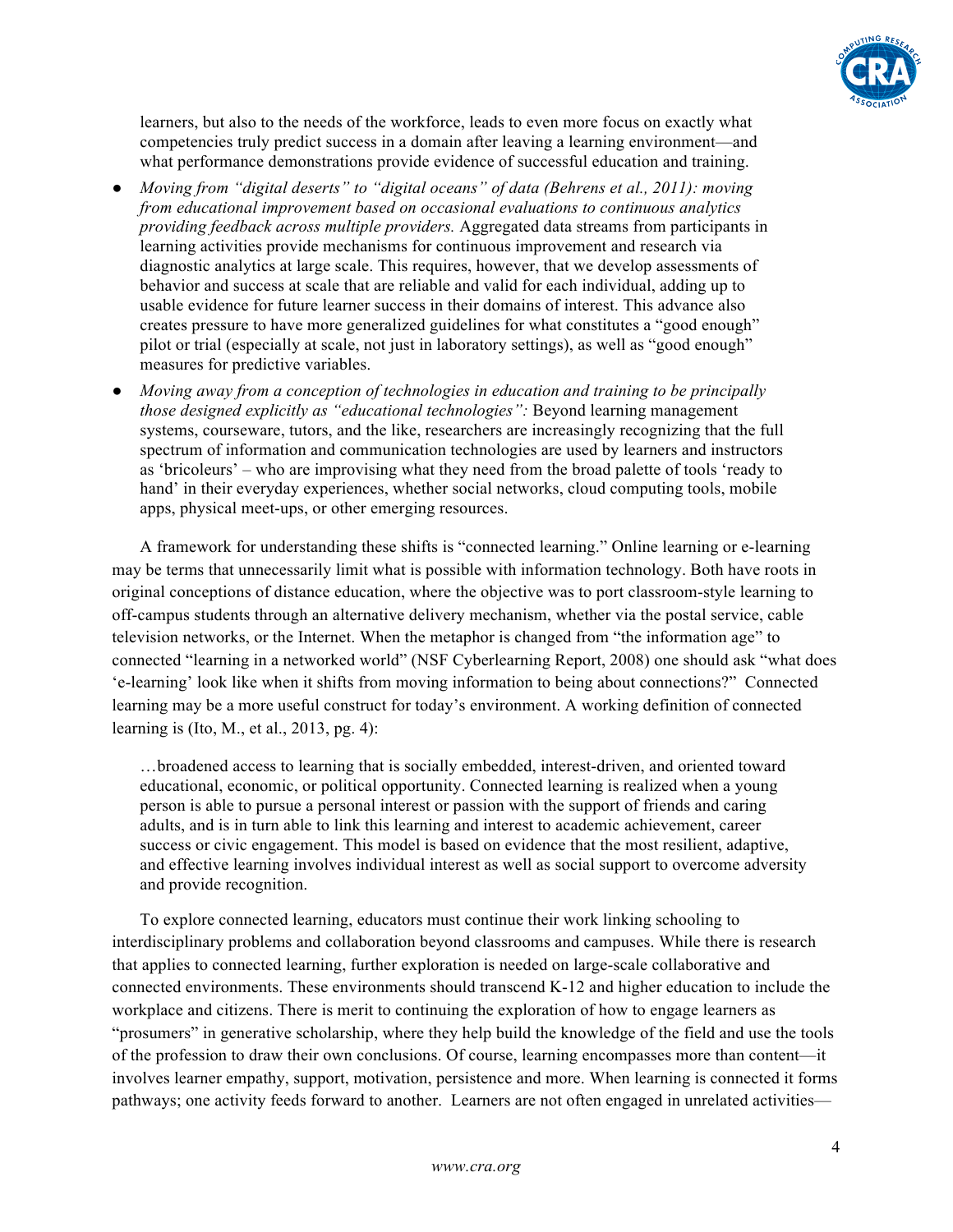

they eventuate from their identity and intentionality as they pursue their interests. Nor are they in the dark about the progress they have made, the improvements they need or what comes next. With connected learning, the focus is on continuing pathways, not gates or gate keeping. The point is to connect-the-dots and to connect learning with life.

This report emphasizes strategies for investing in research that can help realize the many potential benefits from these changes. It does not attempt to predict the outcome of these and related transformational shifts, which are without historical precedent. As discussed later, follow-on workshops are needed to discuss questions such as: How might technology-based education and training evolve, and what developments could accelerate improvements and mitigate possible problematic scenarios? How can these shifts be used to create more personalized learning experiences, while preserving and perhaps enhancing the role of interaction, collaboration, and communication of group interactions—both face to face and remotely? What are the implications of this evolution for all instructional institutions and, particularly in this report, for the structures, staffing, credentialing and financing of all forms of postsecondary learning? How might this evolution affect the research and the instructional missions of higher education? What shifts in roles and professional opportunities might faculty and other types of instructors experience as new models and sources of learning take hold in their professional practices?

This report is also designed to aid various groups in understanding the opportunities and challenges that are emerging:

- *Leaders of higher education and other postsecondary learning institutions* who are making decisions about research and development investments and about the future of their institution, including adjustments in organizational frameworks and human/technical infrastructures.
- *Faculty members and other instructors* who are proposing research on new models of teaching/learning, creating new types of learning environments, or pondering how to productively adapt to changes that may occur in their professional roles.
- *Providers of technical infrastructure* (IT researchers, developers, providers, entrepreneurs, CIOs) *and of human infrastructure* (researchers on learning, professional developers, Chief Learning Officers (CLOs), college and career guidance counselors) who are seeking ways to foster and build new capacities and to improve organizational innovation, productivity, and competency.
- *Research funders and policy leaders* who are planning their investments, prioritizing and establishing research programs, assessing their returns, and creating policy climates favorable to innovation.
- *Decision makers in business and in finance* who are seeking to understand new markets, opportunities, and threats.

The report provides "lenses" through which each of these constituencies can focus on findings most relevant to their role.

#### **Why educational leaders should read this report**

Most forms of postsecondary learning are experiencing disruptive change. The external environment is now seriously questioning the costs, accountabilities, and resulting value of much of the highereducation enterprise. Workplace training is given lip service, but similar questions arise when budgets are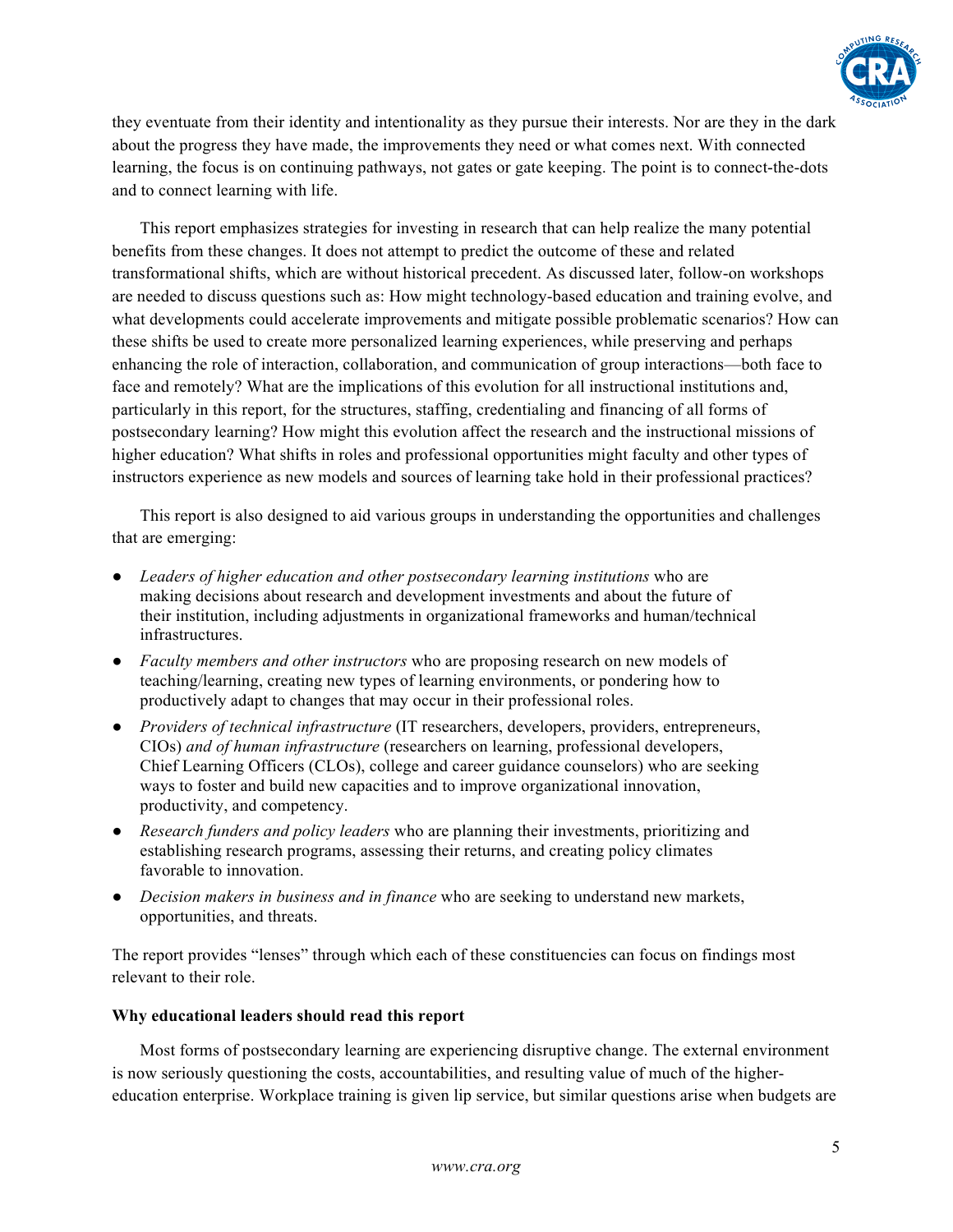

scrutinized. In both cases, the rise of "post-traditional learners," those who are older, first-generation, attend part-time, or are unprepared for college and other forms of postsecondary learning, is catalyzing change, as are new institutional models that promise to meet their needs.

In particular, the advent of massive open online courses (MOOCs), discussed in this report, has inverted the funnel of all postsecondary learning institutions: Rather than needing to pass through a narrowing admissions filter to gain access to educational opportunities, potential learners worldwide can now freely access high quality, interactive certification granting programs, so that only their ability to master the material in a timely fashion limits their experience. The computational infrastructure that supports massive distribution of postsecondary learning world-wide, the assessment tools that enable hundreds of thousands of participants to be measured and to receive immediate, individualized diagnostic feedback, the social media environments that enable group discussion on massive scales, and the growing suite of simulation and interaction tools are combining to create a new, ubiquitous infrastructure. Whether used for global, distributed learning, or applied to augment residential-based experiences, these new models of instruction are dramatically changing the face of postsecondary learning. This infrastructure challenges the roles of synchronous classroom experiences and the value of campus life in learning; offer new options for assessment and personalized exploration; provide opportunities to rapidly and dramatically change how we teach, based on data analytics at massive scales; and is disrupting traditional financial models for both education and training.

Leaders in education and training are faced with important decisions in the near future. Rather than ignoring technology, which may eventually overwhelm their current institutional practices (with the framing of 'tsunami' often offered), they must ask: How can technology enable an evolution to more efficient and effective pedagogies*?* What tools and techniques—whether technology, cognition, analytics, simulation, or collaboration— ensure that learning is grounded in the most sophisticated strategies available? How will technology enable decision makers to achieve more readily and with higher instructional effectiveness the economies now sought through the use of large classroom lectures? How might the certifications offered by online technology be authenticated and validated? How might technology help ensure the fiscal viability of instruction in highly specialized areas of learning sought by limited numbers of students?

The challenges involved transcend the impact of technology on pedagogy, faculty time, or the quality of institutional learning experience. New business models are emerging with selected functions being "out-sourced" to external providers or "in-sourced" as for-profit ventures partner with traditional institutions to create programs financed through a share of future tuition. And, as new models promise lower costs, institutions are being challenged to return more of the "profit" from lower division or online courses to students or the taxpayers. Ultimately, the changes impact more than individual institutions; they will likely reshape the entire ecology of postsecondary learning. Like any ecological disruptions, not all species will survive, as new niches in the ecosystem are filled by species better suited to new conditions.

This report begins a conversation on the questions that need to be asked about the best uses and contributions of learning technologies, and how those technologies may impact the business and financial model of an institution, its pedagogical and curricular infrastructure, and its professional development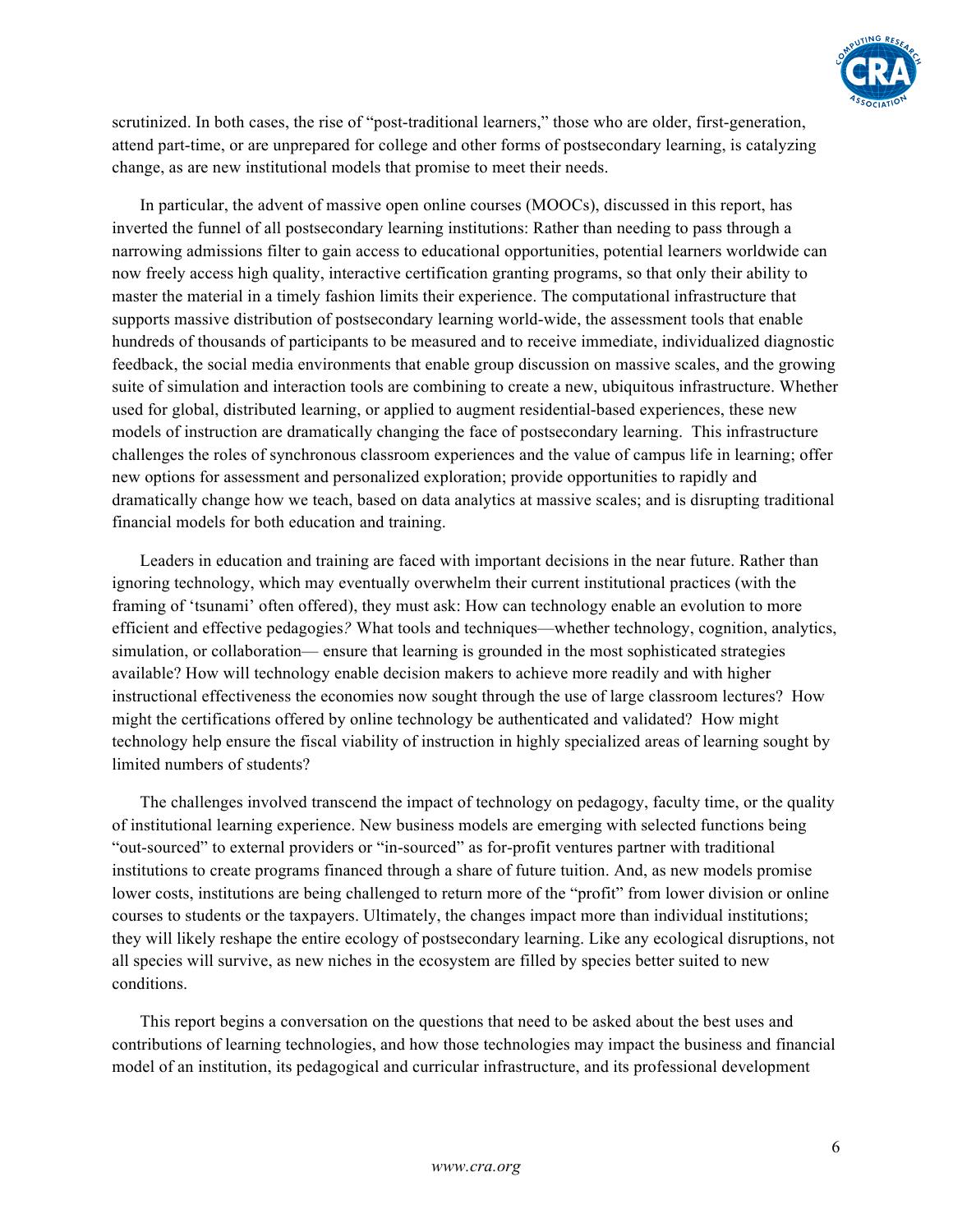

strategies. The research challenges and opportunities articulated in this report give a clearer picture of the decision environment and future possibilities for all institutions of postsecondary learning.

#### **Why faculty members and instructors should read this report**

New technology-based models of learning have provided faculty with a variety of educational tools, but have also generated a host of concerns. Both the popular and academic press have speculated wildly about how massive online open courses (MOOCs), in particular, will impact the organization and economic base of higher education, the structure of the curriculum, the professional identity of the faculty, and what universities will continue to exist. As noted above, while the exact shape and character of the academy in a post-MOOC world is impossible to predict, it is unlikely, as both history and current events indicate, that post-secondary education will not be changed in significant ways. Those effects are likely to be more nuanced and more complex than predicted by either promoters or critics of MOOCs, which are an early, naive form of the models that will eventually emerge. Thus, it is incumbent upon faculty and instructors to educate themselves about research on how expertise and learning actually work (as opposed to informal ideas most faculty members have used to frame their instruction so far), the opportunities educational technologies afford, how those technologies can help improve economics of delivery and the likelihood of student success, and what collateral changes may occur in their wake.

These models may enable post-secondary education and training institutions to provide their students with more of the benefits now found primarily in graduate study, such as guided problem solving and connected, personalized work with experts and distinguished faculty who explore and learn in the company of their students. Faculty and trainers may find it useful to explore the tools, techniques, and processes of guiding experiences in authentic, "situated," real-world environments. Much of the low-level drudgery of teaching may be assumed by technology, such as tailoring standardized learning environments to student needs and particular instructional objectives, and providing frequent diagnostic assessments of student progress. Technology may also help fill the gap between the quasi-conscious, almost reflexive techniques used by experts in problem solving, experimentation, and exploration and the basic enabling steps needed by their students to achieve equivalent levels of competence.

With that said, large gaps exist in our understanding of educational practices with these technologies. This report can begin a conversation with faculty and instructors on questions about the best uses and impacts of educational technology, especially in terms of student success, and about strategies for proceeding with research that will answer those questions. Action-based research can give faculty and instructors a clearer picture of the future of postsecondary education and training, the institutions that provide it, and how to undertake the critical task of preparing learners for their personal future and that of their nation and global society.

#### **Why providers of IT technology infrastructure should read this report**

Providers of IT technology infrastructure (aka "cyberinfrastructure") services should read this report because the services they provide constitute an essential platform for what is envisioned. Cyberinfrastructure includes technology together with the human and organizational resources to create and deliver services. Cyberinfrastructure enables the creation of learning ecosystems that can radically relax constraints of geography, time, and access— including access to new resources for learning. Much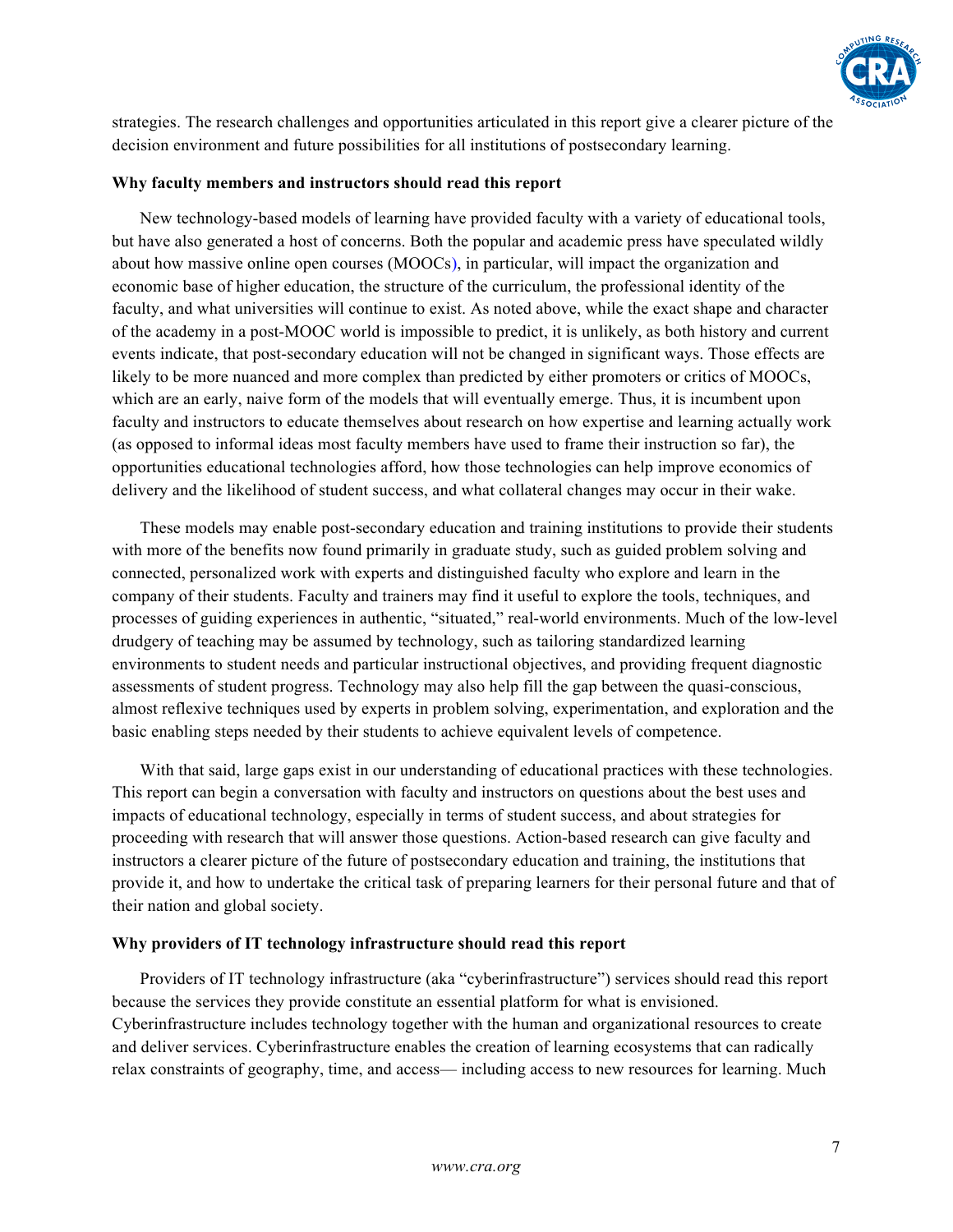

of the disruption and opportunity premised in this report is a consequence of the continual expansion in both scale and function of cyberinfrastructure.

Understanding and realizing the potentials highlighted here will require participatory design and cooperation among the providers of technology, learning and technology researchers, administrative leaders, and instructors and learners. All these types of providers need to better understand the mechanisms of new technology-based models for enhancing learning and teaching, and the user community needs to better understand the potential of these emerging technologies to enhance how learning and aid instruction. A "waterfall" model for cyberinfrastructure provisioning will simply not work. Both the nature of cyberinfrastructure provisioning and the pedagogies enabled by that cyberinfrastructure are in rapid flux. Although many education organizations provide these services locally, this scenario is being augmented and may be overtaken by remote cloud services together with personally owned, sensor-enabled, mobile Internet access devices.

At the same time that the potential for meaningful use of cyberinfrastructure to support education has never been greater, and the possible modes for providing services are increasing, most educational institutions are under unprecedented financial stress and growing public concern about higher education affordability and even relevance. In response to this, the providers of cyberinfrastructure services for educational organizations must rationalize and reduce the cost of providing the current generation of services, while at the same time providing leadership for evolving to the next, probably cloud-based generation of services that actually aligns with how learning works, not merely is "able to be sold." To realize the full potential of this shift, providers must be significant consumers of research on how learning works, as well as participants in strategic planning processes for the future of postsecondary education organizations. Providers must also be able to convince executives with budgetary control of the necessity for wise investments to explore and adopt the new services critical to thriving in their mission; these must incorporate both tacit and conscious mastery components. As a minimum, educational organizations may retain the savings from rationalization to reinvest in the next generation of services. It is not easy to decide exactly what these investments should be: we should adopt an attitude of exploration and experimentation, with a lean startup model of fast trials and failures in order to rapidly learn and improve, while at the same time not disrupting the current critical services.

This report provides some of the necessary vision and contributes to increasing the urgency for strategic planning and action (e.g., financial investment, policy shifts, organizational changes) necessary to move towards a bright future. If this report leads to increased emphasis by NSF and other funding agencies on the future of higher education and postsecondary learning as an object of research—not just an agent for research—that too will eventually benefit the providers of technology for this sector.

#### **Why research funders and policy leaders should read this report**

This report describes the development of 21st century workforce skills and how disruptive technologies can address those skills. The report discusses some of the research necessary into how to study learning and disruptive technologies, including the development of the new fields of learning analytics and educational data mining that enable research on large repositories of student learning data through the lens of what's known about learning and mastery. With the advent of disruptive technologies in education and training, multiple policy and research issues arise. Some of these are related to the changes in postsecondary instruction and certifications that are enabled by these technologies, while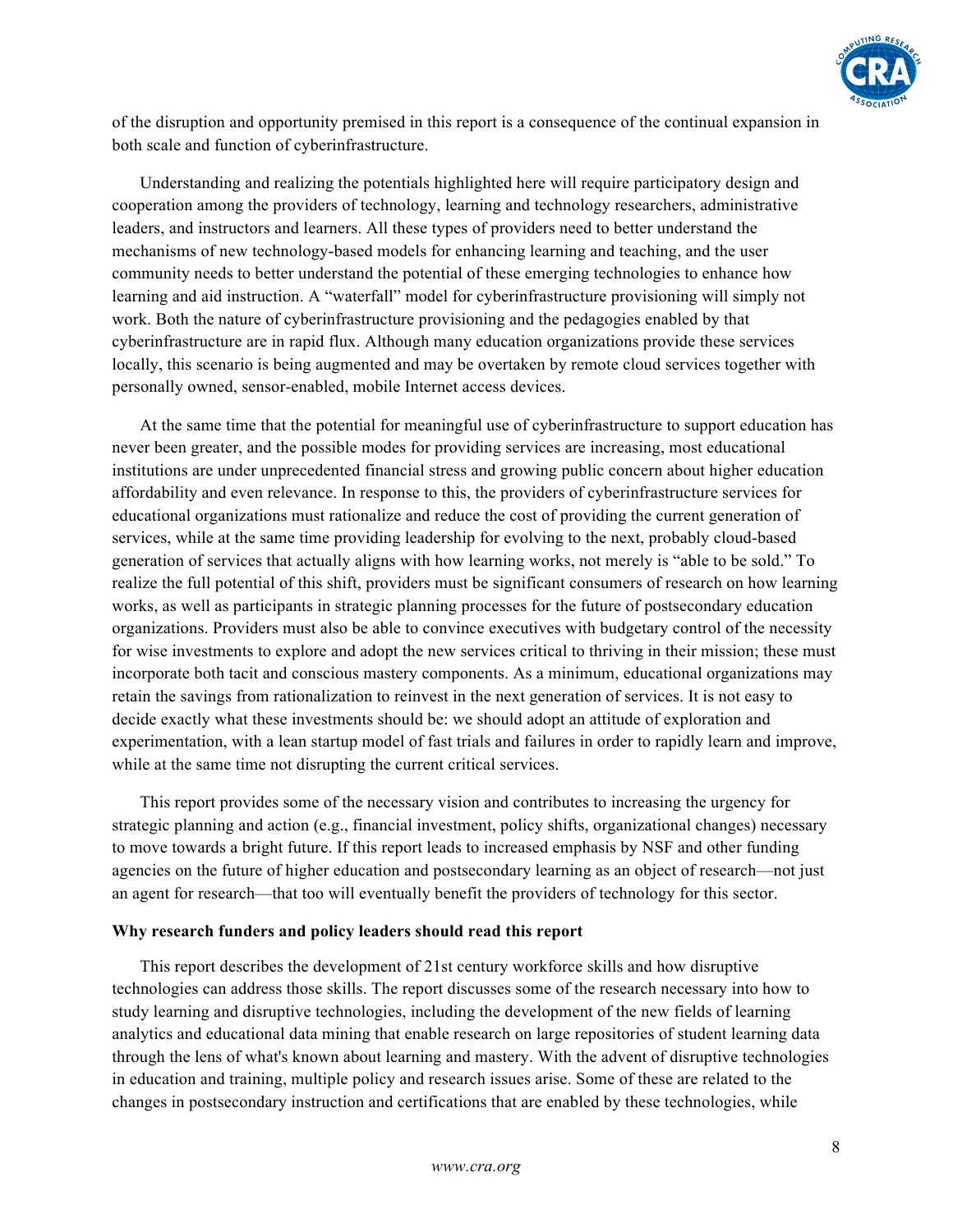

others are research issues linked to realizing the full potential of new tools and media. The missions of public and private organizations that are involved in postsecondary learning will need to incorporate the new understanding of expertise as a mix of tacit and conscious capabilities, recent research on how media and the structure of learning experiences can help or hinder learning, and new related capabilities of technology — or those organizations risk becoming irrelevant.

In particular, policy issues revolve around the incorporation of disruptive technologies in the higher education ecology. Several recent reports address issues such as the certification of expertise (ED, 2010, NRC, 2011a); the efficacy of existing technologies (ED, 2010, NSF, 2008, NRC, 2011b); recommendations to local, state, and national organizations (ED 2010, NSF, 2008, PCAST, 2010); and the changing nature of colleges and universities in the light of disruptive technologies that can increase access to postsecondary learning while decreasing costs (Bowen, 2012; DeMillo, 2011). To inform policy makers in their decision-making, this report synthesizes insights from many of these studies.

Research issues revolve around the development of disruptive technologies and how people learn with these new tools and media. Both private foundations (Gates and MacArthur, for example) and public funding agencies (e.g., NSF, the U.S. Department of Education, various Defense organizations) have been funding research in these areas as part of their mission. For example, the overall mission of the National Science Foundation from its initiating Act includes "[promoting] the progress of science, to advance the national health, prosperity, and welfare, to secure the national defense, and for other purposes." A general strategy supporting this mission from NSF's current strategic plan is to "prepare and engage a diverse science, technology, engineering, and mathematics (STEM) workforce motivated to participate at the frontiers," and a specific strategy is to "support the development of innovative learning systems." Thus, NSF's current strategic plan addresses both issues of postsecondary learning and a strategy to develop innovative learning systems, which increasingly are potentially disruptive technologies. Another example is the Department of Education's mission "to promote student achievement and preparation for global competitiveness by fostering educational excellence and ensuring equal access," along with one of its strategies, which is to "increase college access, quality, and completion by improving higher education and lifelong learning opportunities for youth and adults." Also, the Institute of Education Sciences is specifically charged with generating and synthesizing rigorous empirical data about how learning works and how various combinations of pedagogical interventions, teacher training, and technology do (or don't) lead to objective learning improvement. The study of how people learn with disruptive technologies and the development of those technologies is central to all these agencies' missions.

#### **Why decision makers in business, industry, and defense should read this report**

Employers continue to be frustrated at scale by the outputs of increasingly expensive traditional learning environments – not from the highest ranked institutions, whose admissions selectivity ensures a relatively small number of highly capable students emerge with sufficient skills and enthusiasm to be helpful, but instead from the large majority of institutions that trains most people who need to perform valuable work in expert ways. With the baby-boom generation on the verge of retiring, the post-secondary institutional incapacity both to capture the tacit and conscious decisions and skills of that cohort and to transmit them rapidly and effectively to new generations of contributors is enormously frustrating – and undercuts the value of their enterprise.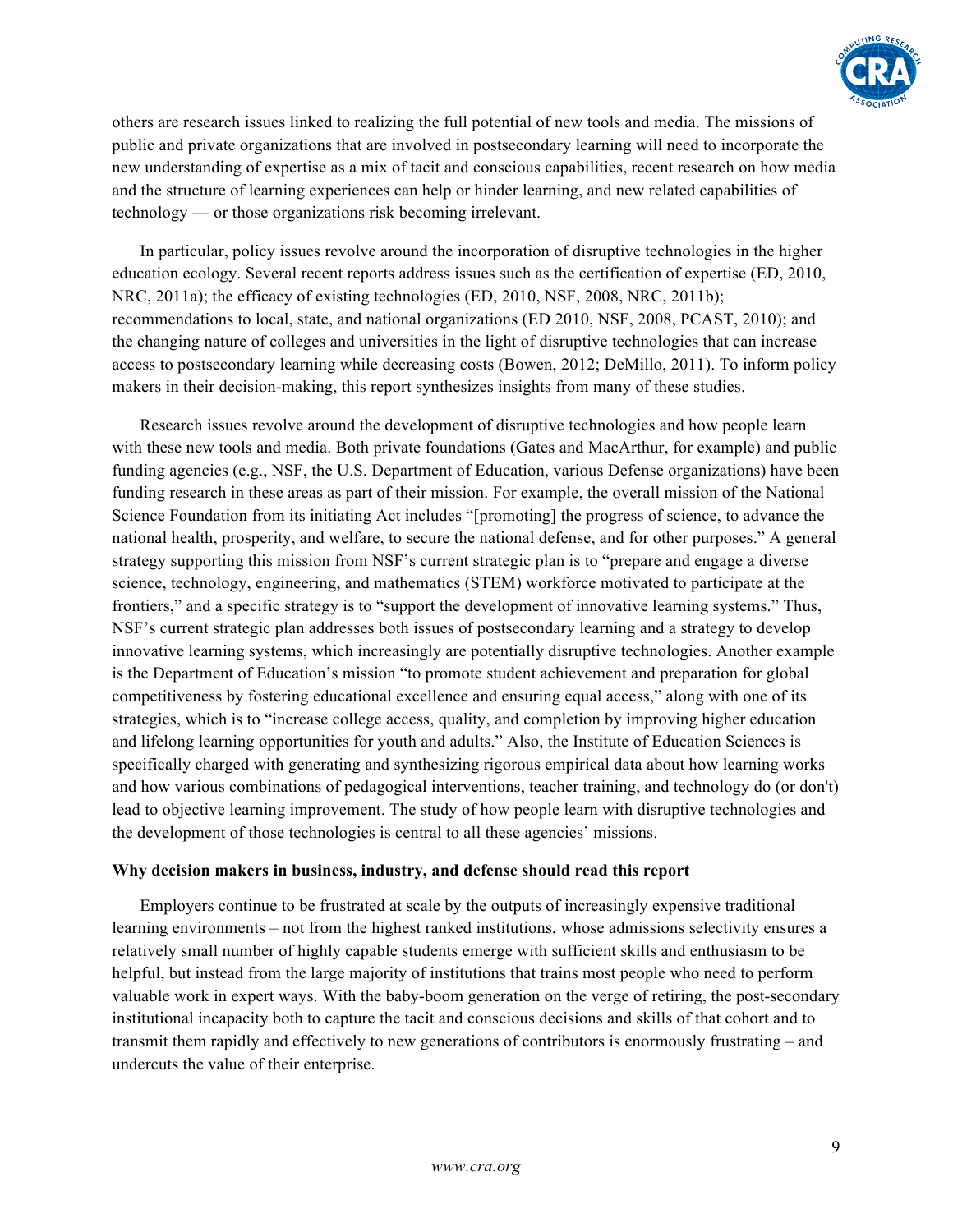

With the right research underpinnings, new technologies and practices can potentially accelerate the identification and mastery of a more complete palette of decisions and skills that current experts deploy, even without conscious awareness. Enabling the emerging workforce to build on this foundational knowledge would be enormously valuable – not just to the employers, but also to civilization.

To say that technology has affected every operational facet of postsecondary learning as an industry may seem obvious and self-evident, but the rate at which technologies are integrated into daily operations continues to vary among institutions and sectors. One significant benefit of technology is that it enables post-secondary education and training institutions to respond with substantially increased agility to the needs of Defense as well as national and local business and industry. How NSF and other funders develop and advance the capabilities of technology applied in education and training will have a substantial effect on the nation's workforce, including how well the needs of business and industry are satisfied.

As leaders in business, industry, and Defense know, using technology to address an organization's problems (including issues other than education) can make good strategies more affordable, reliable, available, data-rich, and customizable. However, technological capabilities are equally capable of supporting ineffective approaches—automating a bad process with technology will not solve the fundamental problem of adding value to users, even though new tools and media readily make such "improvements" widely available. For example, one could argue that the first "flipped" classrooms should have emerged with the advent of book printing technology; textbooks potentially moved lecture-based material to students' own time, freeing up classroom for more inspired conversations and coaching. Clearly, that "technology shift" didn't fully work out—we must take care in adopting the latest round of well-intentioned technological enhancements for classroom lectures to take into account what's known about what works (and doesn't) for learning.

Business, industry, and Defense leaders bring an appetite to invest and innovate in postsecondary learning. However, the history of applying technology to education shows many cul-de-sacs. Developing the right strategies for how new technology-based post-secondary models can help rather than hinder student success—and ultimately enable employer success with thoroughly prepared graduates who've mastered both tacit and conscious components of employers' experts—is critical. A single poor learning experience can now reach millions of learners, just as can a terrific solution. Solid research from the NSF and elsewhere showing "what works" for student success, together with tested guidelines and parameters that can be turned into "learning engineering" principles by those working and investing at scale, are invaluable. Systematic and effective processes for performing such "what works" analyses are in hand (NRC, 2005; O'Neil, 2005; Clark and Mayer, 2011; US DoEd, 2013) and ready to be applied more extensively to strategies for technology-based education and training.

From a practical standpoint, Lowendahl (2012) has noted that post-secondary institutions are well along the way toward automating analog business processes. All postsecondary institutions are finding they must be mindful about new organizational capabilities based on digital advances, in part because they are under pressure (sometimes without regard to evidence of effectiveness) to fundamentally change their ways of doing business by means of what Lowendahl calls "digitalization." Digitalization refers to the point at which technologies take on tasks, operations and activities that could not be done if technologies were not included in the mix. Digitalization means moving past retrofitting old operational practices and instead evolving to technology deployment as an essential, mission-critical ingredient for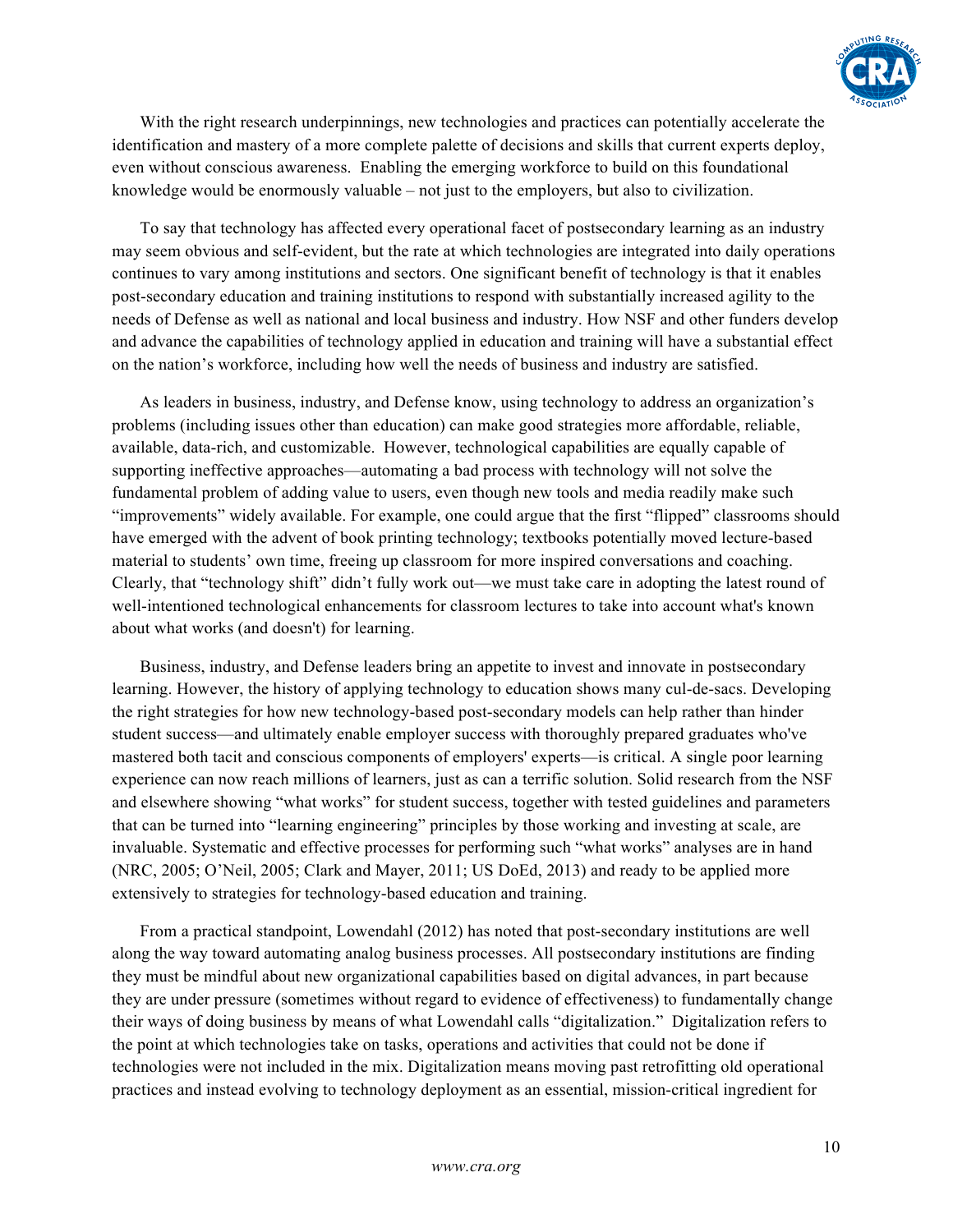

transformative success. Digitalization trends popularly include "technologies" such as adaptive learning, affective computing, big data and MOOCs, but none of these labels have been broken apart to tie "what works" within them to either student or employer success, regardless of the attractive economics of delivery. Extreme collaboration (the intersection/amalgamation of social media, mobility, the cloud and massive information) represents another emerging arena of inquiry.

Gartner's *Hype Cycle for Education*, featured in Lowendahl's analysis, offers an (annual) look at technology triggers catalyzing interest in investment among providers of technology content and services for the educational vertical market. The 2012 Hype Cycle features digitalization among its new entries, with an eye on adaptive learning, big data, and MOOCs. These join previous technologies, including affective learning, gamification, and virtual environments/virtual worlds, tracked through Gartner's "boom, bust and renewal" model of innovation adoption. Similar to the New Media Consortium and EDUCAUSE Horizons Report (2013), in that the predictions around time to technology adoption lie at the heart of both, Gartner's projections take direct account of financial markets in ways that the Horizon Report typically does not. Nevertheless, both reports underscore that future practice-based research on teaching and learning excellence involves keeping an eye on emerging technology triggers and investing in those that are most likely to have commercial success. However, information is lacking on what exactly does lead to teaching and learning excellence—and student learning success near- and long-term.

Lowendahl's analysis reminds us that, in a challenging financial climate, it can be difficult to favor economies of scale that imply flexibility, not standardization, especially at a time where existing technical solutions take time, are costly to change, and lack serious evidence of impact on learner (or employer) success. Nevertheless, institutional leaders also understand that competitive advantage implies that "one size does not fit all." Institutional leaders must make technology choices that harness and integrate the innovative power—and individual limits—of faculty and students, while also being attentive to the needs of operational stakeholders – the end beneficiaries of the learning process. In higher education and elsewhere, this challenge for institutional leaders often results in organizations betting on more than one horse, dabbling in multiple technologies while waiting for the dust to settle, bolting from one approach to another without actually measuring impacts for learning, and thereby failing to achieve the scalable improvements that come from investing deeply in a technology and squeezing every drop of utility from selected investments, careful measurements, and good piloting.

This report suggests a range of opportunities and problems on which NSF and other funders could work over years to come, providing a better framework of evidence about what works (and doesn't) for learning (U.S. Department of Education, 2013), to let those working at scale (including publishers and other businesses supplying services) know where the best "learning engineering" investments should go to lift student outcomes, and to help organizations lower the cost and time for delivery without harming student near- and long-term success.

Overall, this report provides the five "lenses" above to enable people who hold a particular type of role/responsibility to understand the implications for their decision making concerning new technologyenabled models for teaching and learning. Of course, dialogue among these different types of stakeholders is central to realizing the potential power of these advances, and this report may aid in facilitating that intercommunication.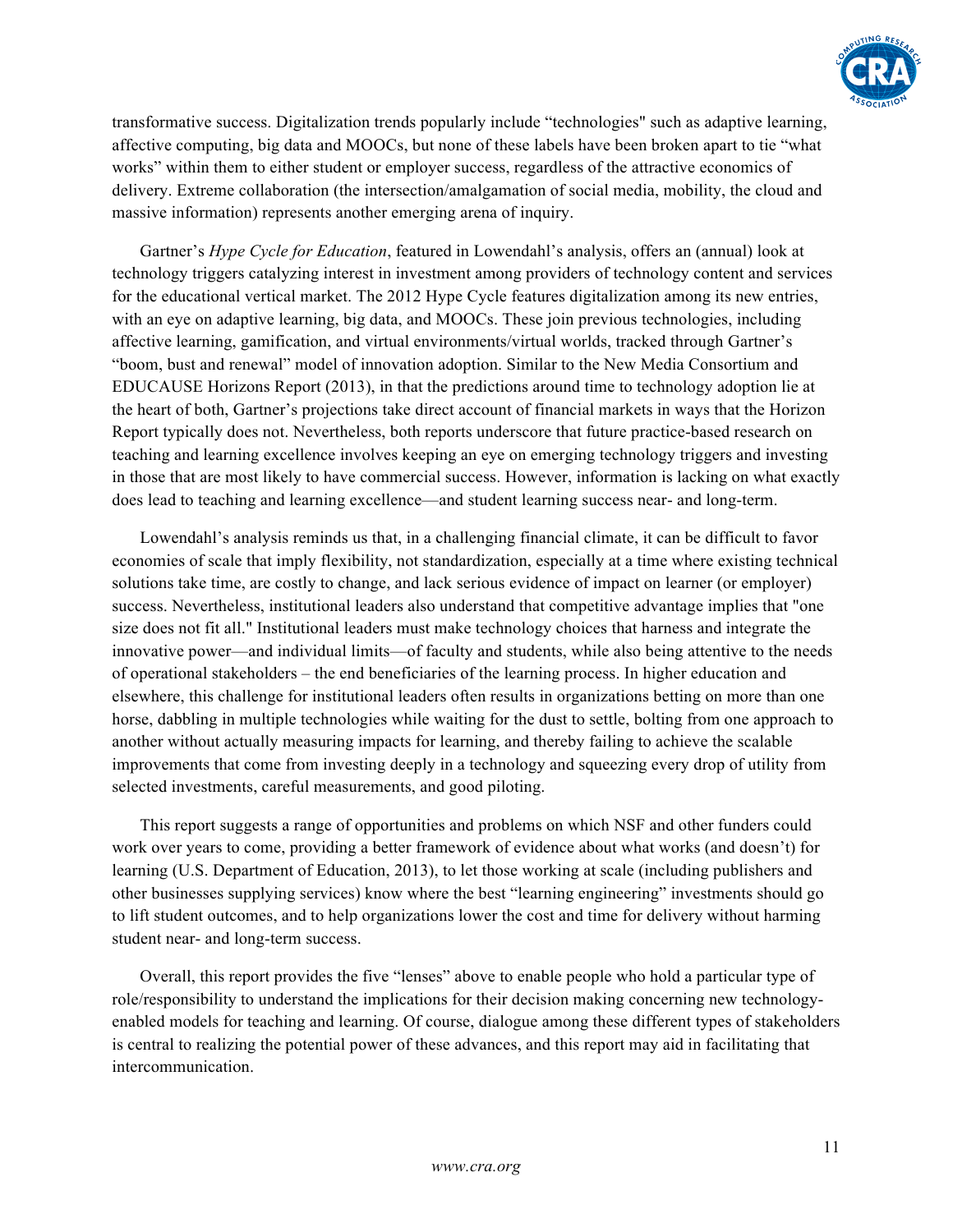

# **A Framework for Understanding Postsecondary Learning**

Workshop participants developed a framework for interrelating various dimensions of postsecondary learning. Figure 2 provides an overview that guides the structure of this report.



*Figure 2*. Framework for Postsecondary Learning

# *Desired Outcomes of Postsecondary Learning*

The various types of outcomes students, employers, and society seek from postsecondary learning are displayed in Figure 3.



*Figure 3*. Types of outcomes sought from postsecondary learning

*Advanced knowledge and skills manifested as understandings and performances.* As described in the National Research Council 2012 report, *Education for Life and Work*, cognitive, intrapersonal, and interpersonal dimensions of advanced knowledge and skills are developed in tandem, shown in Table 1: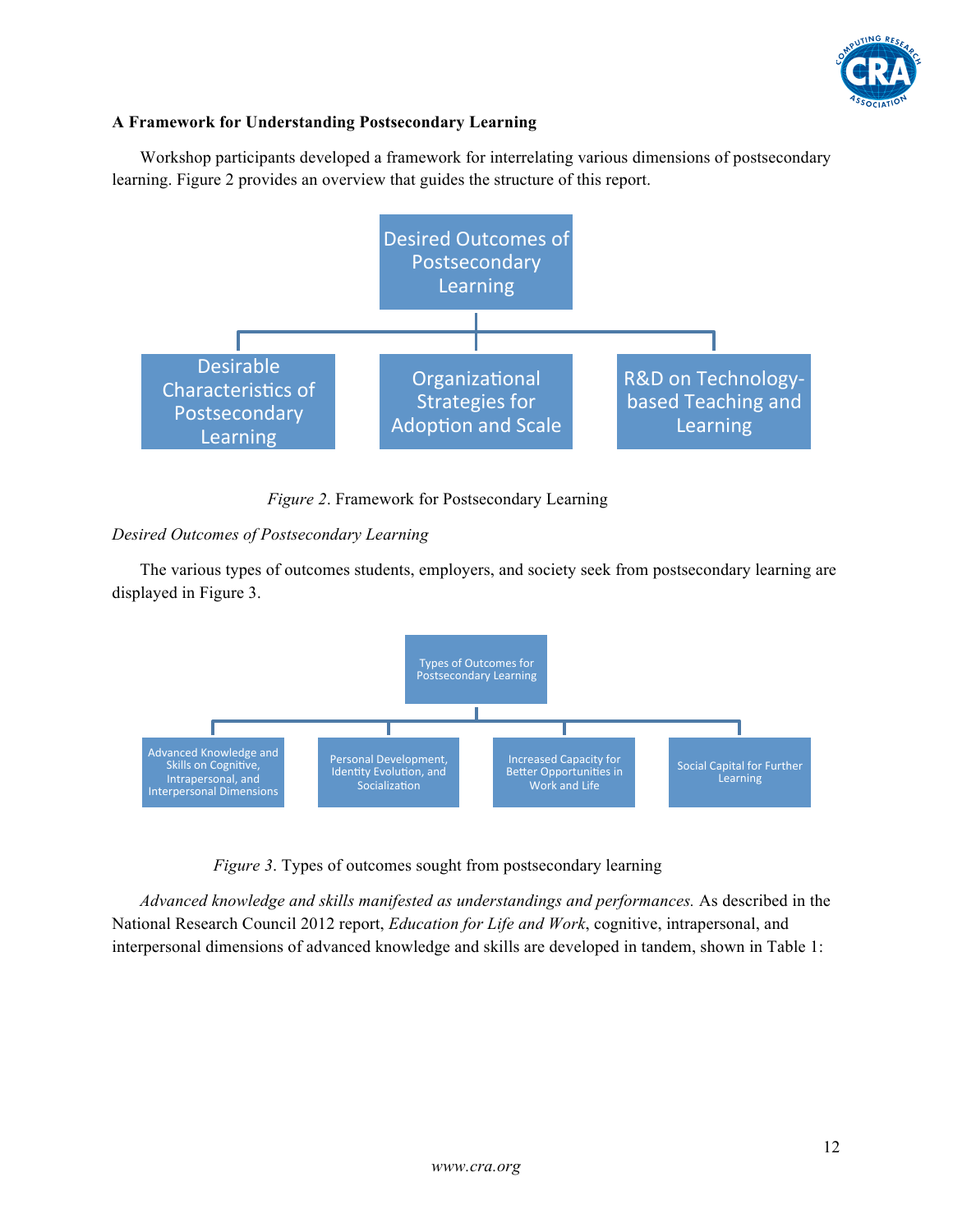

| <b>Cognitive Outcomes</b>             | <b>Intrapersonal Outcomes</b>       | Interpersonal                                    |
|---------------------------------------|-------------------------------------|--------------------------------------------------|
| Cognitive processes<br>and strategies | <b>Intellectual Openness</b>        | <i>Outcomes</i><br>Teamwork and<br>Collaboration |
| Knowledge                             | Work Ethic and<br>Conscientiousness | Leadership                                       |
| Creativity                            | Positive Core Self-<br>Evaluation   | Communication                                    |
| Critical Thinking                     | Metacognition                       | Responsibility                                   |
| <b>Information Literacy</b>           | Flexibility                         | <b>Conflict Resolution</b>                       |
| Reasoning                             | Initiative                          |                                                  |
| Innovation                            | Appreciation of Diversity           |                                                  |

**Table 1**: Dimensions of Advanced Knowledge and Skills (read in columns, not across rows)

Mastery involves understanding how to apply advanced knowledge and skills in real world contexts—for which all three dimensions are important—and demonstrating proficiency via effective, authentic performances. What makes mastery even more complex is how that much of the decision-making and task completion associated with a complex performance becomes tacit through repeated practice. Thus, what underlies proficiency is largely hidden from view, making it a complex task to describe it fully and accurately for training/learning.

Overarching research issues related to this type of outcome include:

- *Operational definitions*. For all three domains of competency, how do we operationally define the "constructs" (and subconstructs) for purposes of systematic design of learning environments as well as measurement and assessment of the outcomes? How do we most efficiently articulate the tacit (non-conscious) and conscious components of highperforming experts? Across domains, how do we identify such experts and expertise?
- *Evocation and validation of competencies*. How do we craft efficient ways to evoke and scaffold the various competencies, individually and collectively, and how do we test and validate them?
- *Learning maps and pathways*. For complex performance expertise as above, how can we efficiently and objectively determine and describe dependent sequences of objectives to get there—and, for alternative sequences, under what conditions are each applicable? How do we standardize, store, and communicate these dependent sequences of objectives for use by multiple stakeholders/learning environments? How can we classify and make explicit relationships between and among knowledge components (e.g., different tasks/decisions themselves, and the supporting facts, concepts, processes, or principles that feed them)? How can we usefully demonstrate how similar concepts appear and reappear in various disciplines, domains, and contexts (a multiple-instances practice that we know strengthens transfer and retention), while balancing the real-world, domain-specific practice needed for human minds to apply these within their domains?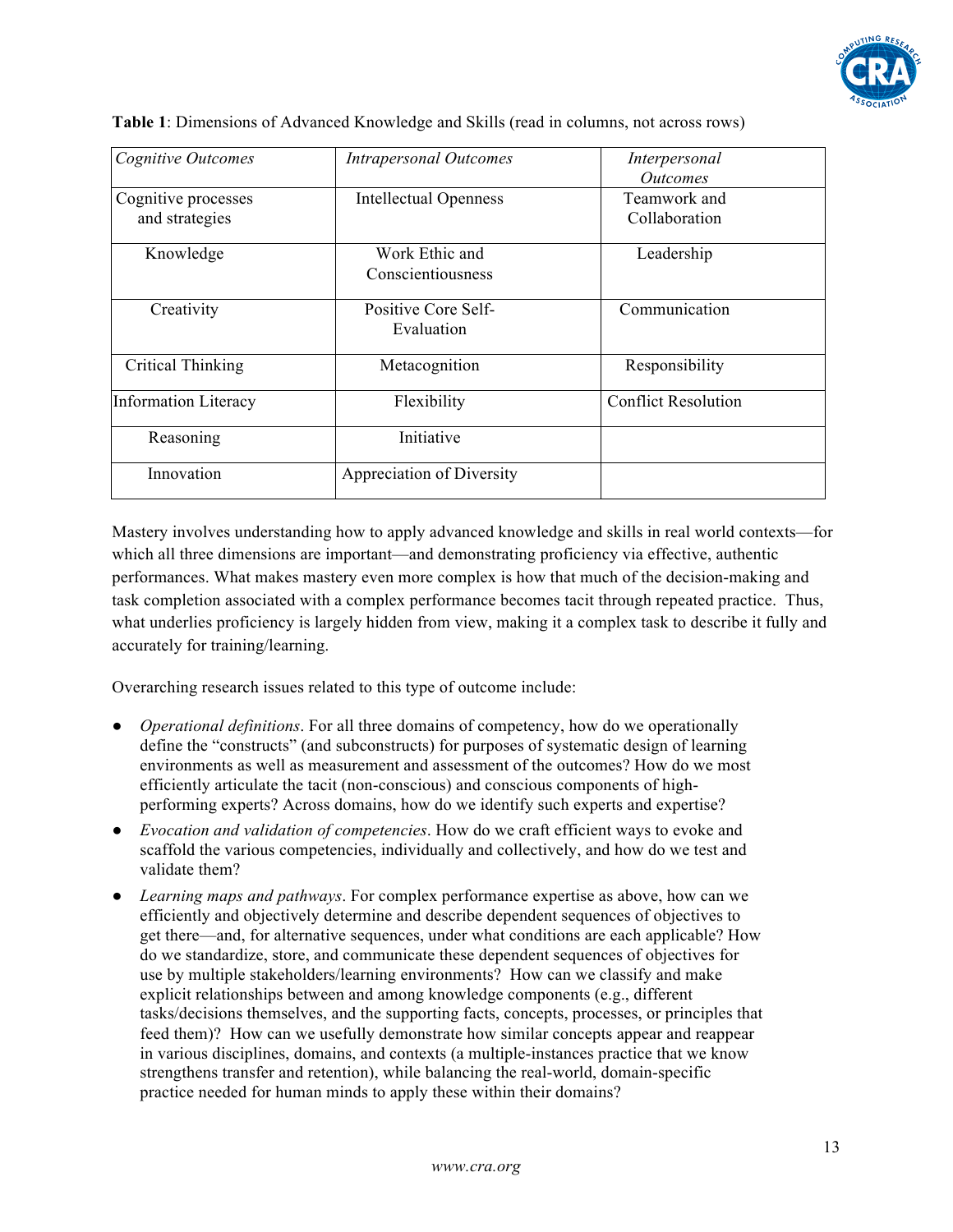

- *Systematic, comprehensive assessment*. How do we craft a systematic approach to the development of comprehensive and authentic assessments (using frameworks like Evidence-Centered Design)? How do we apply this approach to the development of performance tasks and assessment rubrics that ask learners to demonstrate their competence in ways that truly tie to longer-term student success? How do we store and communicate these data, and connect back to the constructs?
- *Instructional design principles.* How do we build a sufficient body of evidence to support better common principles about how text, graphics, and media help, vs. hinder, learning of different kinds? How do we identify guidelines for learning activities that work better for different types of knowledge components? How do we incorporate what's known about meta-cognition and motivation as guidelines or principles to enhance learning environments? How do we "take into account" how learners differ from each other (both diagnostically and in instructional design)? How should we match specific individuals on specific occasions with specific instructional approaches to produce the outcomes suggested by Table 1?
- *Access to relevant research*. How do we curate relevant research results for related objectives and practices together, so that those most interested in certain objectives or practices can automatically hear about relevant results?

*Support for personal development, identity evolution, and socialization*. In the rapidly changing 21st century, many forms of postsecondary learning include opportunities: (a) to enhance personal characteristics, such as leadership and collaboration; (b) to evolve identity in assuming or shifting occupational roles; and (c) to be socialized into the norms and cultures of workplaces, fields, and multinational contexts.

Overarching research issues related to this type of outcome include:

- *Identity development*. What types of identity development, including disciplinary identity, can be supported through immersive experience in various salient situations as an avatar or in interacting with computer-based agents? What kind of identity development can be supported by interacting with others whose worldviews differ, including attitudes, beliefs, and norms in communication? What are the most promising ways to involve domain practitioners in such experiences?
- *Development of empathy and social perspective taking*. How could immersive experiences be used to develop empathy—and potentially improve teaching? Almost any workplace setting now involves working with a wide varying array of colleagues and stakeholders. Even within the specific work of a college or university, an instructor could participate in an interactive online world as a first-generation college-attending child of immigrants and experience his/her actions of learning, peer interaction, distractions from study, and lack of supports. Collaborative distributed teams across cultures are commonplace in large multi-national corporations, and work within these and other institutions could benefit from social learning technologies.
- *Implications of identity development for learning*. Do immersive experiences improve learning to perform tasks and to make decisions in the domain, either directly, or mediated through improved motivation to start, put in effort, and persist on these skills?
- *Intercultural competencies*. Do interactions on MOOC discussion boards, for example, promote cross-cultural understanding? What are promising technology-based mechanisms to support cross-cultural teams across distance? How can we learn more about crosscultural teams from the data that might be generated from these collaborations? Does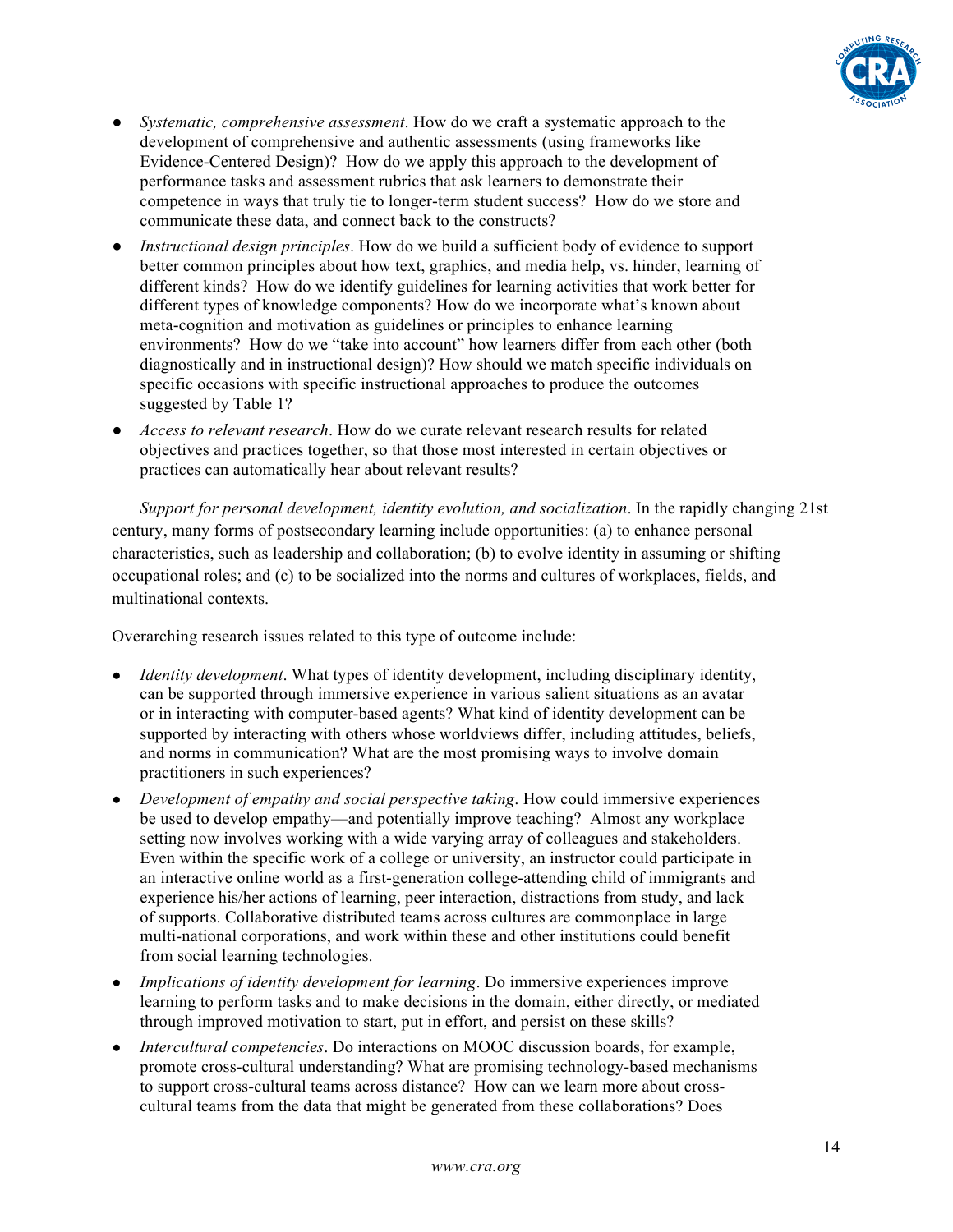

language learning in immersive environments that convey a sense of the culture aid multicultural understanding as well as linguistic fluency? How do we efficiently identify and connect the best approaches in domains along these lines with practice tasks in these environments?

• *Cost/utility*. How should we balance the cost for an individual or an organization to invest in postsecondary learning with the improvements it may return in quality of life? What measures should we apply to both sides of the balance? Are there analogies to be drawn with cost/utility analyses in other fields?

*Increasing capacity for better opportunities in work and life*. Effective educational models are emerging that blend academic instruction with workplace experience, including remote internships and immersive simulated apprenticeships. These models are enabling seamless transitions between education and employment, ongoing occupational support and development, and informal life-wide and lifelong learning.

- *Bringing work experiences directly into learning environments*. With the potentially wide variety of students at work and their varying goals (e.g., advancing in a current career vs. changing to a new one or deciding on the first one), what are the best ways to bring individual work-experiences to bear on new learning, either to benefit the individual or the group? What is the cost-effectiveness of specific approaches such as problem-based learning, virtual environments, augmented reality, or game-based learning in immersing learners in likely work experiences?
- Selecting the level of fidelity for learning and experience environments. Given that creating and/or delivering realism in authentic, simulated environments does not typically come for free, how should we select levels of realism for a simulated environment? What are the cost-effective, cost-validity, and cost/utility trade-offs that allow us to optimally match learners to specific experiences? What collection of parameters and the values we assign will allow us to do this matching in a satisfactory and sufficiently valid manner?
- Accelerating expertise. How should we transfer the acceleration of expertise demonstrated across a number of projects, such as those found in Department of Defense training research, to civilian learning environments? What models for policy, process, and funding would best affect this transfer? How should we establish the return on investment in these capabilities?
- *Lateral transferring of competencies.* Given the rapid evolution of technology, what models for policy, process, and funding should be established to determine what occupational competencies, cognitive and/or procedural, lend themselves best to decisions about selecting, training, and transferring individuals from overstaffed occupational specialties to understaffed occupational specialties? What return on investment models should then guide and inform the value of these transfers?
- *Intelligent tutoring for teams.* Because most work in most sectors of the economy is performed by teams of individuals, the question arises of how best we can apply the techniques and capabilities of generative or 'intelligent' tutoring to the preparation of teams and/or of individuals for work in teams? How might we apply the mental modeling used in intelligent tutoring systems to the shared mental models of team members? How can we apply the 'transactive' models of individual team members in intelligent training for teams?
- *Education and training for 'cognitive readiness.'* What, if any, among the proposed components of cognitive readiness (e.g., adaptability, creativity, meta-cognition, critical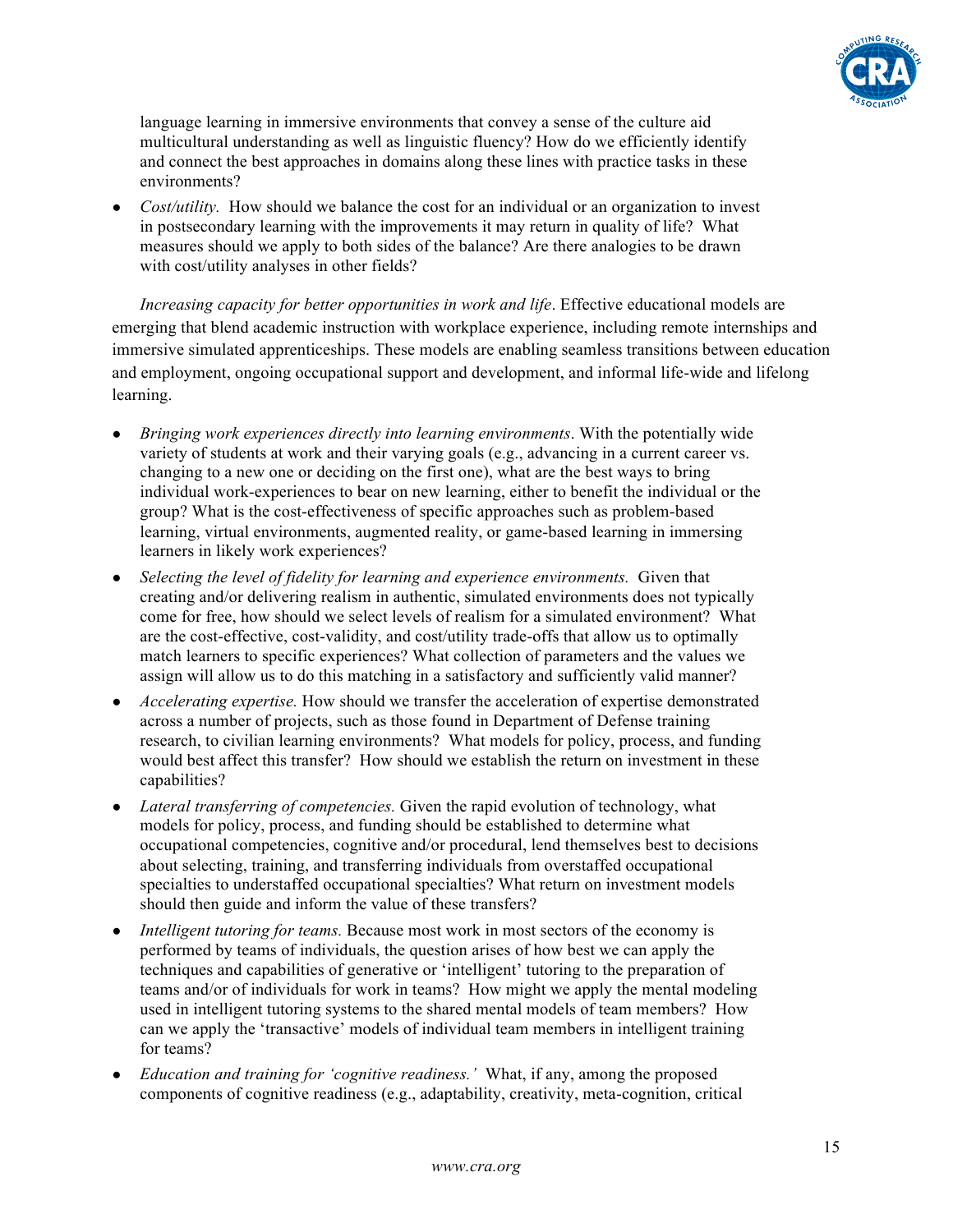

thinking, resilience, interpersonal skills) are generalizable, measurable, and subject to improvement through education and training? What is the return on investment in developing skills that meet these three criteria? How should we develop education and training experiences that establish or enhance these qualities?

- *Agility in training and education.* How can we enhance the agility of our education and training institutions to respond to the perennially evolving and changing demands of the workplace and the economy? What policies, processes, and funding programs should be put in place to promote this agility?
- Guidance. What programs for pre-service, in-service, and end-of-service occupational guidance actually pay off? How can we best identify 'likely' high-fliers before we actually begin investing in their education and training? Are there more sensitive assessments, especially perceptual and cognitive assessments, for specific, occupationally relevant talents, than those we now have in place? How should we adaptively link the guidance we provide to mid-career individuals about the perennially evolving requirements of the workplace?
- *Remote internships vs. physical presence.* Even with so much work being virtual, how much physical presence is needed to gain the benefits from an internship (identity, feedback, modeling, relationships, etc.)?
- *Connections to on-going evolution of real-world competencies.* What are the best methods to align educational program outcomes with the identification and accelerating evolution of workplace competencies, both tacit and conscious?

*Social capital for further learning*. A desirable outcome of postsecondary learning is the development of social capital (e.g., networks of people who provide mentoring) that contributes to furthering learning and its associated productivities beyond the initial educational experience, as well as to supporting all of the outcomes described above. The questions below illustrate research issues related to this topic.

- What can an analysis of the discussion boards associated with online learning experiences (particularly MOOCs, modules, programs) tell us about bridging bonding capital (connecting with "like" students) and about expanding perspective capital (connection with "unlike" students)?
- What factors influence whether students who participated in a discussion board on one online experience continue to communicate after this experience is completed?
- What are the predominant roles (beyond 'help giver' and 'help seeker') of those who post on discussion boards associated with online experiences? Can we see any correlations between those who post more regularly and their persistence and achievement in the online experience? If so, can encouraging more regular contributions lead to greater learning and course completion?
- What are the characteristics (of outcomes, of the kind of practice being used, of the individual students) that predict whether various forms of peer-to-peer work will be productive for individual participants, vs. non-productive?

Any particular institution providing postsecondary learning might seek to offer some of these four types of outcomes (advanced knowledge and skills, support for personal development, increased capacity for work and life opportunities, social capital for further learning); collectively, the aggregate system of postsecondary learning should provide access to all these outcomes.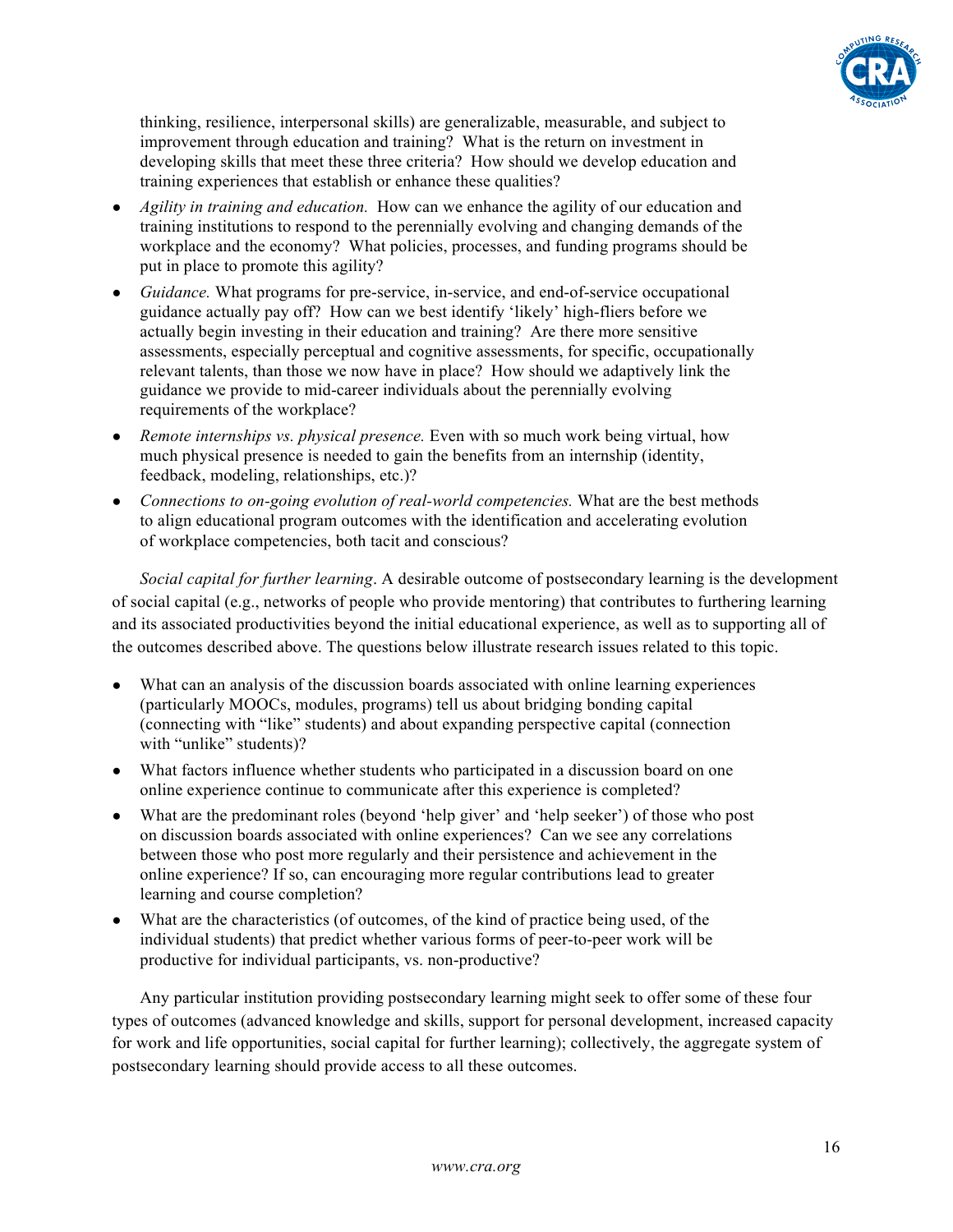

# **Desirable Characteristics of Postsecondary Learning**

Postsecondary learning organizations working to achieve these outcomes, individually and collectively, should strive to:

*Serve a wide range of learners*. As massively open online courses (MOOCs) are demonstrating, new models of technology-based teaching and learning can reach learners worldwide by using a variety of delivery options and by relaxing traditional constraints on fees and enrollment.

Key questions related to this characteristic include:

- How can one best measure learning effectiveness using online provision of lecture material? Using automated assessment tools? Using peer assessment? Using social media as a group dialogue mechanism? What are the most appropriate ways of measuring the effectiveness of technology-enhanced models that go beyond the assumptions of a face-toface world?
- How can one best utilize information about learner interactions, especially at large scales, to refine understanding of the learning experience? How can one use such analytics to fine tune learning experiences for specific learners, by leveraging knowledge of standard paths of interaction with the material to tailor specific interactions?
- What is the educational background and experience of students who enroll in MOOCs or other technology-mediated postsecondary learning experiences (e.g., highest level of schooling they have attained, domain-specific work experience or other exposure)? Can we see any correlations between these characteristics and students who persist in the course, or who benefit from different approaches? In their level of achievement?
- What are the demographic characteristics (e.g., age, gender, race/ethnicity, mobility, socio-economic status) of post-secondary students enrolled in MOOCs or other technology-enhanced learning environments, and can we see correlations between these demographic characteristics and students who persist in the course? Are those indicators as effective as considering characteristics of prior knowledge, prior domain experience, and level of prior academic achievement? Which recommendations for learning environment characteristics for a learner depend on which features of the student?
- What motivates students to enroll in a MOOC (e.g., professional development? intellectual curiosity? connection to a worldwide community of learners? free?) and in relation to what alternatives? Can we see any correlations between these motivations and students who persist in the course? In their level of achievement?

*Good return on investment by learners and by society*. An important goal for postsecondary education is providing quality learning opportunities with high rates of retention and success in building knowledge and skills valued by learners, useful for society, and providing economic return. The new technologybased learning experiences described in this report show promise of offering these benefits at lower costs than traditional approaches to instruction and training, in a manner efficient for learners in terms of time and access.

Key questions related to this characteristic include:

• What models should we use to measure outcomes? For example, what models and measures indicate "college completion" for different types of learners and institutions? And are those preferable to other models of "career success," including detailed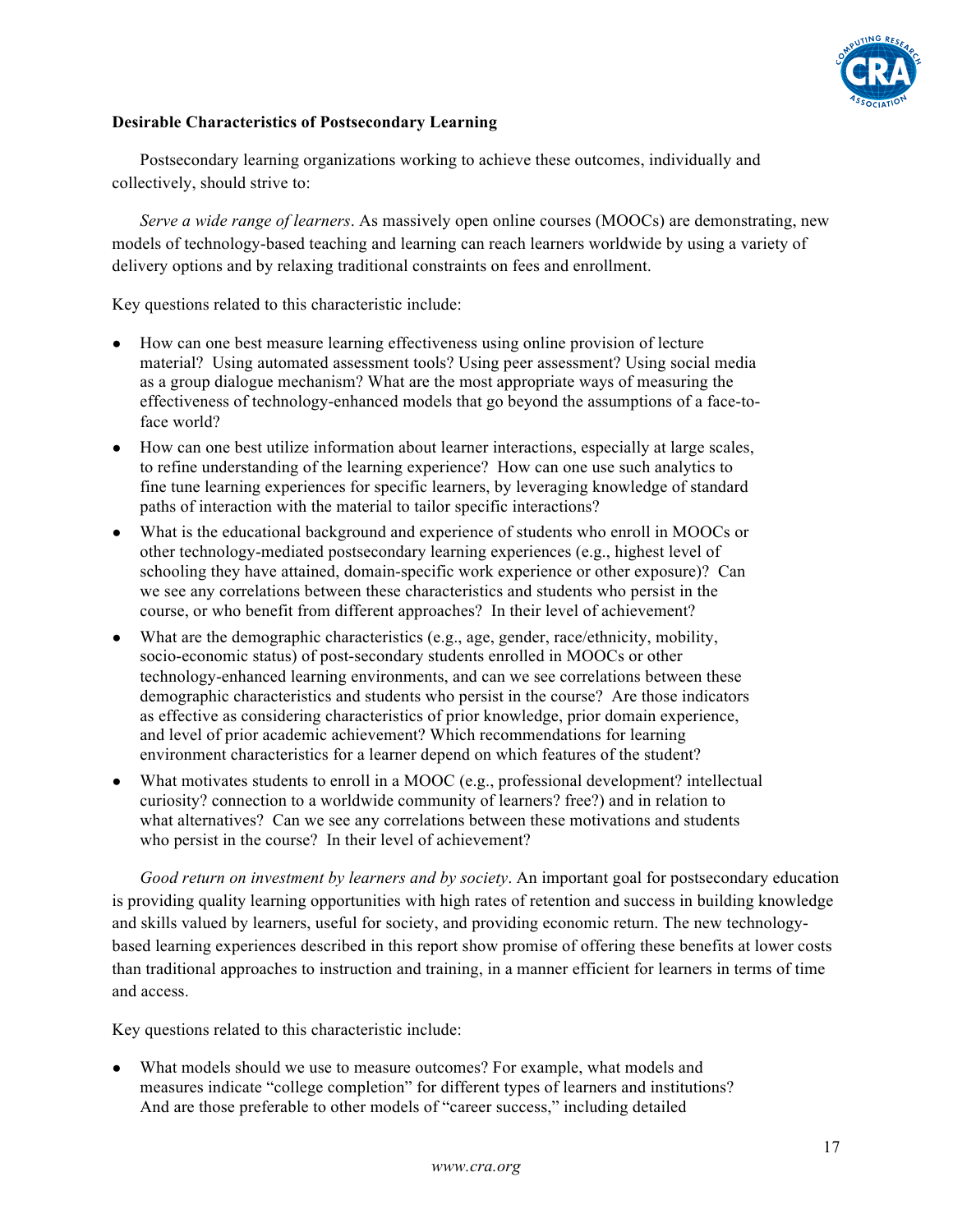

competency certification? How do we handle measuring the impact of domain-specific courses (e.g., organic chemistry) on careers that are not within that domain (e.g., medicine, the pharmacological industry)?

- With an abundance of learning environments becoming available, how can we improve our advice to learners on "what comes next" for them? What efforts are required to develop learning maps and associated learning pathways across the domains of proficiency that are part of the postsecondary landscape? How do we expose learners to potential career options their own experience and families might never highlight, being clear what it's truly "like" to be a professional in such a field in an immersive, participatory way vs. just providing overview information?
- Is there a mechanism to achieve balance between efficiency (e.g., short time to degree completion or credentialing) and exploration? Which students would benefit from more exploration, and how do we achieve this without disrupting the "deeper divers" looking for the extended practice that leads to expert skills for careers? Is there a way to allow degree or career exploration without the "cost" of extending the degree program?
- What impacts do new residency models have on student success? On efficiency? These models redefine the undergraduate experience to include broader ranges of on-campus, off-campus and virtual learning experiences.
- What are the most appropriate ways of measuring the effectiveness of technologyenhanced models that go beyond the assumptions of a face-to-face world? (This applies to learning environments, courses, and institutional models, etc.) Which students with which goals should be evaluated against which measures of "success," from "liking" the course, to specific performance objectives, to actual on-the-job performance evaluations?
- How do new curricular models, such as competency-based instruction, compare with traditional open-ended and time-based models in promoting higher-order outcomes like lifelong learning, critical thinking, and problem solving skills? What would be valid and reliable evidence across these capabilities—or is it sufficient to look within each? Do the new models display the same or different efficiencies compared to traditional models? Can we identify which learners need which types of experiences?
- Are new models scalable with inter-institutional collaboration, or will the scaling of innovation depend on regulation?

*Self-improving via research and continual feedback*. New technologies provide mechanisms to collect and analyze massive amounts of detailed data about every aspect of the learning experience, as well as to collect ongoing diagnostic assessments of a learner's engagement and understanding that could be used formatively to guide subsequent instruction and learning. This can improve both efficiency and effectiveness for each individual's learning, as well as allowing overall, evidence-based evolution of learning experiences, in part through such mechanisms as A/B experiments that enable refining instruction in terms of what works when for whom.

Key questions related to this characteristic include:

What are efficient measures of outcomes and study characteristics (e.g., implementation fidelity, participant characteristics) to use for this purpose? For example, are learning, efficiency, effort invested (by providers and students), and learner/faculty/ provider characteristics useful?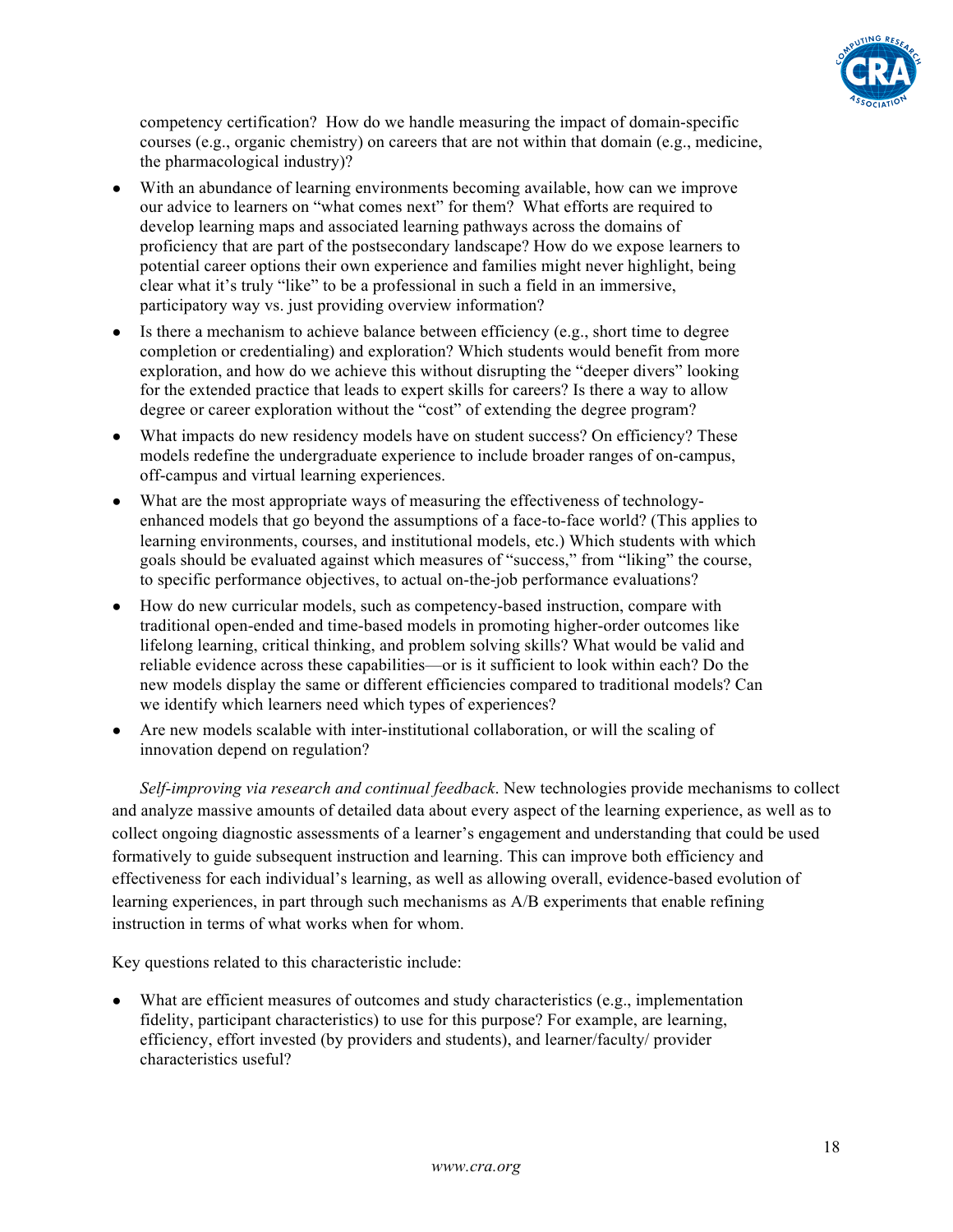

- How do we document/disseminate these, and provide (with data privacy provisions in place) open researcher access to large, useful datasets of these, tagged with uses/sources?
- How do we practically evaluate validity and reliability of these measures in the field and provide evolving guidance about them to practitioners?
- Which of these measures are sensitive enough and rapid enough that they are useful for continuous improvement efforts?
- What are scalable, repeatable sources of practical ideas for improvement that can scale?
	- How do we encourage many ideas from a wide range of stakeholders (internal: students, faculty, technologists, other staff; external: domain professionals, researchers, employers, funders, vendors/providers, wider community)?
	- $\circ$  How do we improve the quality of ideas submitted (e.g. via training, tools, examples)?
	- How do we collect and categorize these ideas efficiently (e.g., tags)?
- What are systematic, rapid, transparent ways to prioritize a large number of ideas for testing and ultimate implementation?
	- What are the right criteria to employ (e.g., prior evidence, prior use, cost/effort data)? How are these to be captured and presented?
	- What are systematic workflow methods to regularly re-prioritize and maintain a pipeline?
	- How can we simplify data access processes for researchers while maintaining safeguards on student privacy?
- What are systematic, rapid, efficient methods to execute many "good enough" pilots at scale?
	- What kinds of pre-determined documentation can be created and kept at scale for many to use (e.g., nearly-approved IRB templates, permissions language for learner and staff, rights documentation methods)?
	- What taxonomy of standardized studies, together with standard reporting and analytics, can be created to guide/streamline comparisons of multiple approaches?
	- What sorts of automated study-running tools (e.g., semi-automated randomization by learner, faculty, intervention) can make each study more efficient/less costly to do?
	- What are efficient ways to inform/train relevant participants of their role in a study and ways to document and improve fidelity of implementation?
	- What types of workflow to speed up and systematize studies can be created and used in multiple circumstances? As an example, one can test an idea that parallels medical/IES models for a set of studies, starting with crowd sourcing capabilities (such as Mechanical Turk) to pilot for implementation and initial promise at small scale, followed by a small scale RCT within the targeted learning environment, followed by a larger scale RCT—and then comparing that (efficiency, costs, "burdens" on participants) to a Google-Amazon model for immediate, highly instrumented, large-scale RCTs that can be quickly stopped?
	- What workflow tools can systematize and speed up repeated series of related pilots?

Overall, any particular institution providing postsecondary learning might have some of these characteristics (serving a wide range of learners, good return on investment, self-improving); collectively, the aggregate system of postsecondary learning should have all of these characteristics.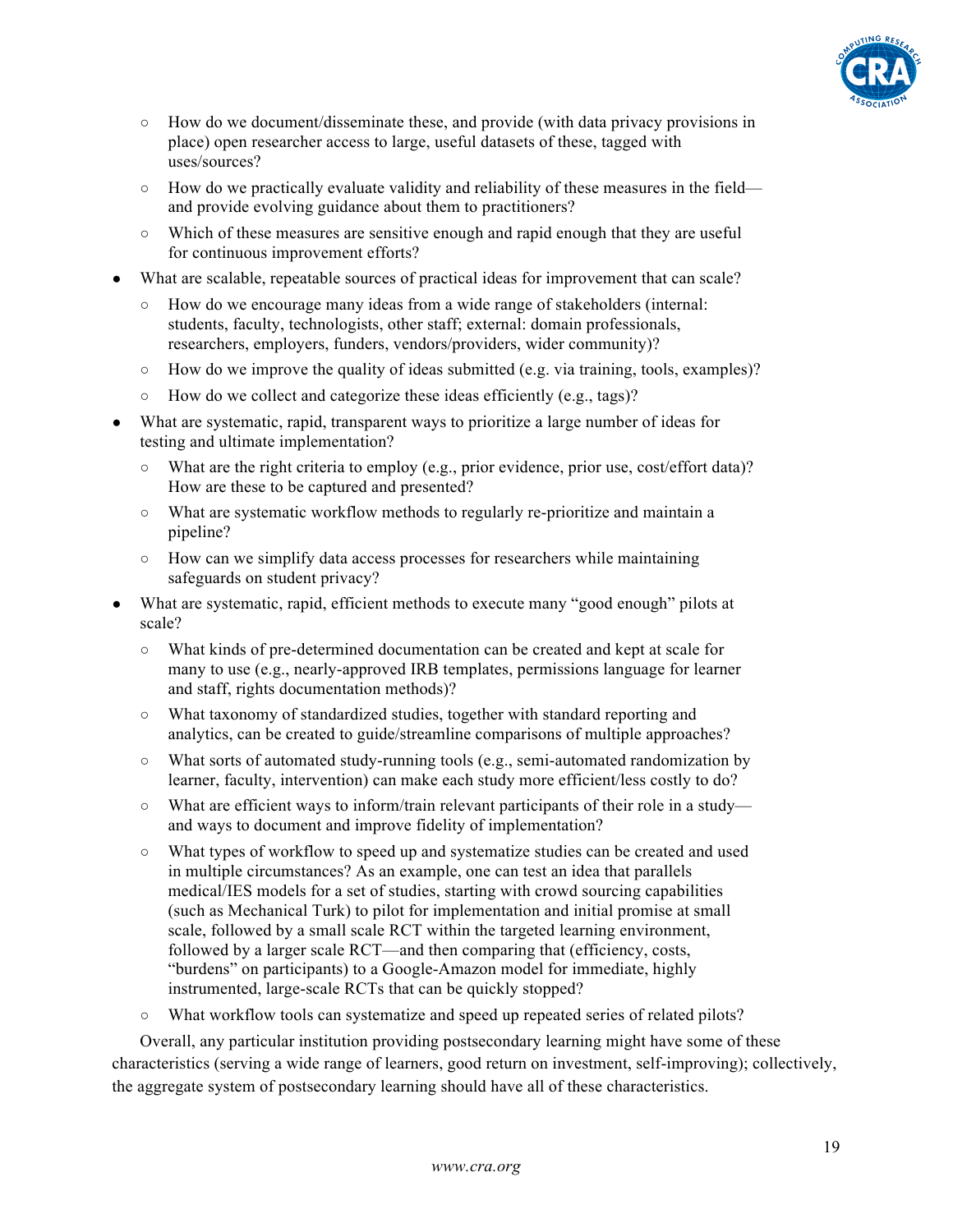

#### **Strategies for Adoption and Scale**

The speed and scope with which potential benefits of these innovations in postsecondary learning are realized will depend on the sophistication of the strategies used for adoption and scaling. The challenges associated with spreading and deepening transformational educational innovations have received increasing attention from researchers. Dede's framework articulating strategies to design innovations for scale is a resource (Clarke & Dede, 2009), as is the work of Rogers and numerous scholars on knowledge diffusion (Dearing, 2009).

*Build and use authentic assessments based on outcome objectives*. Developers of postsecondary learning environments should clearly define the nature of the competencies students will develop over time with instructional guidance and how this knowledge links to expert performance, as well as the forms of evidence necessary to monitor student progress and outcomes. Such work, much of which is exemplified by redesign projects in the STEM disciplines, involves applying ideas such as "backwards design" (Wiggins & McTighe, 2005) and constructive alignment (Biggs & Tang, 2007) for course and curriculum design, and "evidence centered design" (Mislevy & Haertel, 2006) for associated assessment development.

*Select initial innovations carefully so that strong models of learning are implemented well*. Too often, educational innovations are dismissed as ineffective because early implementations were suboptimally conducted and were based on marginal models of teaching and learning (such as passively viewing videolectures). To minimize this problem, initial efforts using a technology-based innovation should be based on strong models of (inter-) active learning, involve effective instructors willing to reconfigure their teaching to new forms of delivery, use implementation fidelity measures to compare what was intended to be experienced with what was actually experienced, and utilize thorough planning for broad implementation rather than rushing to be first-to-market.

*Emphasize convivial tools and user-friendly interfaces*. In the digital market, the devices and software that succeed are based on transparent interfaces requiring little cognitive overhead on the part of users. Design for simplicity and transparency is central in developing technology-based learning experiences that can scale to broad audiences with differing levels of digital sophistication.

*Study the design and adoption strategies for effective educational media that have scaled*. The programming languages Scratch and Lego-Logo are now ubiquitous in learning about computer science, but required decades of design-based research to develop to their current level of scalability. Lessons learned from these and other educational media that have achieved widespread acceptance and impact can inform the next generation of technology-based educational innovations.

*Accomplish tasks instructors and institutions are happy to relinquish*. Uptake of technology-based models in postsecondary learning will occur most rapidly for innovations that accomplish tasks which instructors and institutions now find onerous. For example, effective technology-based strategies for remedial learning that aid struggling students in succeeding with mainstream curricular offerings (such as remedial mathematics) are likely to be quickly adopted and scaled.

*Use organizational development strategies for changing the culture*. Many postsecondary educational institutions have common challenges in culture (e.g., a "not invented here" attitude about curriculum,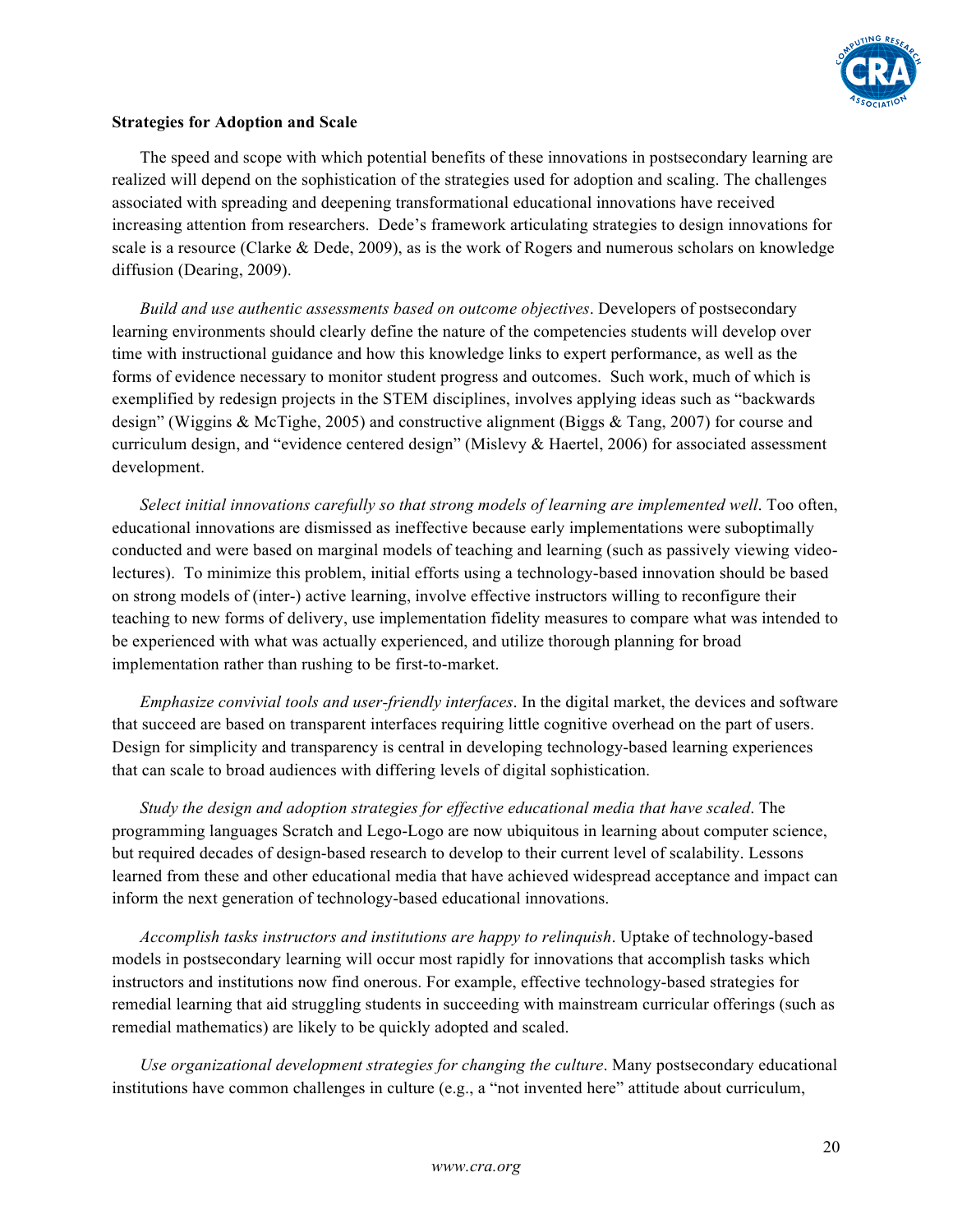

instructors who are phobic about or dismissive of technology-based instruction, or a belief that online learning is necessarily impersonal). Increasing effective adoption and scale requires professional and organizational development initiatives to alter these misconceptions and change the institutional culture.

# **R&D Needed on New Technology-based Models for Postsecondary Learning**

Coordinated research and development investments are needed to realize the value of new technology-based models for postsecondary learning. For example, postsecondary learning providers need to conceptualize what is designed and provisioned as "learning resources" at multiple levels of granularity, both smaller than courses (units or modules of variable size), and larger than courses (integrated curriculum maps encompassing a full complement of courses). We also need to provide multiple frames for education, including simulations, games, and virtual worlds. In colleges and universities, we need to think beyond content-based courses that are the staple of the academy's offerings and develop a new "language" for online learning that ties to specialized or common competencies needed in a wide array of successful work outside academia. One central aspect of the longer-term vision for new technology-based models is the 'remix' potentials of course components created in many different universities for which para-data (e.g., usage, appraisals) are available, so that a comprehensive learning map for the knowledge and skills a learner wishes to master can be created. These maps can guide students towards the competencies and credentials that comprise the expertise and education they seek, precisely because they are demonstrated to be at the core of what experts in their chosen field of work actually decide and do, both tacitly and consciously.

Various types of research investments are needed to realize the promise of new technology-based models for postsecondary learning. Figure 4 categorizes the types of R&D needed.



*Figure 4*. Types of Research and Development Needed

Five types of research and development are needed to realize the potential of technology-based innovations in postsecondary learning. Both the research illustration on teaching/learning discussed next and the five types of research topics briefly summarized in the Appendix are based on a three to seven year timeframe.

#### *New models of technology-based teaching and learning*

Below is a detailed example of research needed to realize one type of technology-based teaching/learning model. The Appendix briefly summarizes examples of other research topics across the five categories above.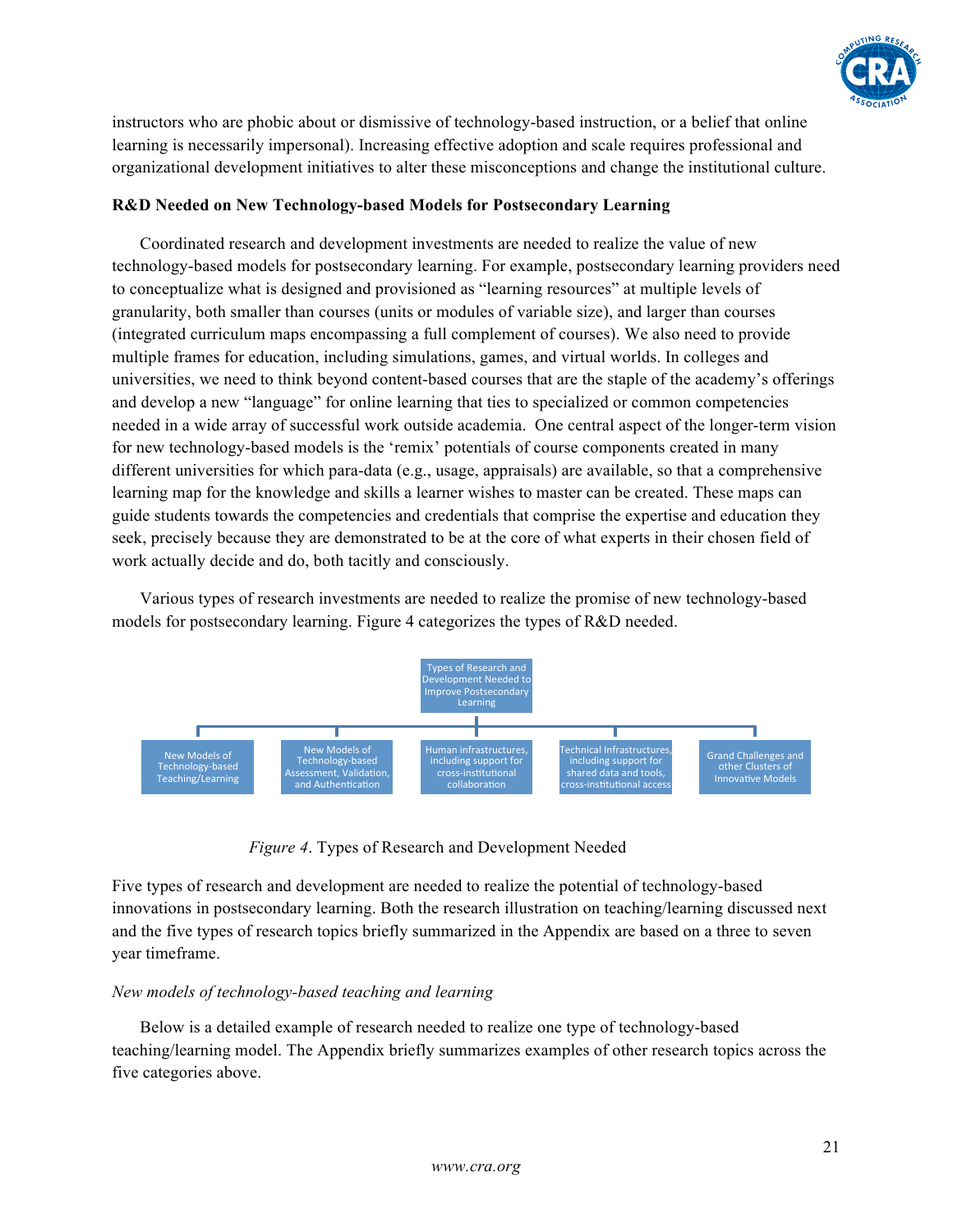

# *Type of pedagogy*. Immersive virtual simulations of internships and apprenticeships

#### *Description of teaching and learning model*.

Susan entered the Portal for the initial session of her learning experience about the methods of ecosystems science. The learning objectives for this experience are to diagnose the problems of various simulated environments using the knowledge and methods of ecosystems science, based on a cognitive task analysis of the expert processes of ecosystem scientists. 8000 students are taking this learning experience over the next month, which is based on parts of a college course about this topic that is reviewed every year against what objectively high-quality experts this field decide and do. Susan has completed a questionnaire that generated her learning profile, done her readings and video preparations, and passed the initial assessment.

Susan was pre-assigned three virtual teammates with complementary knowledge and skills and similar schedules for access. Each of the four has their own, individualized, practice experience as well to ensure they get the basic knowledge components mastered, but the four must coordinate their involvement so as to work as a stable team throughout their various learning sessions on specific projects. The primary method of learning is immersion in virtual worlds that simulate ecosystems problems. As a secondary method of learning, Susan and her teammates have access to a few sessions of edited video clips from the college course, with a virtual study group of sixteen composed of four teams who each experienced different simulated ecosystems.

After initial skill-building based on diagnostics of what students have already mastered, the curriculum is inquiry-based, with project environments and questions moving from relatively straightforward to increasingly complex as teams demonstrate progress: students investigate research questions by exploring immersive digital ecosystems, with each team member having a role based on a different area of expertise (e.g., botanist, microscopic specialist). In these ecosystems, the team interacts with Animated Pedagogical Agents who use Transformed Social Interactions (discussed further below). The team works collaboratively to analyze their combined data and understand the ecosystem interrelationships, rotating roles (which may require some individual practice and feedback during the transition) as they move through different simulated ecosystems. As a summative assessment, each module culminates with the team creating a causal model of the ecosystem, supported by data and theory; automated pattern-matching algorithms score this.

Immersive virtual environments enable productively transcending real-world limits on social interaction. As one example of how Transformed Social Interaction (TSI) is used, since eye gaze influences persuasion, in these virtual ecosystems digital mentors maintain eye contact with every digital apprentice at the same time. This is possible because every student sees the virtual world from his or her own computer display, and these versions of reality need not be congruent. Another TSI feature used is "identity capture"—the digital mentor's face is morphed to unobtrusively make that person similar to each student, because students whose teachers resemble them pay more attention compared to control conditions. Likewise, students who interact with virtual agents that look just like them and who model behaviors for the students to master have improved learning outcomes; this feature is used as well.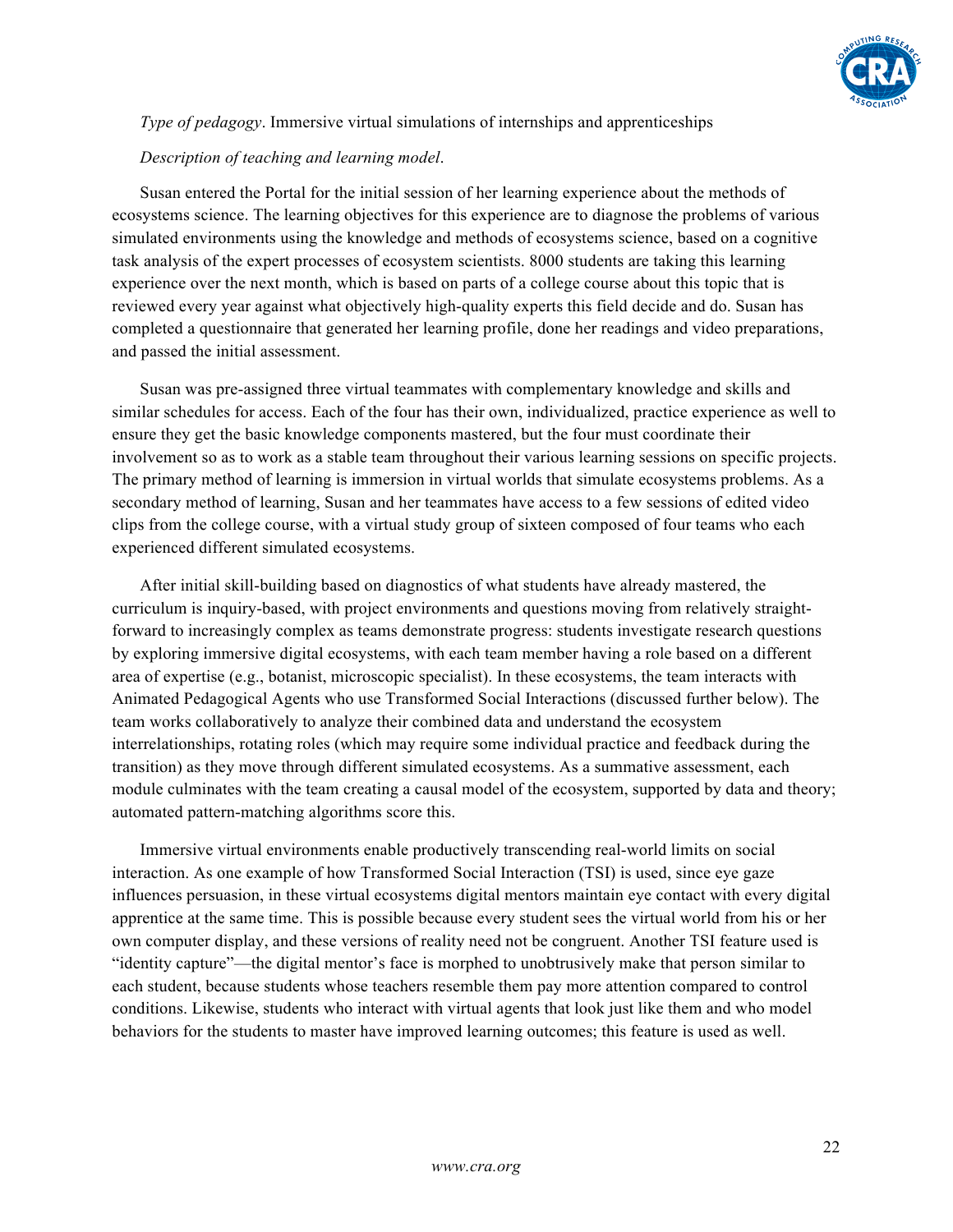

The unobtrusive, real-time assessments used to provide formative feedback include (Dede, 2012):

- *Capturing exploratory paths*. The paths that a student takes in exploring a virtual world to determine the contextual situation, identify anomalies, and collect data related to a hypothesis for the causes of an anomaly are an important predictor of the student's understandings about scientific inquiry.
- *Analyzing usage of guidance systems*. Gathering data on students' use of an interwoven individualized guidance system, both before and during projects, which messages they viewed, where they were in the immersive simulation when they viewed them, and what actions they took subsequent to viewing a given guidance message provides diagnostic insights that can aid instruction.
- *Interacting with animated pedagogical agents (*APAs). APAs are lifelike autonomous characters [that] co-habit learning environments with students to create rich, face-to-face learning interactions. The trajectory over time of questions students ask of an APA is diagnostic—typically learners will ask for information they do not know but see as having value. This can help us comprehend a student's thought processes and methods of knowledge acquisition, and should allow further personalization of learning topics an individual student might need to master. Also, APAs scattered through an immersive authentic simulation can collect diagnostic information in various ways, such as the APA requesting a student to summarize what he or she has found so far.
- *Documenting progress and transfer in similar settings*. Shifting a student to a similar, but not identical environment in which he or she must identify a problem (earlier in the curriculum) or resolve a problem (later in the curriculum) can provide insights into a student's progress and aid transfer. Further, centering these benchmarking assessments on learners' common misconceptions, then immediately conveying the results to students, can prompt "aha" moments that help to synthesize new levels of understanding.
- *Attaining "powers" through accomplishments.* Like leveling up in games, students can attain new powers through reaching a threshold of experiences and accomplishments. These new capabilities document team achievements, promote engagement, facilitate learning, and offer additional opportunities for interwoven assessment.

All of these types of assessment are based on authentic actions in rich simulated contexts.

The designers — to improve the learning experience — continuously conduct A/B experiments. These include varying the complexity of the simulated environments, trying different forms of unobtrusive assessments, and varying the amount of transformed social interaction and APAs utilized.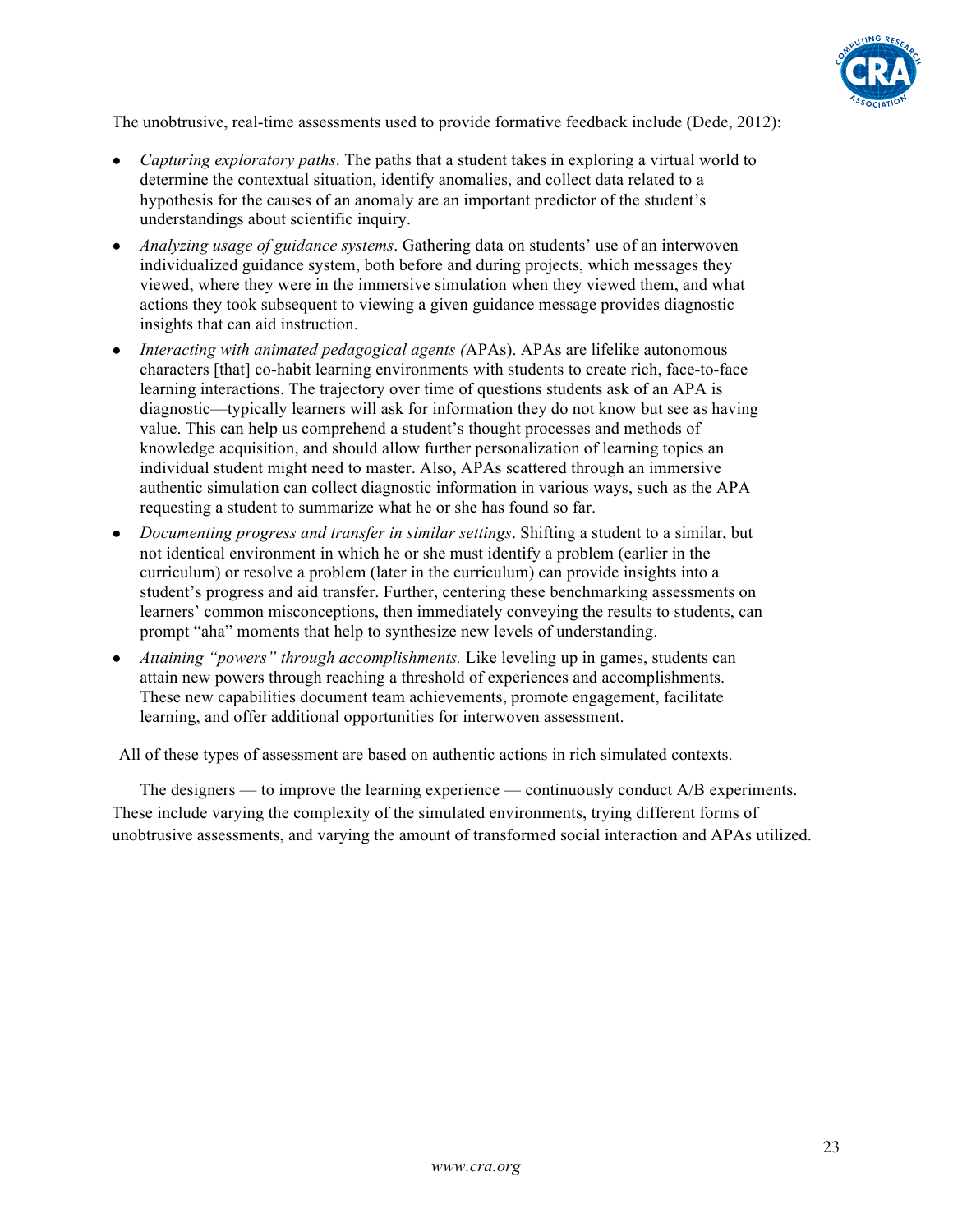

|  |  |  |  | Table 2: Illustrative enabling technologies for immersive virtual simulations |
|--|--|--|--|-------------------------------------------------------------------------------|
|  |  |  |  |                                                                               |

| Innovation                                | Learning<br><b>Method</b> | <b>Examples</b>                                                      |
|-------------------------------------------|---------------------------|----------------------------------------------------------------------|
| Immersive authentic                       | Active learning           | Limited illustrations now;                                           |
| simulations via virtual                   | via virtual               | http://ecomuve.gse.harvard.edu                                       |
| worlds                                    | apprenticeships           |                                                                      |
|                                           |                           |                                                                      |
| Animated pedagogical                      |                           | Provide engaging Limited illustrations now; Bowman, C. D. D. (2011). |
| agents (APAs) are lifelike diagnostic and |                           | Student use of animated pedagogical agents in a                      |
| autonomous characters                     | mentoring                 | middle school science inquiry program. British                       |
| manipulated by the                        | interactions with         | Journal of Educational Technology, 43(3). Retrieved                  |
| computer                                  | llearners                 | from                                                                 |
|                                           |                           | http://onlinelibrary.wiley.com/doi/10.1111/j.1467-                   |
|                                           |                           | 8535.2011.01198.x/pdf                                                |
| Transformed social                        | Transcending              | Limited illustrations now;                                           |
| interactions (TSI) based                  | real-world limits         | Blascovich, J., & Bailenson, J. (2012). <i>Infinite</i>              |
| on immersive interfaces                   | on social                 | reality: The hidden blueprint of our lives. New York,                |
|                                           | interaction               | NY: William Morrow.                                                  |
|                                           | without user              |                                                                      |
|                                           | awareness                 |                                                                      |

*Illustrative research questions*:

- What is the best way to weave individualized competency instruction (guidance and availability) with team projects? Does it depend on the domain? How to trade off prescreening for pre-requisites vs. making requisite skill and fluency training available to individuals on the fly?
- To what extent do various forms of TSI improve retention? increase learning outcomes?
- To what extent do APAs improve learning outcomes?
- What, if anything, is added by the forms of unobtrusive embedded assessment?
	- Capturing exploratory paths
	- Analyzing usage of guidance systems
	- Interacting with animated pedagogical agents
	- Attaining "powers" through accomplishments
	- Documenting progress and transfer in similar settings

*Ways that this innovation empowers aspects of the framework:*

- Lower cost
- Broader initial access and potential for success
- Good return on investment
- Increased capacity for better opportunities in life
- Advanced knowledge and skills
- Authentic assessment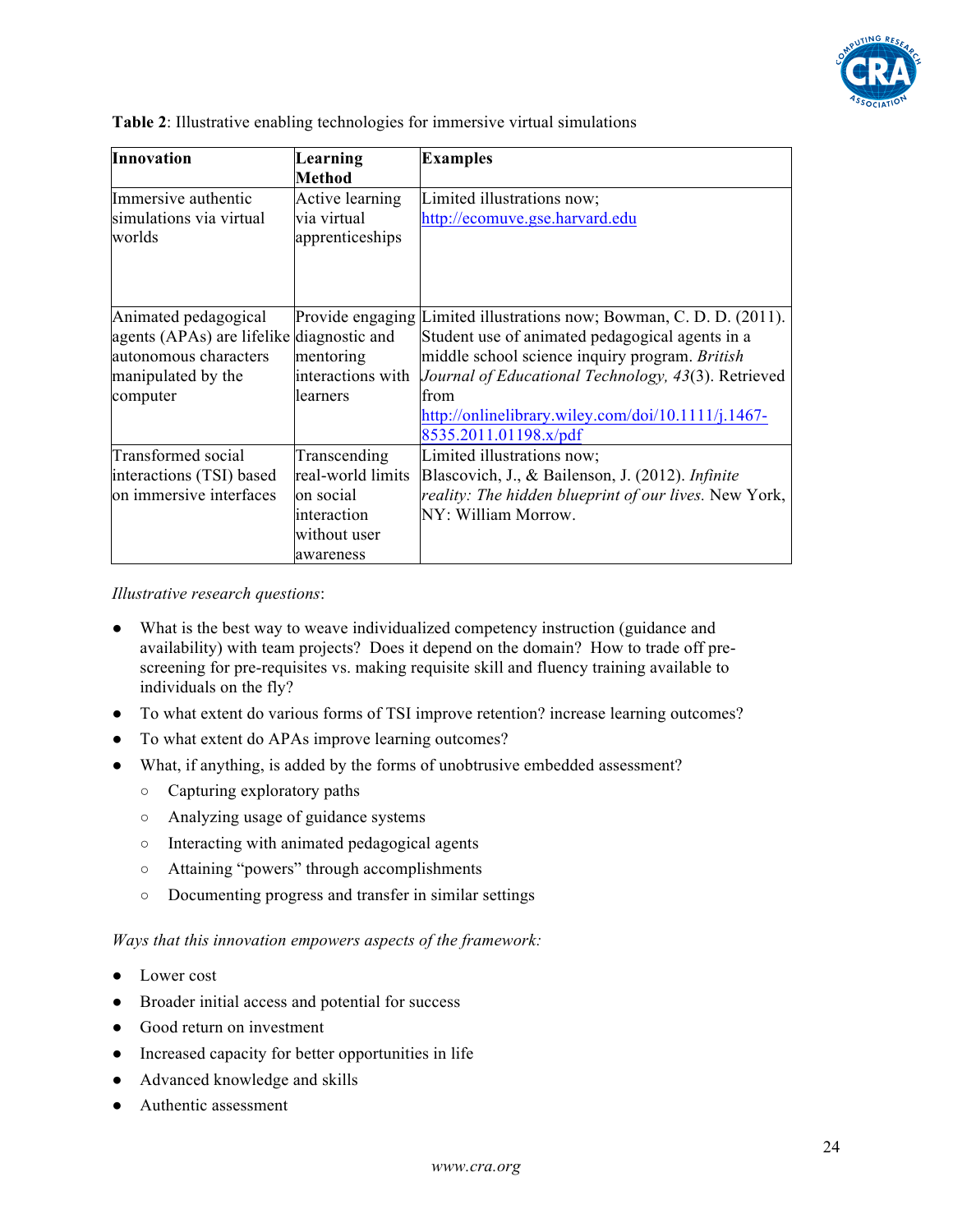

● Aids faculty and organizations linking education to work

This example illustrates a detailed description of an important field for research. The Appendix briefly summarizes more examples of needed research in five areas: new models of technology-based teaching and learning; assessment, validation, and authentication; human infrastructures; technical infrastructures; and Grand Challenges.

All the national reports about education cited in the Appendix call for substantially greater investments in research on learning technologies. The 2010 National Education Technology Plan discusses the type of research investment needed to realize the potential of digital tools and media for learning. The Plan proposes a national center that would (U.S. Department of Education, 2010, pp. 76-77):

…identify key emerging trends and priorities and recruit and bring together the best minds and organizations to collaborate on high-risk/high-gain education R&D projects. It should aim for radical, orders-of-magnitude improvements by envisioning the impact of innovations and then working backward to identify the fundamental breakthroughs required to make them possible. Through the funding of rapid and iterative cycles of design and trial implementation in educational settings, the national center can demonstrate the feasibility and early-stage potential of innovative tools, content, and pedagogies that leverage knowledge, information, and technology advances at the cutting edge.

The center should also ensure that teams working on each individual project share developments, progress, best practices, and outcomes with each other to take advantage of key findings and economies of scale and to ensure integration and interoperability between projects when desirable. The national center will need to work closely with representatives of private industry to develop clear memoranda of understanding concerning the terms for precompetitive fundamental research. The national research center can focus on grand challenge problems in education research and development…

Both more investment in research on learning technologies and an increased emphasis on Grand Challenge funding, as well as integrated, large-scale research that lays the foundations for Grand Challenges, are essential to realizing the visions described in this report. Small-scale, bottom-up research driven by peer review rather than an overarching goal is important, but insufficient in both scope and focus to attain the widespread implementation of new technology-based models for postsecondary learning.

#### **Heuristics for Establishing Priorities among these Innovations**

Illustrative heuristics for prioritizing among these innovations are presented below. As discussed earlier, which heuristics are most appropriate to use depends on one's professional role (e.g., leader, investor, developer).

- What research will produce the most central "gating" findings, which if established would open up important new developments to improve postsecondary education (e.g., supports that would enable universal course completion)?
- What research advances would have the biggest uptake by postsecondary educators (e.g., successful remedial STEM education)? What would have the biggest support from industrial stakeholders? What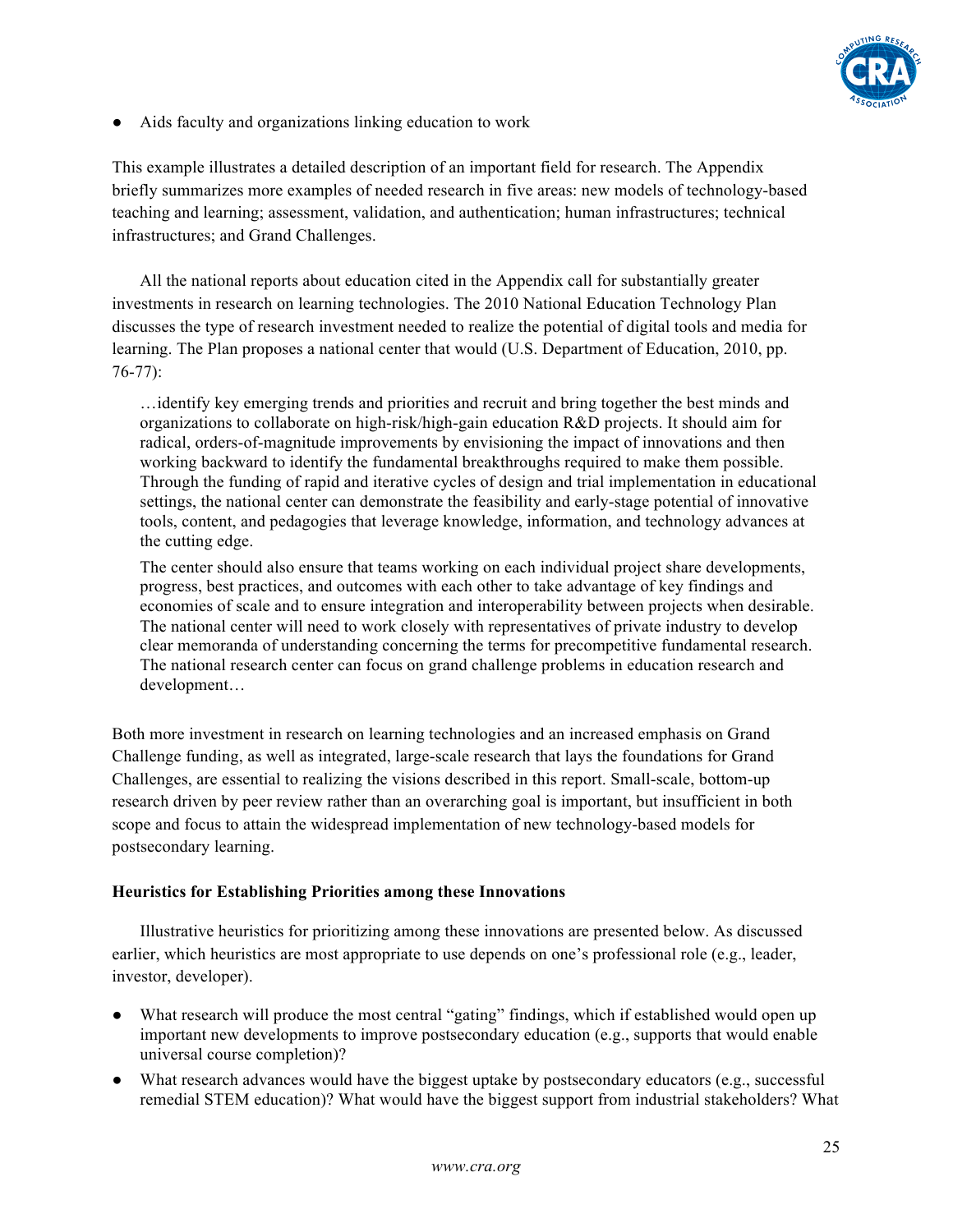

frameworks for new public-private partnerships would enable these dual energies to be synergistically combined?

- How big is the footprint (e.g., number or proportion of students that are affected) of an R&D effort? For example, innovations in large introductory college courses have a large impact in terms of both number of learners and effect on subsequent career path.
- Does the effort potentially illuminate important research questions that are fundamental about learning (e.g., revisiting aptitude-treatment interaction (ATI) with data science analytics as a new methodology for making progress)?
- How urgent is the outcome: Are findings from a particularly type of research needed quickly, or is later soon enough? For example, delays in addressing STEM workforce preparation have grave consequences in lost human capital.
- How much does the research expand access? As illustrations, principles and tools in designing for accessibility, such as Universal Design for Learning are important for ethical, legal and universal access reasons.
- What are the highest leverage research activities to solve the important problems of the field? As illustrations, "leverage" can involve decreased time (or cost) for same level of learning, or higher levels of capability for the same time spent, or can mean avoiding losses in human capital when students drop out of postsecondary education.
- Is some research more likely to attract entrepreneurs, thus having the possibility of scaling more rapidly? What new communicative mechanisms between the academy and the world of VC funding, educational technology incubators and "edupreneurs," and established education technology companies can create greater awareness of and demand for learning science research that could yield better products and services?

Given limited resources and scholarly/technical capacity, heuristics such as these are important ways of determining in what research to invest initially.

# **Recommendations for Further Meetings on Postsecondary Learning and New Technologies**

Holding additional workshops, meetings, and conferences to deepen, extend, and publicize the ideas in this report is a major priority. The recommended invitational research workshops listed below are illustrative only:

- *Creating and validating encompassing learning maps (desired outcomes, evidence for their achievement) for postsecondary learning*. For practical feasibility, such learning mapping, while coordinated, should proceed in closely coupled but distinctive activities separated by disciplines, as the competencies behind the health care field are not the same as competencies for financial services, and competencies for research are not the same as competencies for industry practice. Participants who can discuss the best ways to get to outcomes that matter for practice would include researchers and practitioners engaged in cognitive task analysis and other methods for evaluating real-world expertise, decision-making, and task competencies. Participants who can describe how to create "learning maps"—sequences of objectives that lead to real-world competencies, and possibly link those to instructional designs—are learning scientists examining at how objectives and instruction are best deconstructed (e.g., learning trajectories, practice models).
- *Exploring alternative certification and competency-based models*. Information technology allows us to connect, disconnect, and reconnect many activities previously "bundled" in a single institution. Alternative provisioning models have expanded well beyond food service and bookstores to courses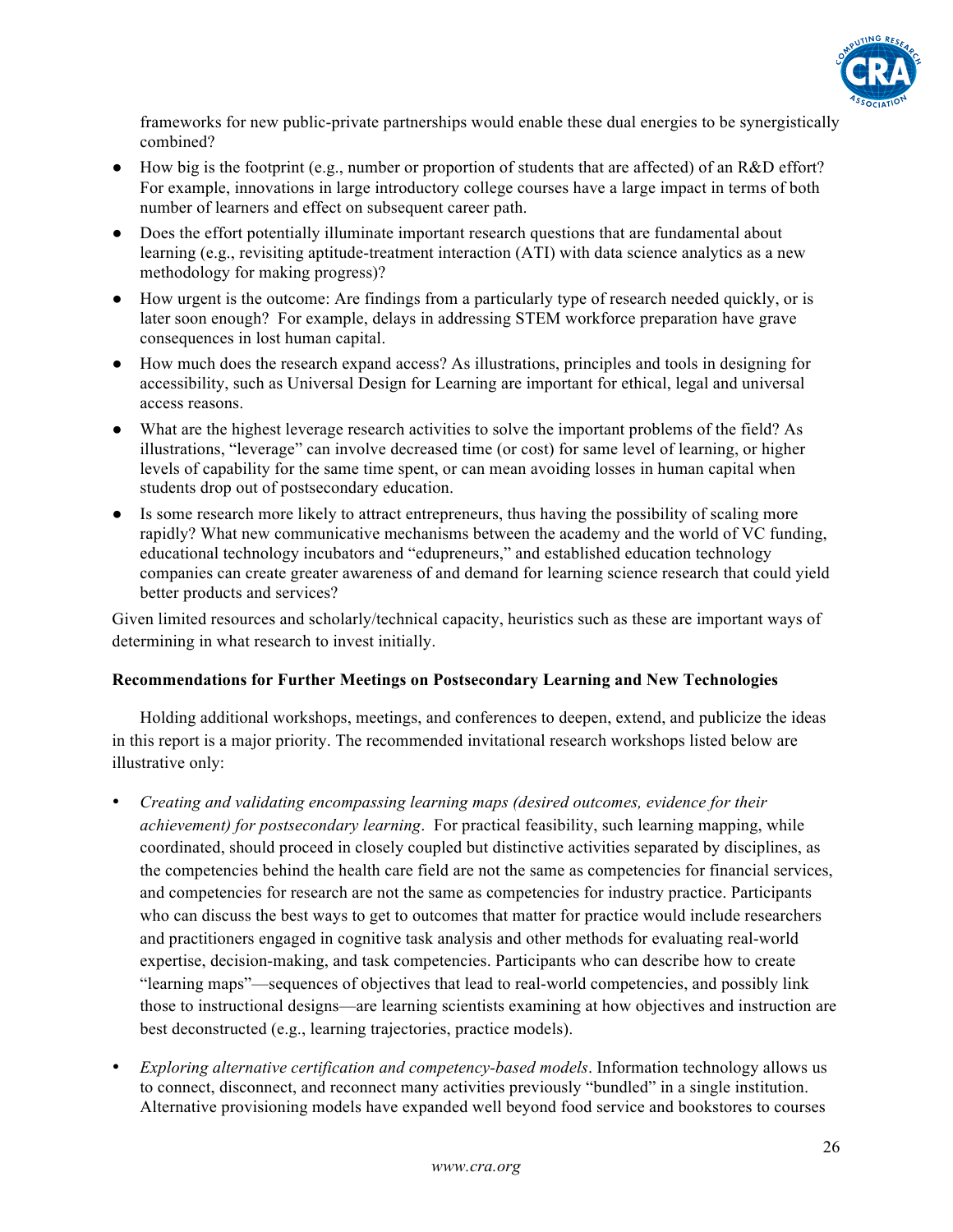

and credentials. For example, colleges and universities are contracting with third parties to "private label" services that range from student support, to website services, to online degree programs. Students are "grazing" or assembling their learning from multiple sources.

Large-scale online programs, such as MOOCs, have similar connect-disconnect-and-reconnect attributes. Premier institutions or independent "star" faculty can offer a MOOC. The "course" is disconnected from institutional credentialing systems. But it can be reconnected to those systems through testing and competency-based assessment. This raises new challenges for how higher education understands and assesses academic quality. For example, in a world where individuals and institutions may bring a bit of everything—from anywhere—together into a degree, should accreditation be at the institution level, the course level, or the provider level? Is what constitutes quality different in an online environment compared to a face-to-face one?

Interest in prior learning assessment (PLA), credit transfers and competency-based programs have expanded significantly. How would we describe the various forms of extra-institutional education (e.g., MOOCs)? What are the connections between extra-institutional education and traditional degree-granting colleges and universities? To what extent is extra-institutional education a pathway to traditional institutions and a degree or other credential? Can information technology streamline the transfer of credit? How is the quality of extra-institutional education judged? What are the quality expectations?

• *Scenario-based planning on alternative futures for postsecondary learning*. In scenario-based planning, interdisciplinary teams dive deeply into exploring distinct alternative futures (Schwartz, 1996; Chermack, 2011), in this case for postsecondary learning. Imagine a future 20 years hence in which only half of the place-based universities and institutions comprising today's American postsecondary learning infrastructure still exist. The extinct institutions would have lost out to the availability of disintermediated educational certifications and credentials offered with reduced costs and improved quality by new for-profit and non-profit organizations. Detailed investigations of alternative scenarios can better enable enlightened planning for strategic choices that could be made today to mitigate against undesirable aspects of some scenarios and to make more likely desirable aspects of other scenarios.

The questions such a workshop might explore include: What are the roles of education and training faculty when high quality educational experiences become routinely accessible on the Web, or whatever forms the emerging global information infrastructure takes? How might these faculty use digital resources to productively transform the learning experiences they now provide? How does an institution foster education and training innovation while preserving the essential personal interaction between faculty and students? How does an institution articulate the added value of their faculty and residential educational experiences to student success, near- and longer-term, in this new environment? How does an institution measure the effectiveness of teaching and learning experiences, and how does it develop curricula that blend the best of digital and residential learning to enhance student success after leaving the institutions? How does the traditional model of a residential learning experience change in this new domain? Does this new domain provide opportunities for postsecondary learning institutions to broaden their base of successful learners beyond the borders of their campuses, to the large numbers of students who are well beyond the entry level, as well as more geographically dispersed and culturally diverse?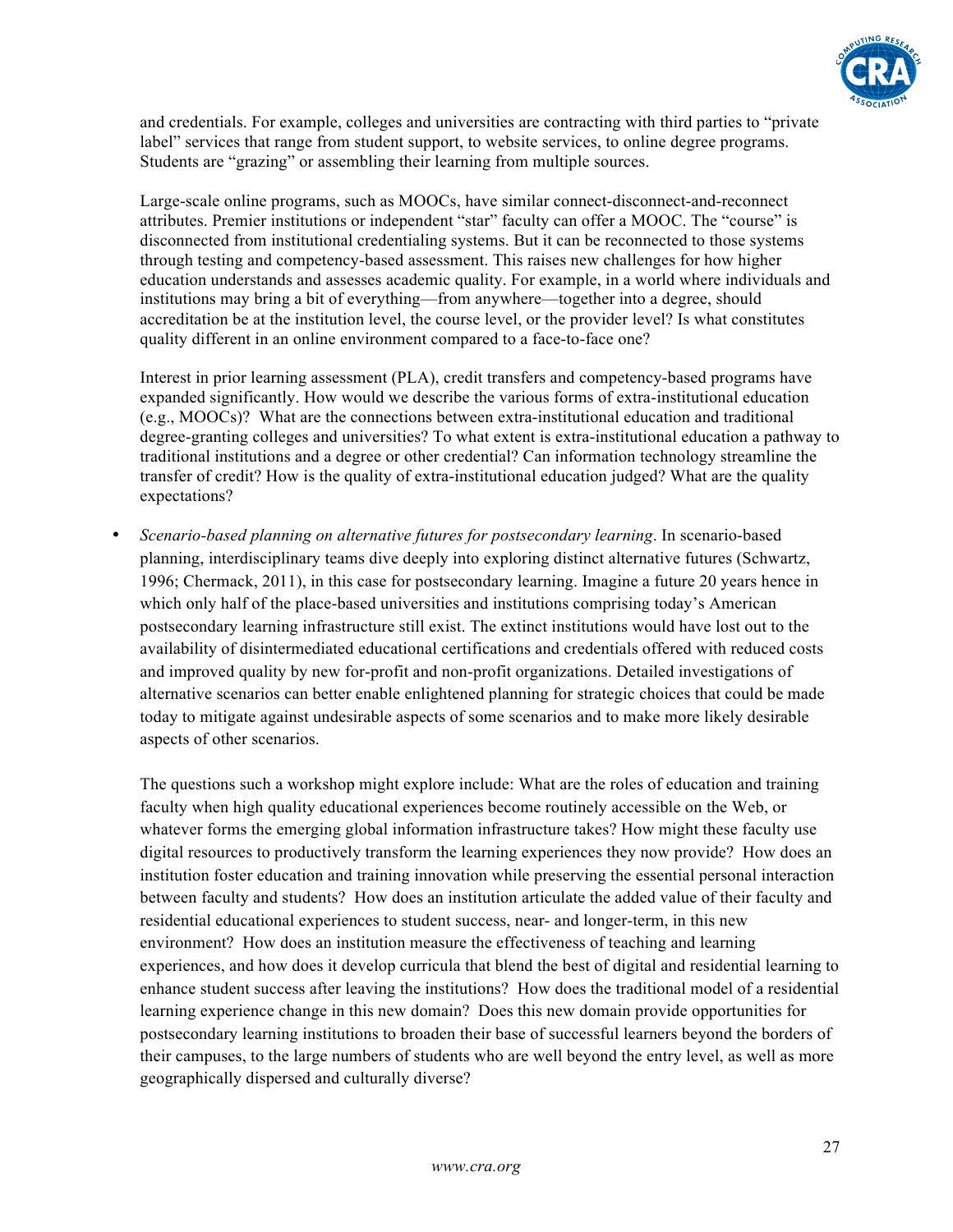

Other types of workshops are desirable as well, including events centered on the illustrative research agenda in the Appendix.

# **Conclusions**

Future models for postsecondary learning may take many forms. For the relatively uninitiated, a first step in preparing for transformation might be simply to learn the vocabulary—MOOCs, wikis, social media, back channel, learning analytics, peer assessment—and the other catch-phrases and acronyms that are part of the growing lexicon of educational technology. Faculty and other instructors who are already using technology, or who plan to use it soon, should examine ways in which the field is identifying best practices around the use of specific tools and should familiarize themselves with what is now known about how learning actually works (and doesn't). . New models for technology-enhanced education are being designed at an ever-increasing pace, and instructors at all levels need to educate themselves about those innovations, and how to identify which are helping learners and which are not. Otherwise, new models—effective and ineffective—may appear in their organizations with the potential to rapidly scale before faculty and instructors are prepared to deal with them constructively.

At this point in history, the primary barriers to altering curricular, pedagogical, and assessment practices towards the transformative vision of postsecondary learning this report advocates are not conceptual, technical or economic, but instead psychological, political, and cultural. We now have all the means necessary to implement effective models of education that truly prepare all students for a future very different from the immediate past. Whether we have the professional commitment and societal will to actualize such a vision remains to be seen. We should rise to this occasion.

#### **Acknowledgements**

We are grateful to the National Science Foundation for funding this workshop, Chancellor Eric Grimson at MIT for hosting it, and the Computing Research Association for providing organizational support. Chris Dede wrote much of the first draft and also served as editor. Arthur Josephson, a master's student at the Harvard Graduate School of Education, developed the majority of the summarized research agenda. We especially appreciate the contributions of the participants in the workshop, given their incredibly busy schedules.

The views expressed in this report are those of workshop participants and are not official positions of the National Science Foundation.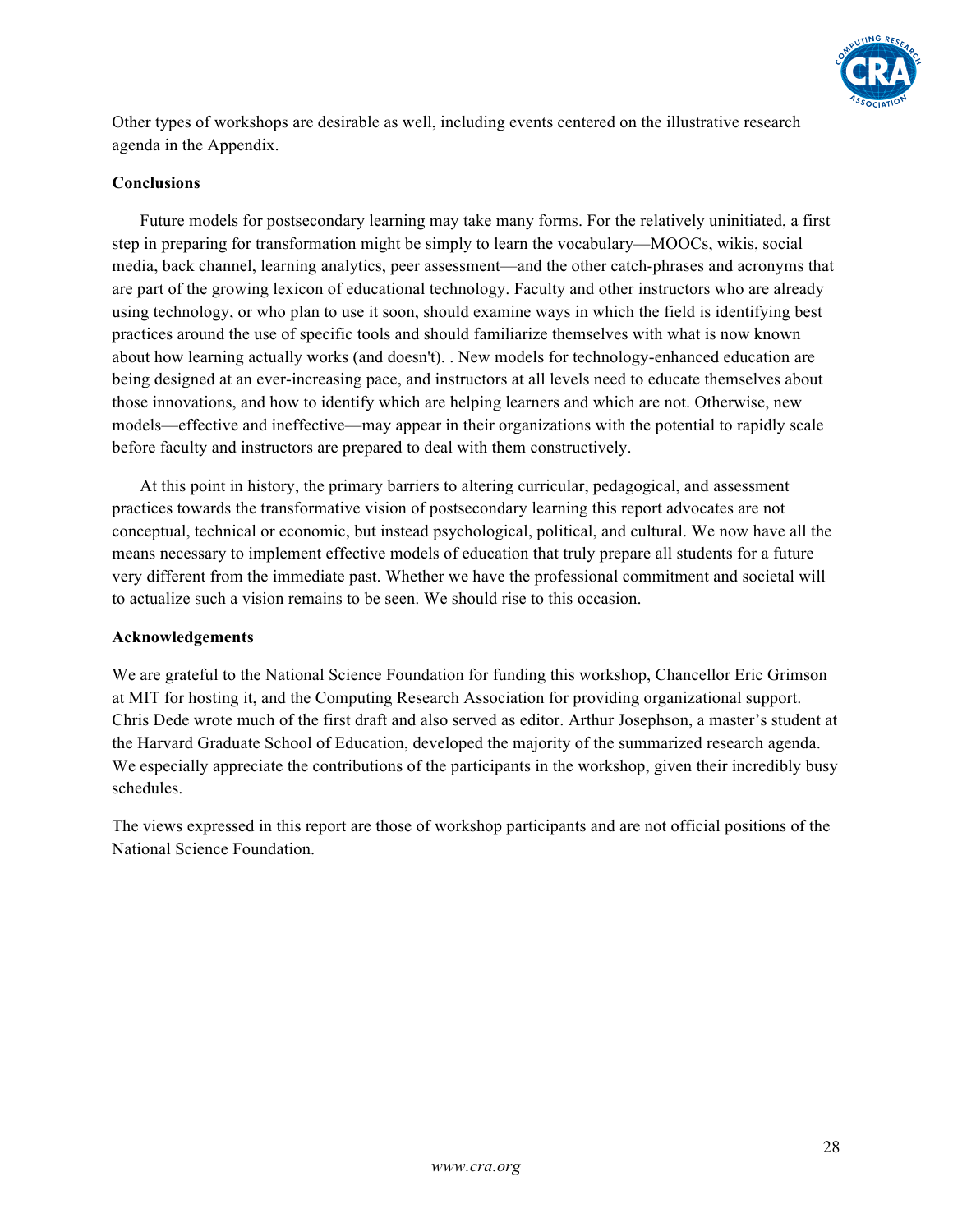# **Citations**

- AlZoubi, O., D'Mello, S. K., & Calvo, R. A. (in press). Detecting naturalistic expressions of nonbasic affect using physiological signals. *IEEE Transactions on Affective Computing.*
- Bienkowski, M., Feng, M., & Means. B. (2012) *Enhancing teaching and learning through educational data mining and learning analytics: An issue brief*. Washington, DC: US Department of Education. http://www.cra.org/ccc/docs/learning-analytics-ed.pdf
- Biggs, J. & Tang, K. (2007). *Teaching for quality learning at university: What the student does*. Maidenhead, England: Open University Press/McGraw Hill.
- Blascovich, J., & Bailenson, J. (2012). *Infinite reality: The hidden blueprint of our lives.* New York, NY: William Morrow.
- Bowen, W. G. (2012, October). *The "cost disease" in higher education: Is technology the answer?* The Tanner Lectures, Stanford University. Ithaka: New York, NY. (http://goo.gl/Q6uz2)
- Bowman, C. D. D. (2011). Student use of animated pedagogical agents in a middle school science inquiry program. *British Journal of Educational Technology, 43*(3). Retrieved from http://onlinelibrary.wiley.com/doi/10.1111/j.1467-8535.2011.01198.x/pdf
- Chermack, T. (2011). *Scenario planning in organizations: How to create, use, and assess scenarios*. New York, NY: Barrett-Koehler Publishers.
- Clarke, J., & Dede, C. (2009). Design for scalability: A case study of the River City curriculum. *Journal of Science Education and Technology,* 18(4), 353-365.
- Clark, R., & Mayer, R. (2011). *E-learning and the science of instruction*, 3rd edition. New York, NY: Pfeiffer.
- Cohen, P.A., Kulik, J.A., & Kulik, C-L.C. (1982) Educational outcomes of tutoring: A meta-analysis of findings. *American Educational Research Journal*, 19, 237-248.
- Computing Research Association. (2005). *Cyberinfrastructure and learning for the future.* Washington, DC: CRA.
- Corbett, A.T. (2001). Cognitive computer tutors: Solving the two-sigma problem. *User Modeling: Proceedings of the Eighth International Conference, UM 2001,* 137-147*.*
- Dearing, J.W. (2009). Applying diffusion of innovation theory to intervention development. *Research on Social Work Practice,* 19,503-518.
- Dede, C. (2012). *Interweaving assessments into immersive authentic simulations: Design strategies for diagnostic and instructional insights* (Commissioned White Paper for the ETS Invitational Research Symposium on Technology Enhanced Assessments). Princeton, NJ: Educational Testing Service. http://www.k12center.org/rsc/pdf/session4-dede-paper-tea2012.pdf
- DeMillo, R. A. (2011). Abelard to Apple: The fate of American colleges and universities. Cambridge, MA: MIT Press.
- Feldon, D. F. (2007). The implications of research on expertise for curriculum and pedagogy. *Educational Psychology Review*, 19, 91-110.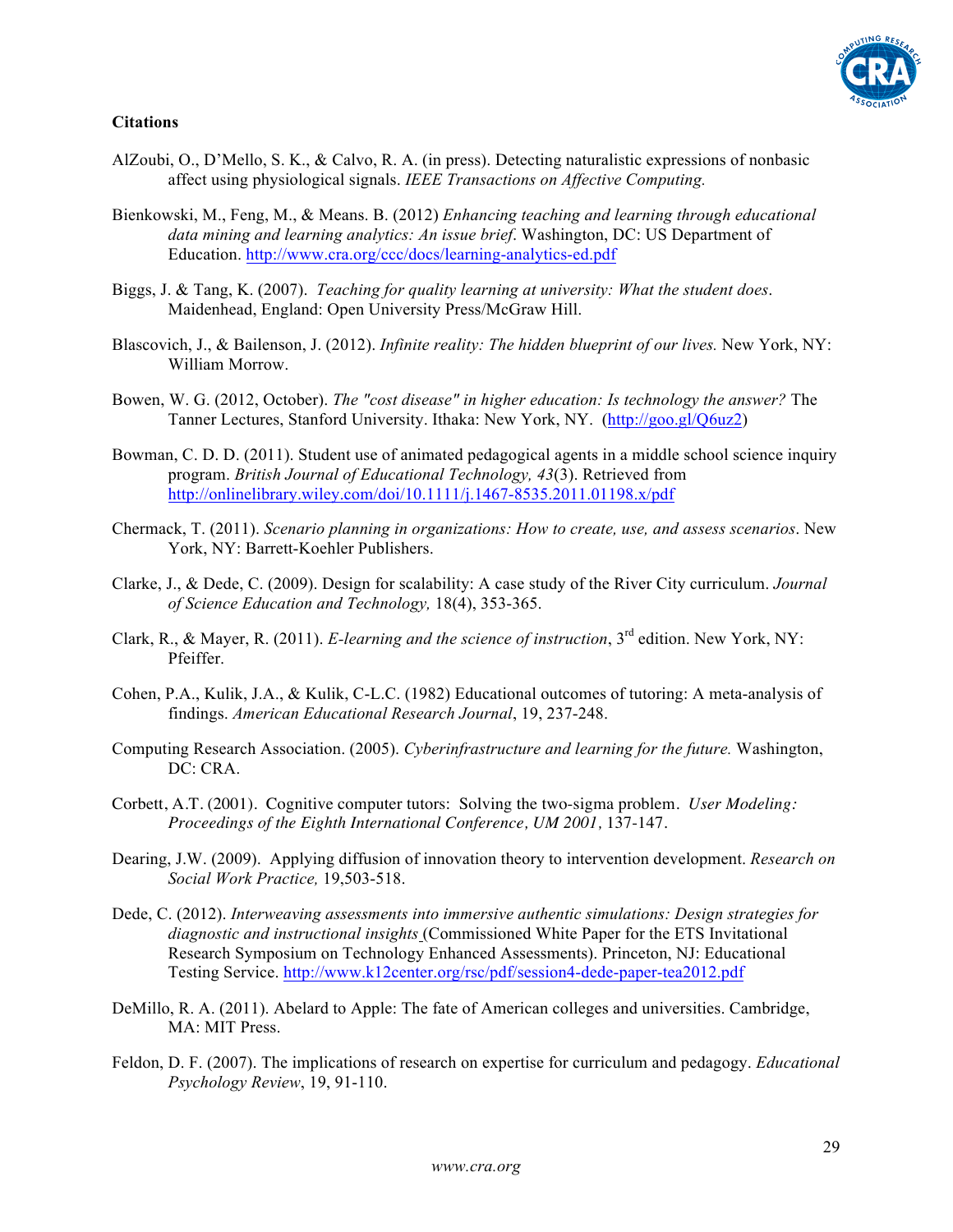

- Ito, M., Gutiérrez, K., Livingstone, S., Penuel, B., Rhodes, J., Salen, K., Schor, J., Julian Sefton-Green, J., & Watkins, S.C. (2013). *Connected learning: An agenda for research and design*. Irvine, CA: Digital Media and Learning Research Hub. http://dmlhub.net/publications/connected-learningagenda-research-and-design
- Learning Federation Project. (2003) *Component roadmap: Instructional design in technology enabled learning systems: Using simulations and games in learning*. Washington, DC: Federation of American Scientists. http://www.fas.org/programs/ltp/publications/roadmaps.html
- Learning Federation Project. (2003) *Component roadmap: Learner modeling and assessment R&D for technology-enabled learning systems*. Washington, DC: Federation of American Scientists. http://www.fas.org/programs/ltp/publications/roadmaps.html
- Learning Federation Project. (2003) *Component roadmap: Question generation and answering systems R&D for technology-enabled learning systems*. Washington, DC: Federation of American Scientists. http://www.fas.org/programs/ltp/publications/roadmaps.html
- Lowendahl, J.M (2012) *Hype cycle for education*. Gartner, Inc. Industry research G00233974, published: 26 July 2012. http://www.gartner.com/id=2094815
- Mislevy, R., & Haertel, G. (2006). Implications of evidence-centered design for educational testing. *Educational Measurement: Issues and Practice*, 25(4), 6-20.
- National Research Council. (2005). *Advancing scientific research in education*. Washington, DC: The National Academies Press. http://www.nap.edu/catalog.php?record\_id=11112
- National Research Council (2011a). *Assessing 21st century skills: Summary of a workshop*. Washington, DC: The National Academies Press. http://www.nap.edu/catalog.php?record\_id=13215
- National Research Council (2011b). *Learning science through games and simulations*. Washington, DC: The National Academies Press. http://www.nap.edu/catalog.php?record\_id=13078
- National Research Council (2012). *Education for life and work: Developing transferable knowledge and skills in the 21st century*. Washington, DC: The National Academies Press. http://www.nap.edu/catalog.php?record\_id=13398
- National Science Foundation. (2003). *Revolutionizing science and engineering through cyberinfrastructure*. Washington, DC: NSF. http://www.nsf.gov/od/oci/reports/CH1.pdf
- National Science Foundation (2008). *Fostering learning in the networked world: The cyberlearning opportunity and challenge*. Washington, DC: NSF. *http://*www.nsf.gov/pubs/2008/nsf08204/nsf08204.pdf
- New Media Consortium. (2013) NMC horizon report: 2012 higher education edition. http://www.nmc.org/publications/2013-horizon-report-higher-ed
- O'Neil, H.F., (Ed.). (2005). *What works in distance learning: Guidelines*. Greenwich, CT: Information Age Publishing.
- President's Council of Advisors on Science and Technology. (2010, 2013). *Designing a digital future: Federally funded research and development in networking and information technology*. Office of Science and Technology Policy, Executive Office of the President. http://www.whitehouse.gov/sites/default/files/microsites/ostp/pcast-nitrd-report-2010.pdf http://www.whitehouse.gov/sites/default/files/microsites/ostp/pcast-nitrd2013.pdf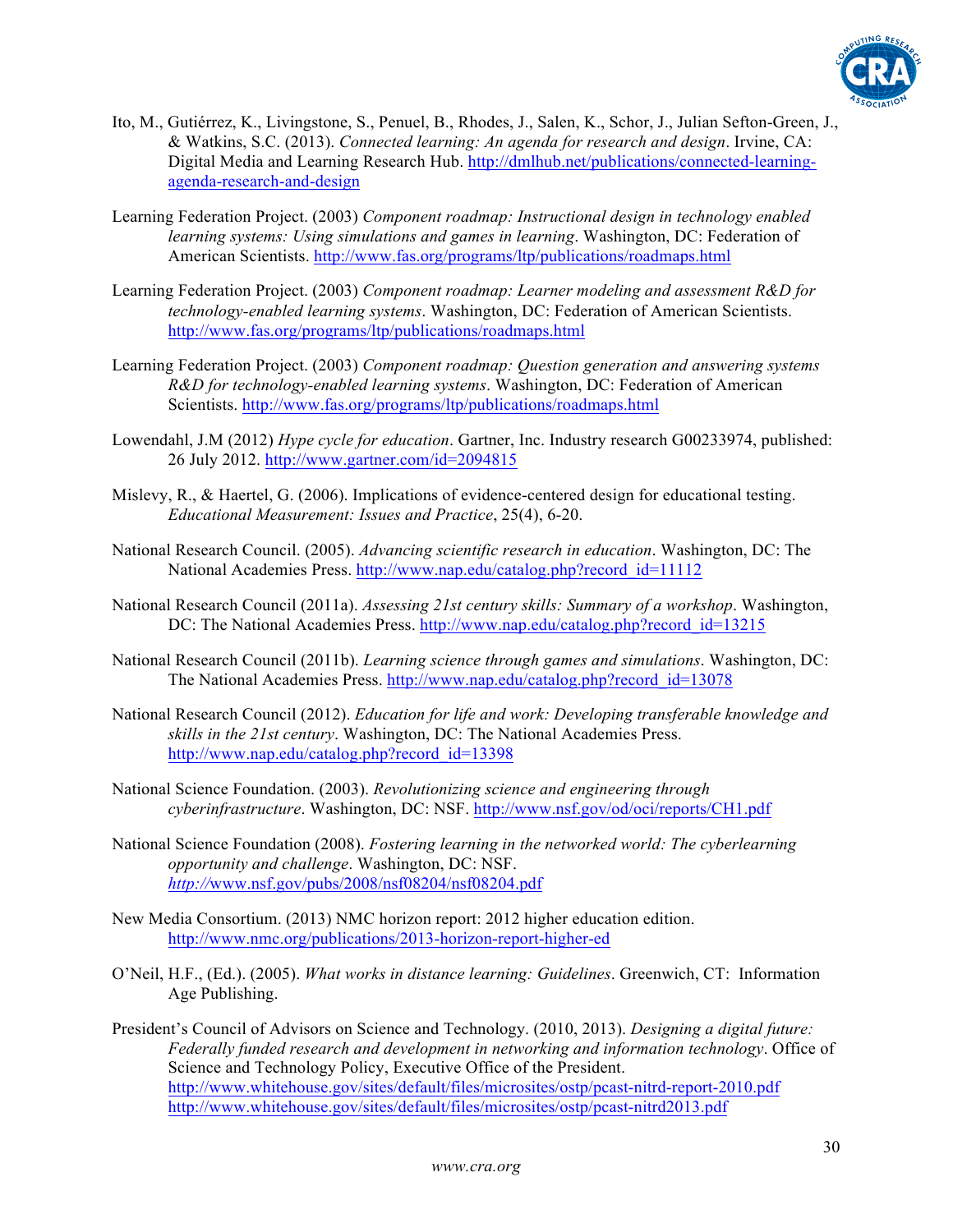

- Recommendations for Education and the Advancement of Learning (REAL) Commission. (2012) *Taking steps to invest in the promise of their future and ours*. Washington, DC: TechAmerica Foundation. http://www.techamericafoundation.org/real-commission-appointments
- Robson, R. 2003. *Reusable learning: The case for reusability*. Washington, DC: Reusable Learning Project. http://www.reusablelearning.org/about/CaseFor.html
- Schwartz, P. (1996). *The art of the long view*. New York, NY: Doubleday.
- Tofel-Grehl, C., & Feldon, D.F. (2013). Cognitive task analysis–based training: A meta-analysis of studies. *Journal of Cognitive Engineering and Decision Making.* 1555343412474821, January 29, 2013.
- U.S. Department of Education. (2010). *Transforming American education: Learning powered by technology*. Washington, DC: U.S. Department of Education. http://www.ed.gov/technology/netp-2010
- U.S. Department of Education. (2013). *Expanding evidence approaches for learning in a digital world*. Washington, DC: U.S. Department of Education. http://www.ed.gov/edblogs/technology/files/2013/02/Expanding-Evidence-Approaches.pdf
- Wiggins, G., & McTighe, J. (2005). *Understanding by design*, expanded 2<sup>nd</sup> edition. New York: Pearson.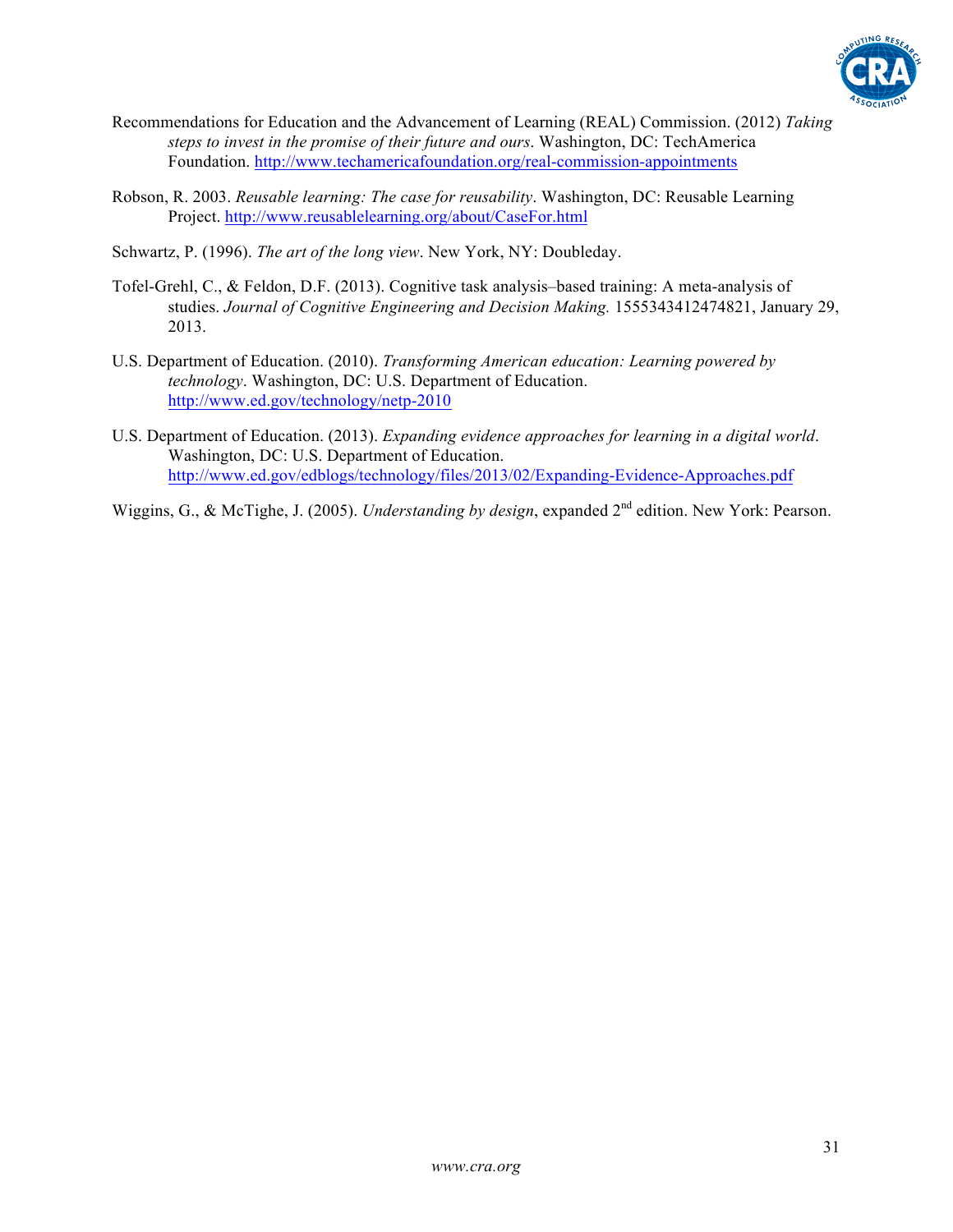

# **Appendix Delineating Five Areas for R&D Investment**

This Appendix draws on a variety of prior sources (NSF, 2003; Learning Federation Project, 2003; Computing Research Association, 2005; NSF, 2008; U.S. DoEd, 2010; PCAST, 2010; NRC, 2011; REAL Commission, 2012; U.S. DoEd, 2013; PCAST 2013) for its recommendations about illustrative R&D investments needed.



*Figure 4*. Types of Research and Development Needed

#### **New models of technology-based teaching and learning**

The U.S. Department of Education's 2010 National Educational Technology Plan (NETP) frames a vision of  $21<sup>st</sup>$  century learning, lifelong and life-wide (2010, pp. 9, 12):

We live in a highly mobile, globally connected society in which young Americans will have more jobs and more careers in their lifetimes than their parents. Learning can no longer be confined to the years we spend in school or the hours we spend in the classroom: It must be lifelong, lifewide, and available on demand… The challenge for our education system is to leverage the learning sciences and modern technology to create engaging, relevant, and personalized learning experiences for all learners that mirror students' daily lives and the reality of their futures. In contrast to traditional classroom instruction, this requires that we put students at the center and empower them to take control of their own learning by providing flexibility on several dimensions.

The research areas below addressing this vision are illustrative rather than inclusive.

| <b>Research Areas</b>                                            | Goal                                                                                                               |
|------------------------------------------------------------------|--------------------------------------------------------------------------------------------------------------------|
| Virtual simulations of internships                               | Build a virtual vocational internship that                                                                         |
|                                                                  | approximates the learning outcomes of a physical                                                                   |
|                                                                  | internship experience.                                                                                             |
| Online learning games that engage and                            | Develop engaging games that foster academic                                                                        |
| educate                                                          | learning and intrinsic motivation                                                                                  |
| Support learners' and teachers'                                  | Enable connected learning and teaching                                                                             |
| connections to human and digital resources                       |                                                                                                                    |
| Supporting independent learning for a                            | Enable people with a wide variety of learning                                                                      |
| broad spectrum of participants:                                  | strengths and styles to learn independently                                                                        |
| Next generation online tutoring systems                          | Customize motivation and learning to individual                                                                    |
|                                                                  | needs                                                                                                              |
| Remixing learning resources at multiple<br>levels of granularity | Provide mechanisms for reuse of educational<br>resources and for integrating learning across multiple<br>providers |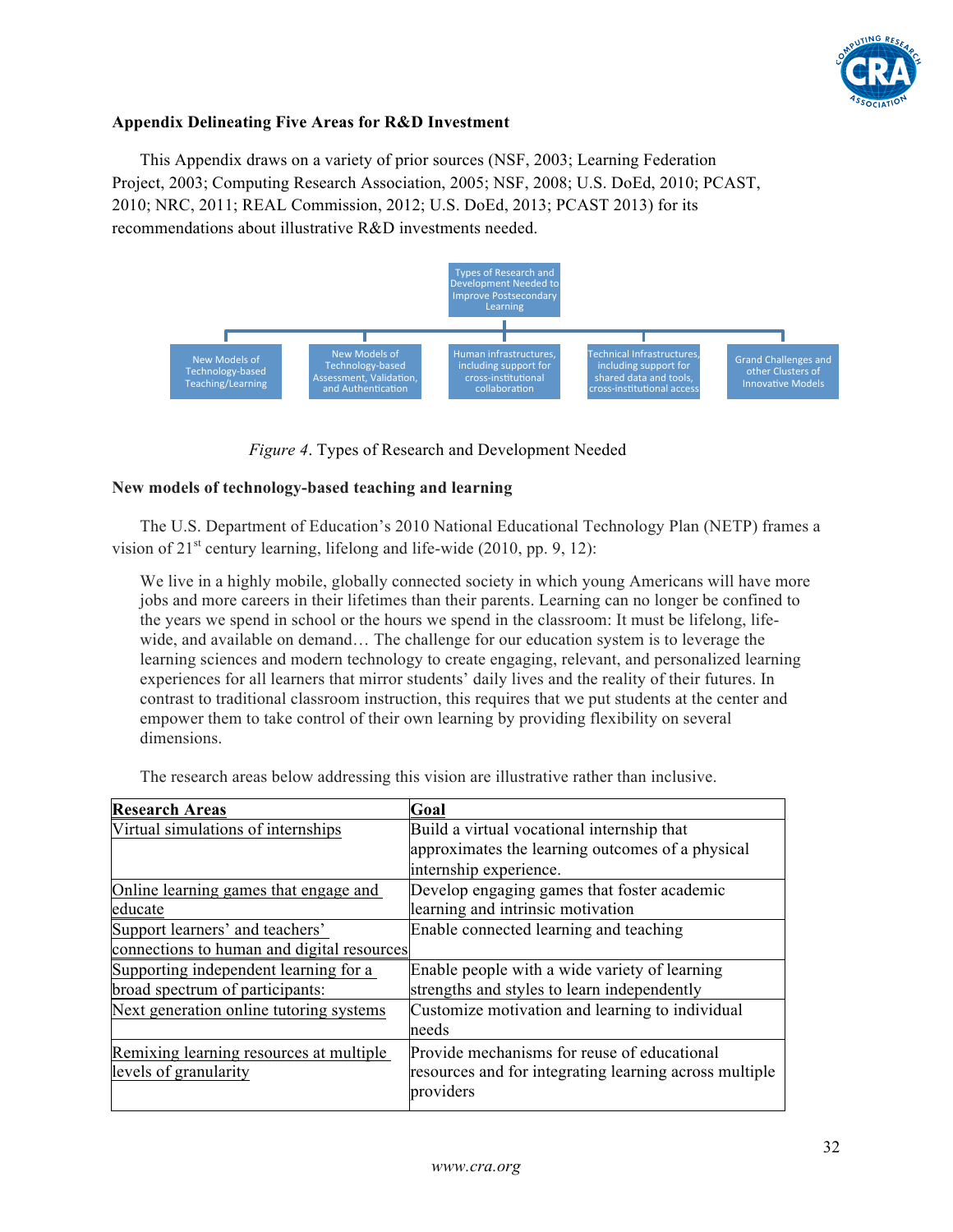

Virtual simulations of internships: As discussed earlier in this report, immersive authentic simulations via virtual worlds can enable active learning and close the knowledge transfer gap. Animated pedagogical agents (APAs) are lifelike autonomous characters manipulated by the computer. They can provide engaging diagnostic and mentoring interactions with learners (Bowman, 2011). Transformed social interactions (TSI) based on immersive interfaces help transcend real-world limits on social interaction without user awareness and can lead to increased engagement (Blascovich & Bailenson, 2012). Some research questions critical to the development of virtual internships.

- What is the best way to weave individualized competency instruction (guidance and availability) with team projects? Does it depend on the domain? How to trade off pre-screening for prerequisites vs. making requisite skill and fluency training available to individuals on the fly?
- To what extent do various forms of TSI improve retention? Increase learning outcomes?
- To what extent do APAs improve learning outcomes?

A research agenda for developing features of these agents is presented below in the section on intelligent tutoring.

The 2008 Report from the NSF Task Force on Cyberlearning articulates one form of these simulations with a call for the development of virtual laboratories. (2010, pg. 37):

We recommend that NSF mount a program to stimulate development of remote and virtual laboratories and to research effective ways to deliver this type of instruction. Many studies reveal the weaknesses of both hands-on and virtual laboratories (Singer et al., 2005). We recommend funding centers to identify effective ways to provide laboratory experiences given the power of cyberlearning technologies.

Online learning games that engage and educate: The Learning Federation Project's (LFP) report on using simulations and games in learning (2003) states (page 12), "Exploiting the inherent motivational aspects of games and simulations for education and training must be based on a sound understanding of which features of these systems are important for learning and why." The National Research Council report on games and simulations in science education (2011) recommends that research is needed to develop guidelines that assess the quality of engagement, immersion, and mastery orientation in learning games. As one example, research is needed into the conditions in which attaining 'powers' through accomplishments can be applied to learning games*.* Like leveling up in games, students can attain new powers through reaching a threshold of experiences and accomplishments. These new capabilities document team achievements, promote engagement, facilitate learning, and offer additional opportunities for interwoven assessment. Both of the sources cited provide detailed recommendations for research agendas in this area.

Enable connected learning and teaching: This report has argued that connected learning is enabled by globally networked collaboration technologies. Connected learning facilitates personalization and personal agency, cuts across formal and informal contexts, and leverages the affordances of digital and networked media. Similarly, the NETP presents a vision in which instructors are, "connected to their students and to professional content, resources, and systems that empower them to create, manage, and assess engaging and relevant learning experiences for students both in and out of school. They also are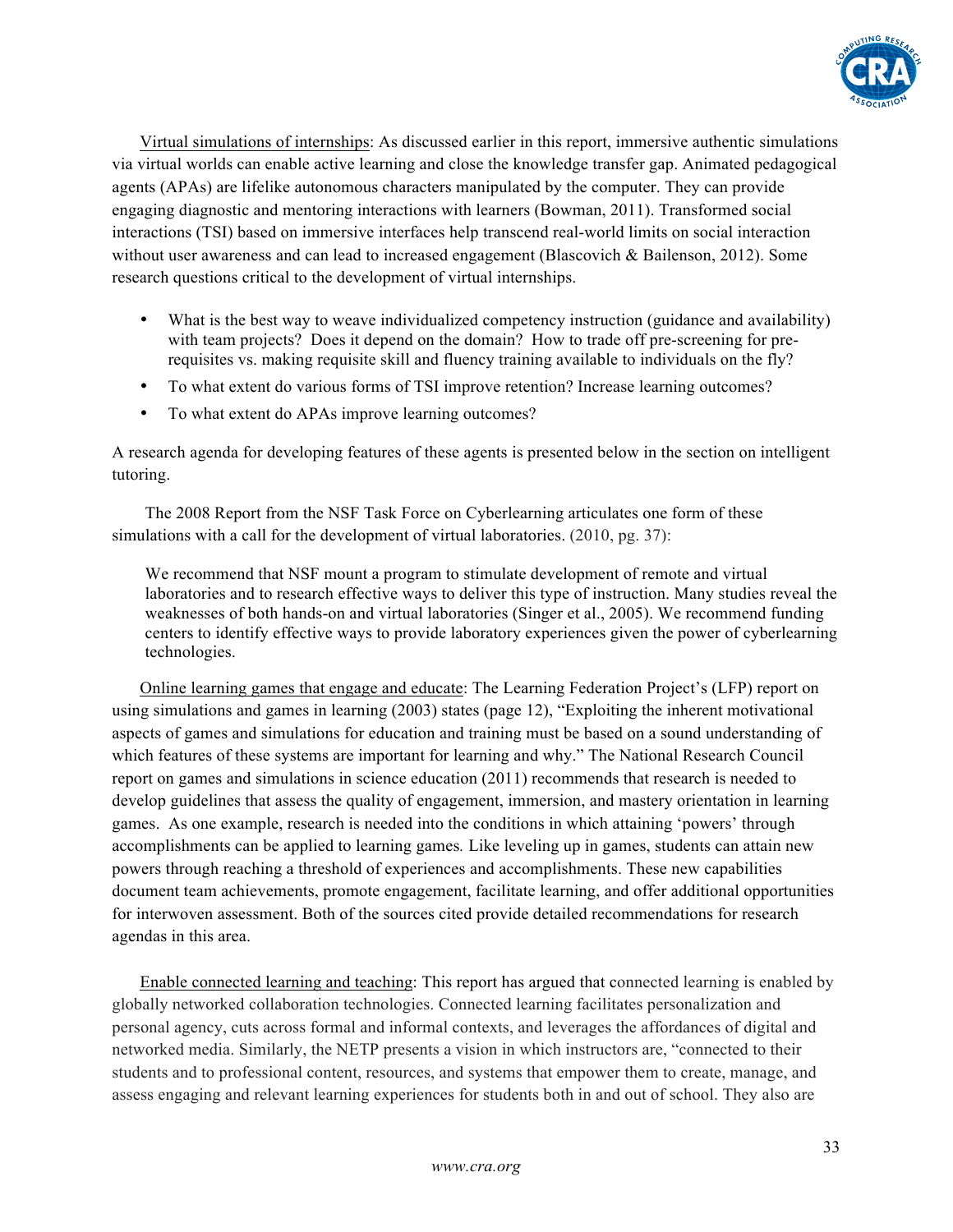

connected to resources and expertise that improve their own instructional practices, continually add to their competencies and expertise, and guide them in becoming facilitators and collaborators in their students' increasingly self-directed learning" (2010, page 40).

Fulfilling the potential of these connected learning environments requires that we:

- Study how to engage learners as prosumers in generative scholarship, where they help build the knowledge of the field and use the tools of the profession to draw their own conclusions.
- "Leverage social networking technologies and platforms to create communities of practice that provide career-long personal learning opportunities for educators within and across schools, preservice preparation and in-service educational institutions, and professional organizations…
- Provide preservice and in-service educators with professional learning experiences powered by technology to increase their digital literacy and enable them to create compelling assignments for students that improve learning, assessment, and instructional practices…
- Develop a teaching force skilled in online instruction." (NETP, 2010, pp. 49, 50)

Supporting independent learning for a broad spectrum of participants: The NETP identifies some of the unique challenges confronting a broad range of adult learners (2010, pp. 21, 23):

Many adults in the workforce are underproductive, have no postsecondary credential, and face limited opportunities because they lack fluency in English or other basic literacy skills. Unfortunately, they have little time or opportunity for the sustained learning and development that becoming fluent would require. For these learners, technology expands the opportunities for where and when they can learn, enabling them to catch up and continue to learn. Such resources as Learner Web and USA Learns make it possible for working adults to take online courses anytime and anywhere… The always-on nature of the Internet and mobile access devices provides our education system with the opportunity to create learning experiences that are available anytime and anywhere. When combined with design principles for personalized learning and UDL, these experiences also can be accessed by learners who have been marginalized in many educational settings: students from low-income communities and minorities, English language learners, students with disabilities, students who are gifted and talented, students from diverse cultures and linguistic backgrounds, and students in rural areas.

To this end the report suggests that we (pp. 23, 49):

- Develop and implement learning resources that exploit the flexibility and power of technology to reach all learners anytime and anywhere.
- Use technology to provide all learners with online access to effective teaching and better learning opportunities and options in places where they are not otherwise available and in blended (online and offline) learning environments.

One specific opportunity for advancement in this area is outlined in the report of the Education and the Advancement of Learning (REAL) Commission, Taking Steps to Invest in the Promise of Their Future and Ours (2012), suggests further research into the "flipped" classroom model (page 8):

In this model, students use digital resources outside the classroom for topic introductions and explorations and use classroom time for direct collaboration and support with teachers and peers. While there has been some research regarding the needs for training and support for teachers, several critical issues remain and demand additional research These include defining the role and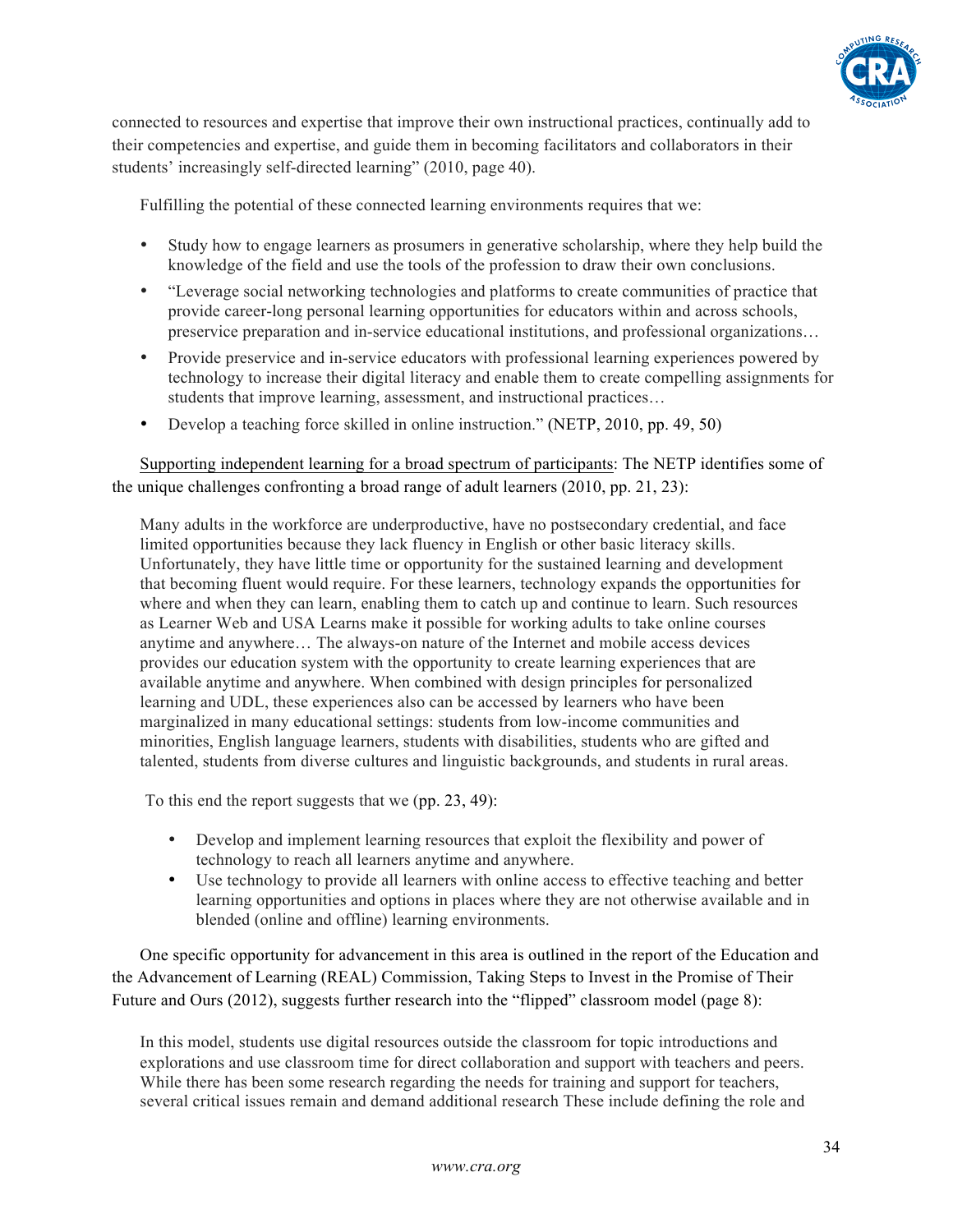

value of adult supervision and learning coaches in this model and identifying how these supports can be delivered outside the school day for all learners The group also recommends further research into supporting students with learning differences The goal of this research is to explore whether independent content learning is possible and optimal for students with learning differences Further, there should be research to investigate what types of supports and accommodations are available and necessary when critical learning happens outside of the school day.

Next generation online tutoring systems: The LFP report on question generation and answering systems states (2003, pp. 61-62), "If the computers can implement even a portion of the ideal tutoring strategies, then there should be substantial learning gains. Available meta-analyses of human tutoring (Cohen, Kulik, & Kulik, 1982) reveal learning gains of .42 standard deviation units whereas the estimate for ITS systems is 1.0 (Corbett, 2001) or higher." This report provides ten research topics for furthering these systems,

- 1. The learning environment that stimulates learner questions.
- 2. An interface for learners to ask questions.
- 3. Computational mechanisms for interpreting learner questions.
- 4. Computational mechanisms for answering learner questions.
- 5. An interface for the learning environment to answer learner questions.
- 6. Computational mechanisms for generating questions.
- 7. A facility for learner modeling in interpreting and answering learner questions, as well as asking questions.
- 8. An interface for asking the learner questions.
- 9. An interface for learners to answer questions, both individually and collaboratively.
- 10. Computational mechanisms for interpreting learner's answers.

The 2010 PCAST report provides two additional suggestions (pp. 31-32):

- Linking people into the question generation and answering facilities
- Incorporating good pedagogy.

Remixing learning resources at multiple levels of granularity: As discussed earlier in this report, postsecondary education providers need to conceptualize what is designed and provisioned as "learning resources" at multiple levels of granularity, smaller than courses on the one hand (units or modules of variable size), and the 'remix' potentials of course components created in many different universities". The NSF Task Force on Cyberlearning stated, "we also need a stronger emphasis on the importance of reaching out to users in the codesign and construction of tools and archives from the beginnings of their inceptions, not as afterthoughts. It is important to recognize that multipurposing must go beyond merely adapting the content to providing appropriate training and support targeted to educators and learners in very diverse settings." (2008, page 27). The report also identified the following research questions.

- What are the general principles that can guide adaptation of materials to different learning and educational settings?
- What tools can be used to facilitate this adaptation?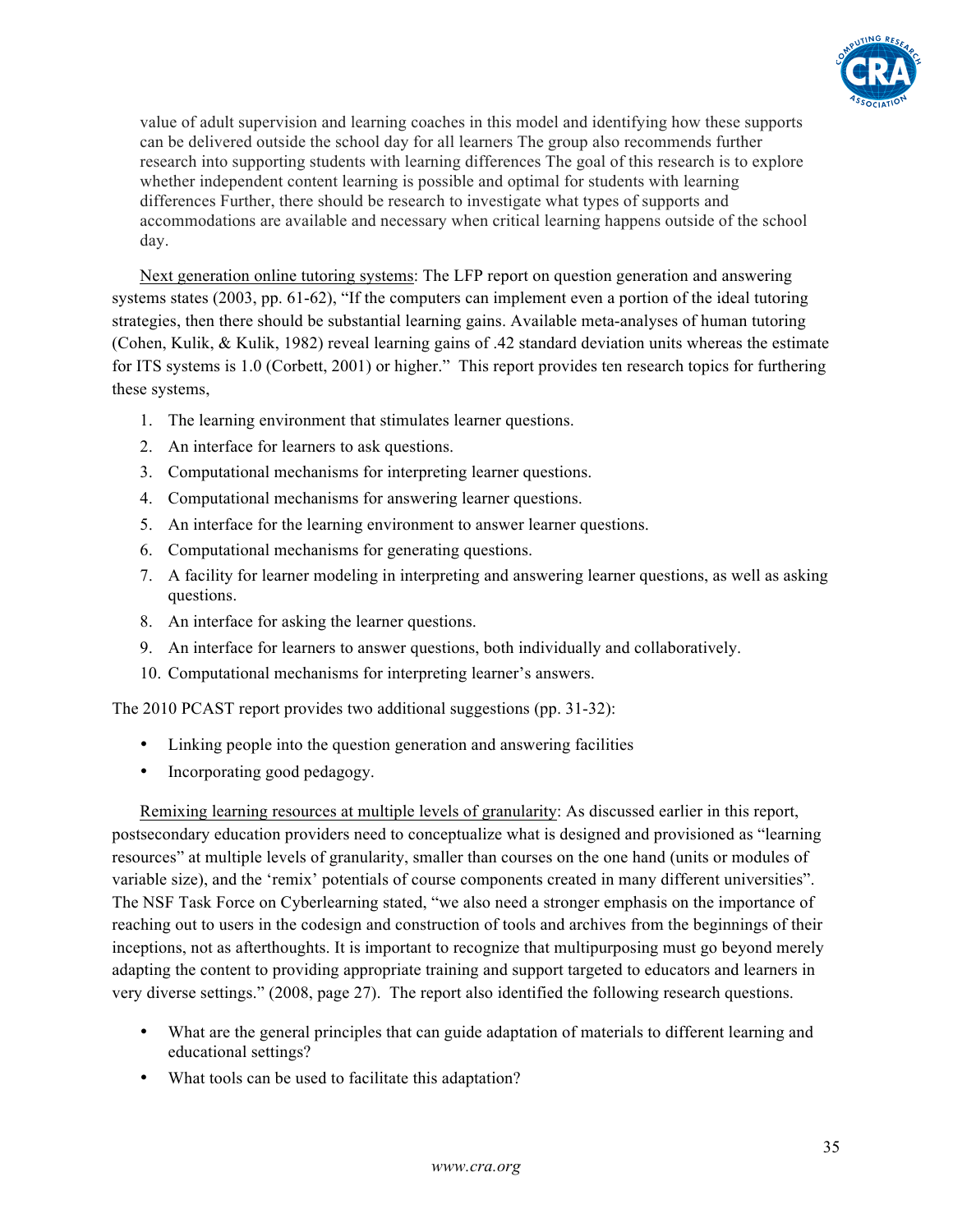

• What cyberlearning design principles are emerging from current work, and how can they guide developers so that materials meet the needs of diverse audiences and work in diverse settings, including home, school, and informal learning?

Regarding educational resources that are developed with NSF funding, the report advocates that (page 41):

- NSF should require clear intellectual property and sustainability plans as part of grant proposals for educational materials it supports. The default expectation around intellectual property is that the materials should be released on the Web as open educational resources under a license provided by Creative Commons, where appropriate (perhaps with attribution only), at some identified point within the term of the grant. This will facilitate machine searching and processing of the material and also help with reuse and recombination of materials. As part of the evaluation of proposals, grant reviewers should give careful attention to these plans, and also to any arguments advanced for more restrictive.
- NSF should launch a program to identify and demonstrate sustainable models for providing open educational resources, whose goal is to create mechanisms whereby educational materials developed by grantees will continue to have impact long after NSF support has ended. All materials development grants should include required discussions of sustainability, and this should be an important criterion in proposal evaluation.

#### **New models of technology-based assessment, validation, and authentication.**

The NETP describes the importance of assessment in its vision of 21st century education (2010, pg.  $25$ :

Just as learning sciences and technology play an essential role in helping us create more effective learning experiences, when combined with assessment theory they also can provide a foundation for much-needed improvements in assessment… These improvements include finding new and better ways to assess what matters, doing assessment in the course of learning when there is still time to improve student performance, and involving multiple stakeholders in the process of designing, conducting, and using assessment… Equally important, we now are acutely aware of the need to make data-driven decisions at every level of our education system on the basis of what is best for each and every student—decisions that in aggregate will lead to better performance and greater efficiency across the entire system.

| <b>Research Area</b>               | Goal                                                                                            |
|------------------------------------|-------------------------------------------------------------------------------------------------|
|                                    | Unobtrusive assessments from log Design and analysis strategies for unobtrusive, log file-based |
| files:                             | assessments that provide diagnostic data to guide instruction                                   |
| Behavioral and physiological       | Design and analysis strategies for behavioral and                                               |
| responses:                         | physiological measures that provide data to guide instruction                                   |
| Analysis and visualization         | Develop ways to rapidly extract and display insights from                                       |
| methods for distilling assessments | large datasets about students                                                                   |
| from big data:                     |                                                                                                 |
| A metatheory of competence:        | Develop a map of disparate models for domain expertise,                                         |
|                                    | competency and pedagogy that synthesizes a cognitively valid                                    |
|                                    | model                                                                                           |
| Assessment object strategy:        | Develop automated modular assessment design, development,                                       |
|                                    | delivery and analysis to support performance models                                             |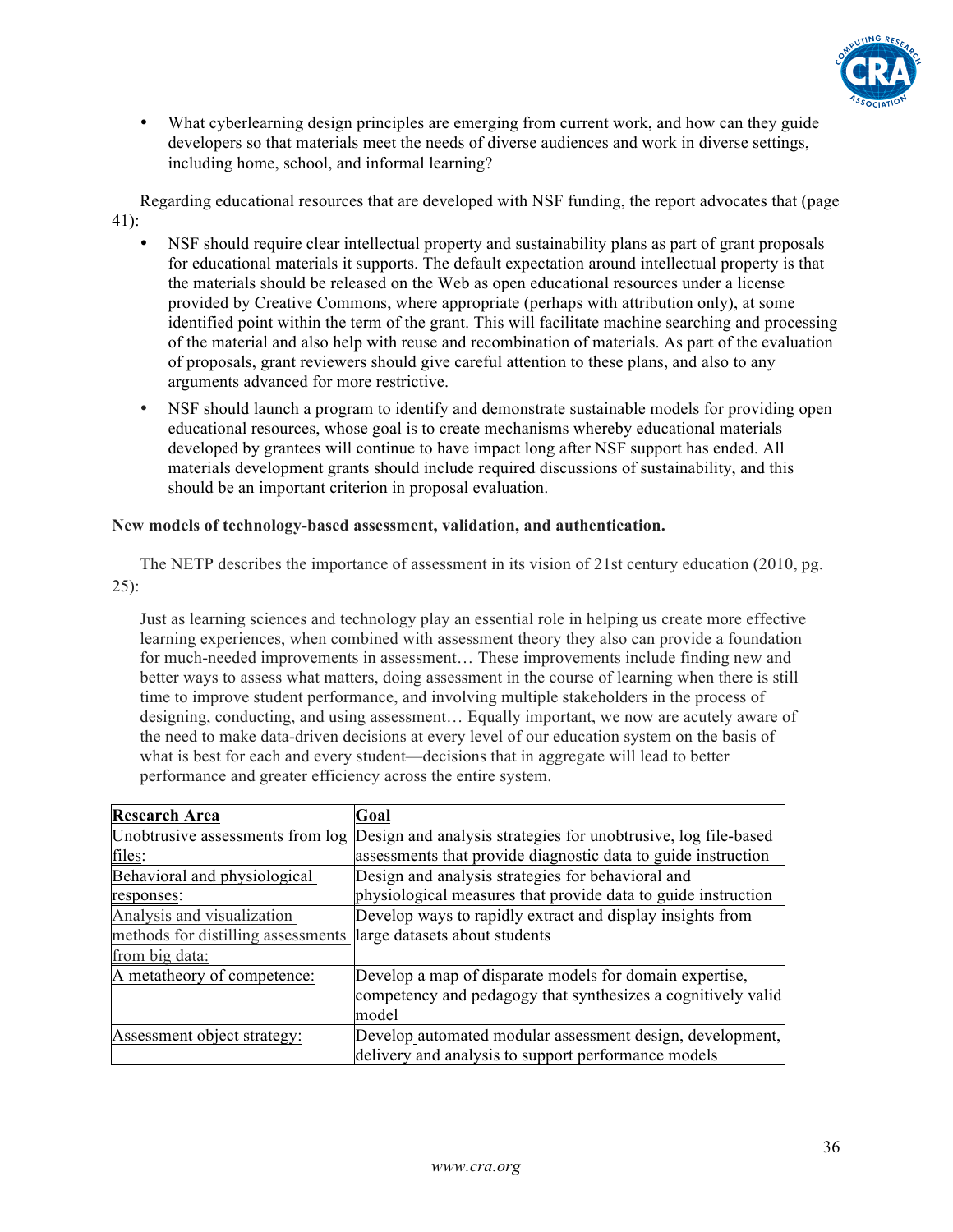

# Unobtrusive assessments from log files: The NETP states that (2010, pp. 29-30):

When students are learning online, there are multiple opportunities to exploit the power of technology for formative assessment. The same technology that supports learning activities gathers data in the course of learning that can be used for assessment... An online system can collect much more and much more detailed information about how students are learning than manual methods. As students work, the system can capture their inputs and collect evidence of their problem-solving sequences, knowledge, and strategy use, as reflected by the information each student selects or inputs, the number of attempts the student makes, the number of hints and type of feedback given, and the time allocation across parts of the problem.

To this end the report recommends (pp. 37, 28),

- States, districts, and others should design, develop, and implement assessments that give students, educators, and other stakeholders timely and actionable feedback about student learning to improve achievement and instructional practices.
- Build the capacity of educators, educational institutions, and developers to use technology to improve assessment materials and processes for both formative and summative uses.
- Conduct research and development that explores how embedded assessment technologies, such as simulations, collaboration environments, virtual worlds, games and cognitive tutors, can be used to engage and motivate learners while assessing complex skills.
- Conduct research and development that explores how UDL can enable the best accommodations for all students to ensure we are assessing what we intend to measure rather than extraneous abilities a student needs to respond to the assessment task.
- Revise practices, policies, and regulations to ensure privacy and information protection while enabling a model of assessment that includes ongoing gathering and sharing of data for continuous improvement.

Physical and physiological responses: The LFP report on games and simulations states (2003, pg. 48):

With respect to monitoring learner performance, an issue that needs attention involves how to dynamically collect performance data during learning in both human-to-human and computer-tohuman instructional situations… In particular, unobtrusive methods to collect and interpret data such as keystrokes, button or mouse actions, eye movements, verbal responses, protocol analysis, and even facial expression and gesturing must be further developed.

An example of collecting and integrating a range of physiological data to assess student affective response is provided in AlZoubi, D'Mello, and Calvo (in press).

Analysis and visualization methods for distilling assessments from big data: The Computing Research Association report on cyberinfrastructure and learning for the future (CLF) states (2005, pg. 22):

New methodologies of "visual analytics" will be needed for the analysis of enormous, dynamic, and complex information streams that consist of structured and unstructured text documents, measurements, images, and video. Significant human-computer interaction research will be required to best meet the needs of the various stakeholders. Stakeholders ought to be able to "drill down" into these assessments to see the justification for them in terms of learner performance. Analyses should be auditable, particularly when they have an impact on decision-making, including college admissions and school-system performance assessments. These tools must be designed to give high priority to protecting the privacy and security of the data and users.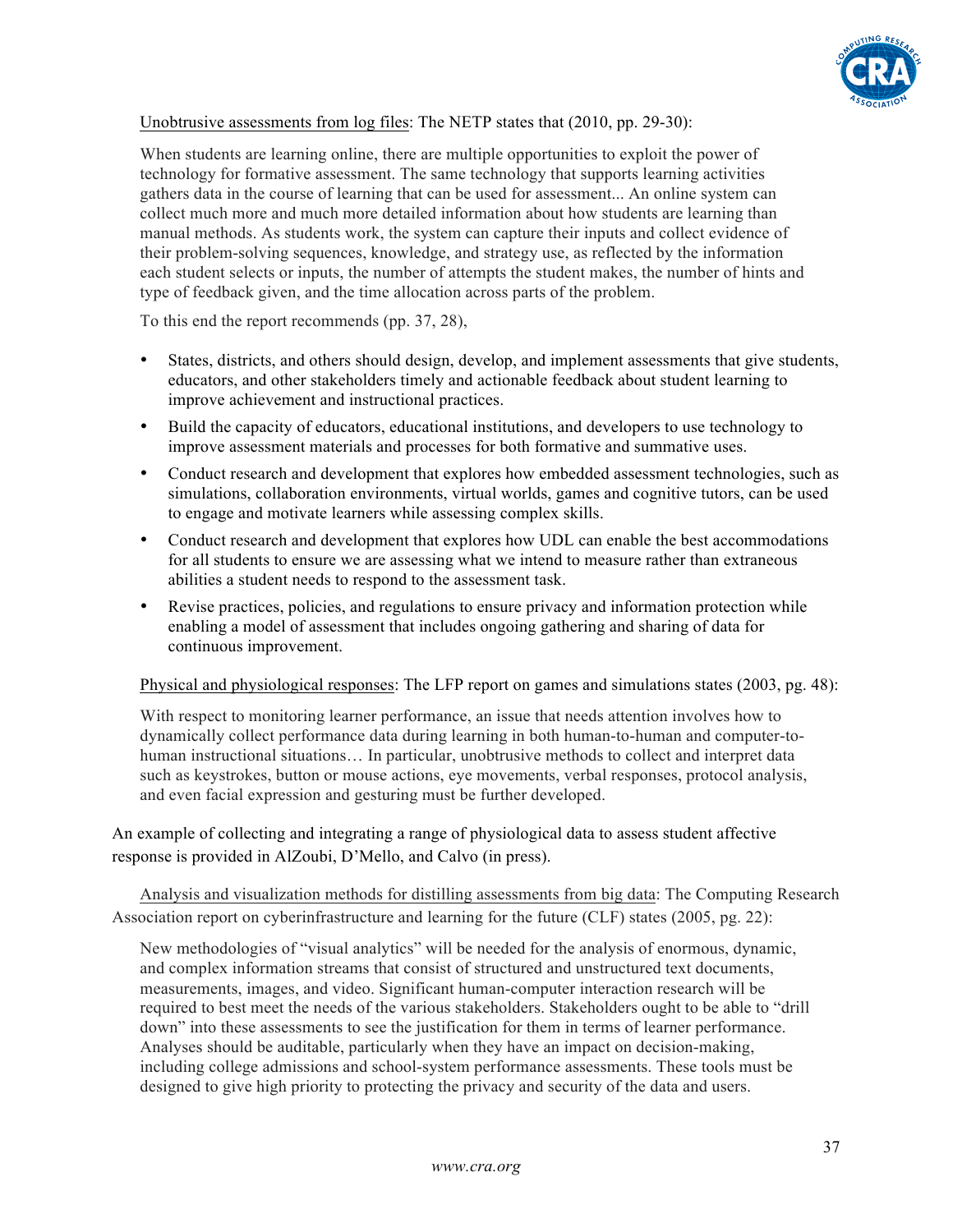

The President's Council of Advisors on Science and Technology (PCAST) 2010 report outlines a research agenda that underpins this use of big data (2010, pg. 51):

- *Representations*: How to adopt and evolve standards for important categories of information. These representations must allow different companies and organizations to create software tools that generate, manipulate, and analyze societally important data. Left on its own, the software industry is likely to create a number of incompatible, proprietary standards that become obsolete. (Consider, for example, the case of word-processing formats and the fact that the Federal Government still mandates using WordPerfect format for official documents, long after most organizations have transitioned to other software.)
- *Detecting and correcting errors or inaccuracies in the data*: Although various forms of outlier detection have been developed and applied, these methods need to be more sophisticated and comprehensive when applied to data sets of societal importance.
- *Support for data management policies*: Systems to support data privacy and access limitations, retention requirements, requirements for mechanisms to reduce the risk of data loss or damage, and other aspects of increasingly stringent data policy and regulatory requirements.
- *Data provenance*: Tracking how, where, and when data are created and modified. This is an important and often overlooked aspect of data stewardship.
- *Data integrity*: Ensuring that data are not corrupted either accidentally or maliciously.
- *Data storage engineering*: Ensuring reliability, reducing power consumption, incorporating new technology. Management of data across multiple storage technologies and multiple hierarchies, and with replication across multiple geographic locations. Continued research is required to adapt to changing technology (e.g., nonvolatile RAM), performance requirements, and the need to provide consistent views of data worldwide.
- *Development of sustainable economic models*: Necessary for supporting data access and preservation over the long term, especially beyond the durations of typical research grants.

A metatheory of competence: The LFP report on learner modeling calls for an overarching framework for assessment (2003, pg. 19): the "mapping and reconciliation of disparate models of domain expertise, competency and pedagogy into a metatheory of competence," "something akin to the Human Genome project to map this landscape and standardize on a cognitively valid model". The report presents research tasks needed to integrate existing models into one metatheory (page 21):

- Map content/competency models and agree on a metatheory
	- o Map representative domain-specific and domain-general content/competency models
- Map pedagogical models and agree on a metatheory
	- o Map of main pedagogical models by domain
	- o Identification of common elements
	- o Proposal of a metatheory and map it to subsets of existing models
- Create cognitive task analysis tools
	- o Review and synthesis of cognitive task analysis methods
	- o Study results comparing the efficiency and utility of multiple cognitive task analysis methods
	- o Demonstrations of cognitive task analysis outputs aligned with common content and pedagogical models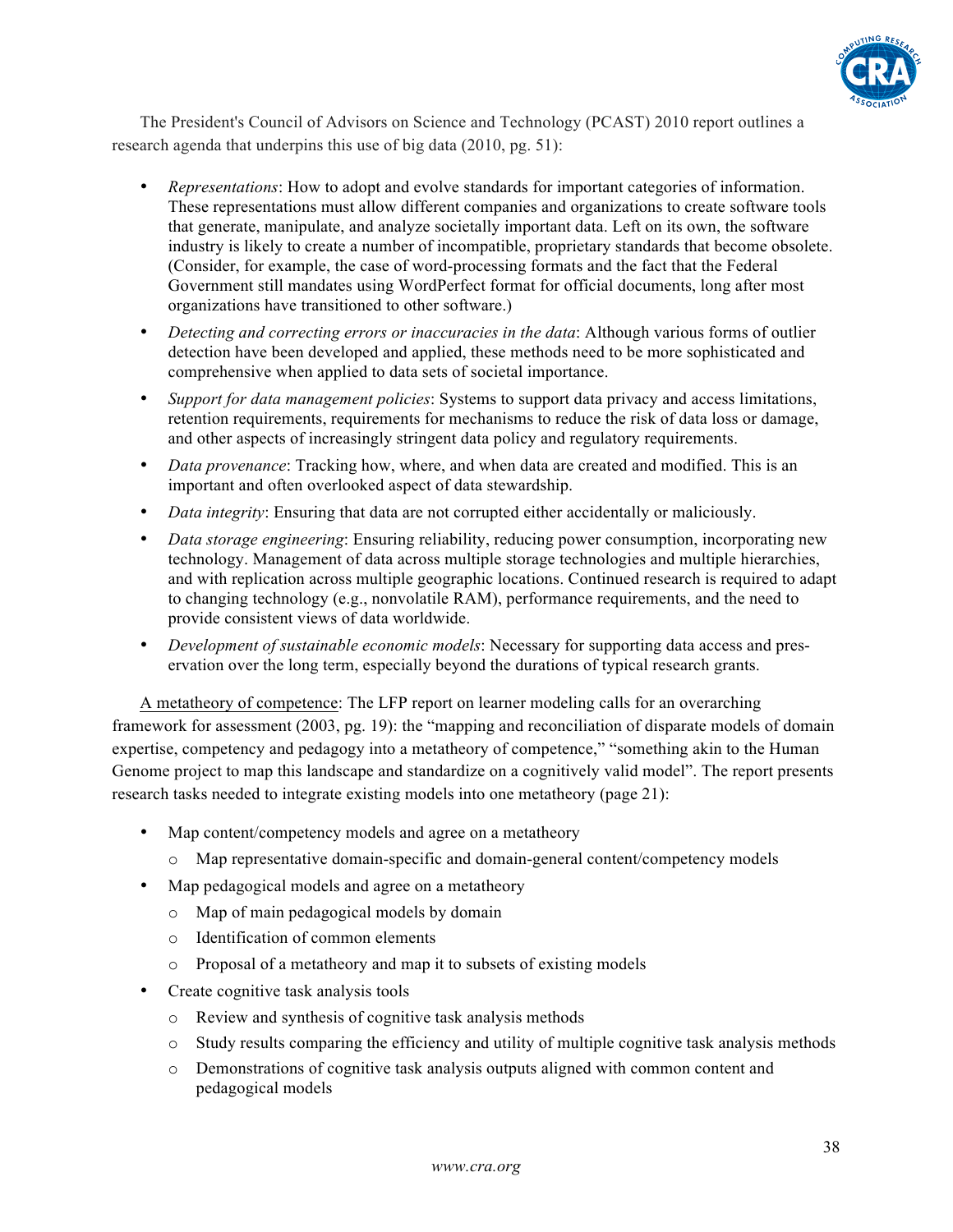

Earlier in this report, we articulated key questions that will determine the efficacy of this work:

- How can we efficiently and objectively determine and describe dependent sequences of learning objective and under what conditions each are applicable?
- How do we store and communicate these dependent sequences of objectives for use by multiple stakeholders/learning environments?
- How can we classify and make explicit relationships between and among knowledge components?
- How can we usefully demonstrate how similar concepts appear and reappear in various disciplines, domains, and contexts?

Assessment object strategy: The LFP report on learner modeling describes an Assessment Object Strategy that involves the "automated modular assessment design, development, delivery and analysis to support performance models" (2003, page 24). Such a "strategy will have to specify the reusable components of multiple assessment task types and multiple response types within those task types... An assessment object strategy will also include reusable mechanisms for scoring and combining evidence from multiple sources to generate probabilistic inferences about mastery of particular objectives or competencies… Another approach is to determine the number of independent dimensions that characterize the content and specify the location of the assessment object on each of several scales or dimensions." This report highlights three types of research needed:

- reusable components of multiple assessment task types and multiple response types
- reusable mechanisms for scoring and combining evidence from multiple sources to generate probabilistic inferences about mastery
- the number of independent dimensions that characterize the content and specify the location of the assessment object on each of several scales or dimensions

The NSF initiated "Reusable Learning" website articulates some of the challenges that need to be addressed for such an reusable assessment strategy to be effective (Robson, 2003):

In the case of digital learning resources, there are many problems to be overcome before we can expect widespread reuse and sharing. Learning tends to be highly contextual, and context is not as easy to disseminate as data alone. The specialized nature of learning resources sometimes requires specialized formats and specialized software to interpret them. Interactive resources seem harder to break up into smaller components than those consisting solely of text and graphics, making them less convenient to reuse than a book. Validity and trustworthiness are important issues for educational material, militating against the emergence of peer-to-peer educational file sharing networks. The simple metadata (title and author) and full text searches that seem adequate for searching and discovering entertainment and news content may not suffice for educational content. There are also elements of the academic and educational cultures that discourage a high degree of reuse.

#### **Human infrastructures.**

Technological advances without the accompanied advances in human capital will undermine our efforts. Research is needed in building enabling competencies in current educators, developing new specialist programs to address emerging needs, and in establishing new practices of collaboration across differentiated roles.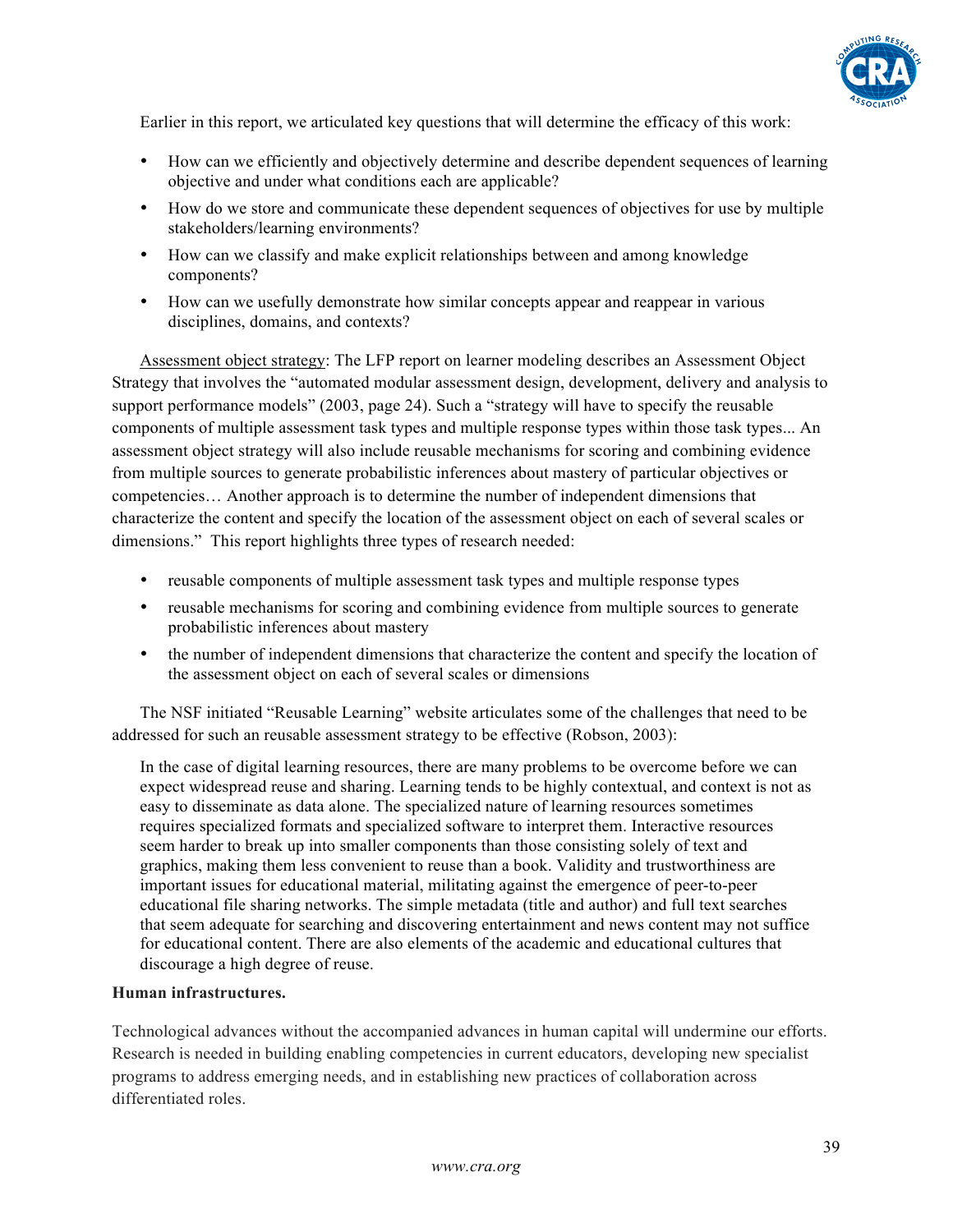

| <b>Research Area</b>               | Goal                                                                                                                                      |
|------------------------------------|-------------------------------------------------------------------------------------------------------------------------------------------|
| Development of data scientists:    | Every major research university should have an<br>interdisciplinary graduate programs aimed at developing<br>educational data scientists. |
| A vibrant Cyberlearning field:     | Develop a vibrant, generative and interdisciplinary Cyber-<br>learning field                                                              |
| Support the integration of new     | Educators involved in postsecondary learning should receive                                                                               |
| technologies into the professional | continuing professional development on technology-based                                                                                   |
| development of educators:          | models of teaching and learning, utilizing similar                                                                                        |
|                                    | mechanisms as those used with students.                                                                                                   |
| Collaborative design-based         | Stakeholders in postsecondary learning should collaborate                                                                                 |
| implementation research:           | on research that improves the usage of new technology-                                                                                    |
|                                    | based models of teaching and learning.                                                                                                    |

Develop data scientists: The U.S Department of Education's policy report on *Expanding Evidence Approaches for Learning in a Digital World* (EEA) recommends developing a generation of data scientists for education (2013, page 84):

Interdisciplinary teams of experts in educational data mining, learning analytics, and visual analytics should collaborate to design and implement research and evidence projects. Higher education institutions should create new interdisciplinary graduate programs to develop data scientists who embody these same areas of expertise. Educational data mining that incorporates learning analytics is a new field experiencing rapid growth (Bienkowski, Feng, & Means, 2012). It draws on multiple disciplines including statistics, machine learning, and cognitive science. Experts in these areas report that one cannot learn the necessary combination of skills without access to large datasets and guidance from mentors.

# A Vibrant Cyberlearning Field: The NSF Cyberlearning Report states that (2008, pg. 21):

The new field of cyberlearning requires new forms of expertise, new collaboration skills, new kinds of public-private partnerships, as well as flexibility and agility in the planning and conduct of research, development, and funding. Preparing the next generation of cyberlearning leaders parallels the challenge NSF met for the field of nanotechnology. A similar approach is needed, including support for centers that bring the emerging leaders together to rapidly develop the field of cyberlearning. Cyberlearning has the added challenges of needing to leverage rapid industry developments and of developing a cyberliterate citizenry.

The report calls for research to address the following questions (page 22):

- How can we leverage the best of cyber-learning advances in the universities and industry to attract and prepare a new, diverse generation of leaders?
- How does cyberlearning change the nature of lifelong and life-wide learning?
- Taking advantage of new ways to document progress, what are the varied pathways and trajectories that newcomers follow, and which ones are optimal?
- What are effective forms of professional development to stimulate the field to build on the successes of others using open-source learning environments, platforms, and other community supports such as "cloud computing"?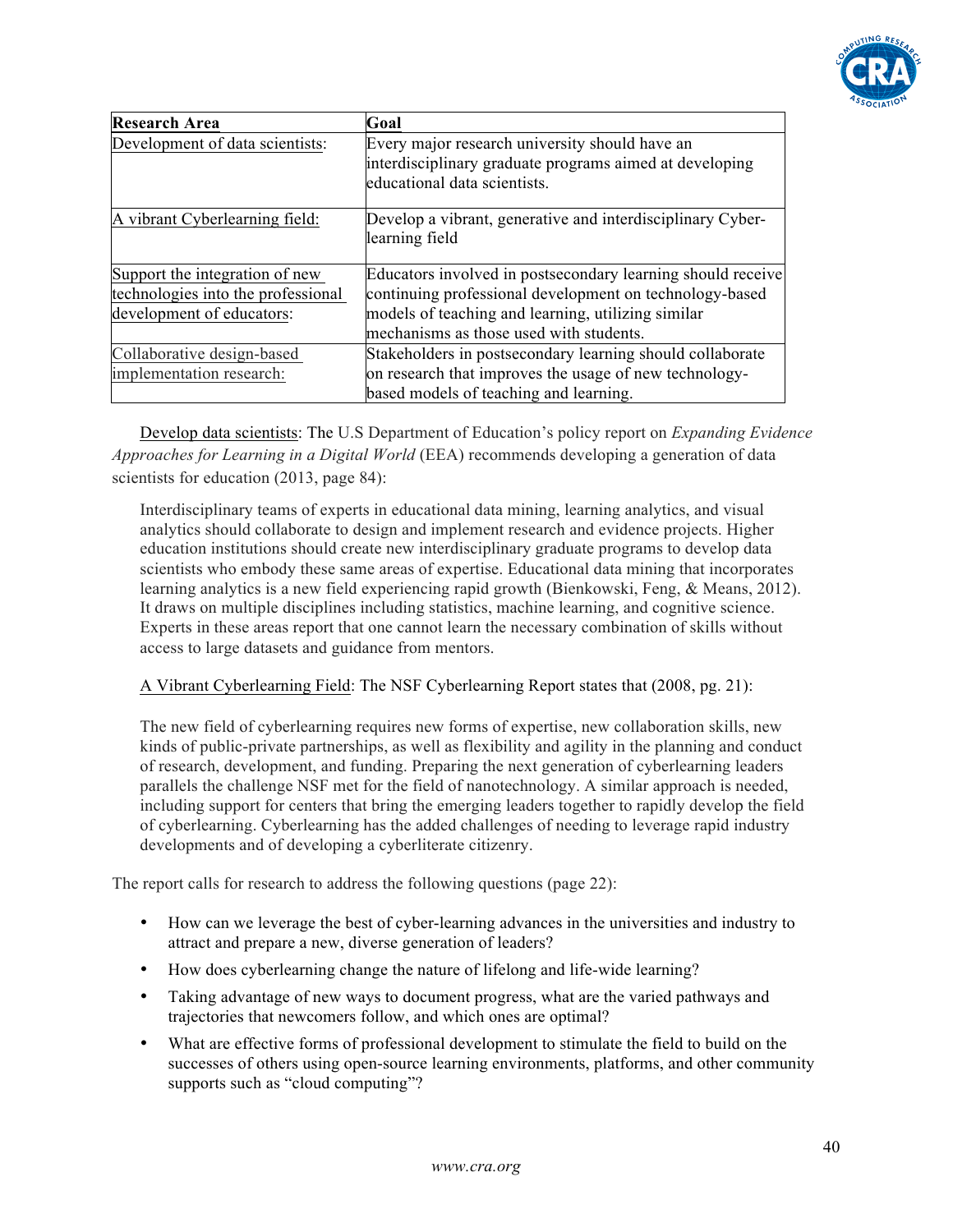

• What are promising methods for bridging international communities to form a vibrant, multinational field?

Support the integration of new technologies into professional development of faculty: The REAL report recommends (2012, page 10):

Update and expand professional development and pedagogy. Introducing advanced technologies into the learning environment without appropriate changes in pedagogy and associated professional development will have little real or sustained impact. New models for learning are evolving that make greater use of social networks, multimedia, and video content that dramatically changes traditional classroom models of instruction. The delivery device will continue to evolve and so must the pedagogy and associated professional development, to make sure teachers can use and integrate new technologies effectively."

The CLF report calls for the "meaningful integration of cyberinfrastructure skills and resources (e.g., networked instruments, data sets, visualization, and modeling software) into formal learning environments… providing the means for harnessing the potential of cyberinfrastructure resources for teachers to engage in developing and deepening subject content knowledge and pedagogical content knowledge." (2005, page 27)

Collaborative design-based implementation research: The EEA report cites the importance of designbased implementation research and "calls for sustained partnerships between developers, education researchers, and practitioners who jointly select a problem to work on and engage in multiple cycles of design and implementation decisions with data collection and analysis embedded in each cycle so that implementation can be refined based on evidence…" (2013, pg. 79). The report suggests three benefits of such an approach:

- Desirable as part of large-scale implementation of complex digital learning systems to maximize the likelihood that the innovation will be well implemented and to learn from each iteration cycle as part of a continuous improvement process.
- Brings data-informed decision making to the level of local practice.
- Can inform subsequent effectiveness studies but is important also for innovations on which effectiveness studies have been done to maximize local benefits from the innovation and to build knowledge of how to scale up the innovation without degradations in its impacts

# **Technical Infrastructures**

The NSF report on Cyberinfrastructure in science and engineering (CSE) notes that the concept of cyberinfrastructure "is premised on the concept of an advanced infrastructure layer on which innovative science and engineering research and education environments can be built… If *infrastructure* is required for an *industrial* economy, then we could say that *cyberinfrastructure* is required for a *knowledge*  economy." (2003, pg. 5). The report goes on to describe (2003, pg. 7):

The base technologies underlying cyberinfrastructure are the integrated electro-optical components of computation, storage, and communication that continue to advance in raw capacity at exponential rates. Above the cyberinfrastructure layer are software programs, services, instruments, data, information, knowledge, and social practices applicable to specific projects, disciplines, and communities of practice. Between these two layers is the cyberinfrastructure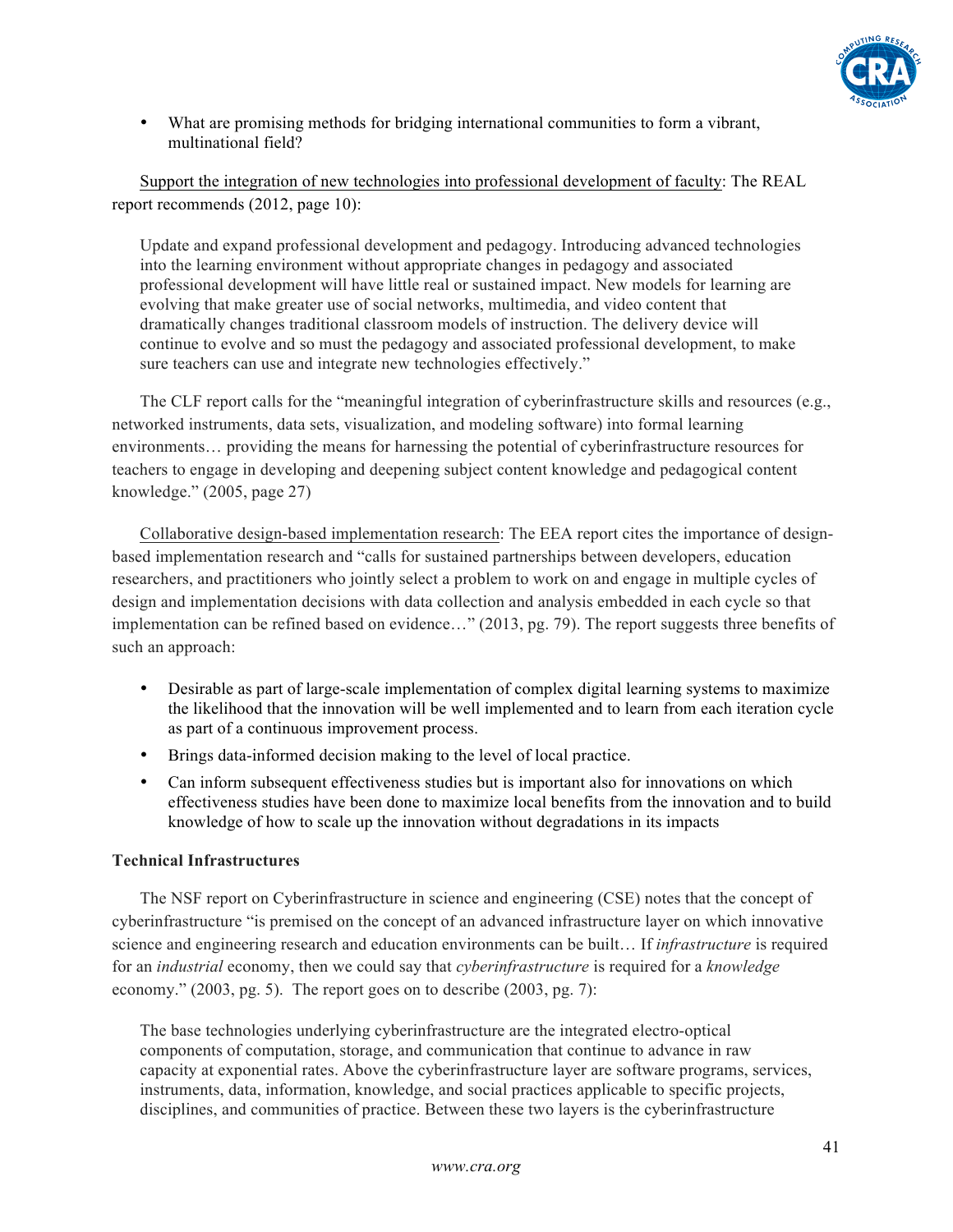

layer of enabling hardware, algorithms, software, communications, institutions, and personnel." Cyberinfrastructure is seen both "as an object of research, and other ("domain science") research communities who see it as a platform in service of research.

| <b>Research Area</b>                  | Goal                                                                                                                                                                                                                                              |
|---------------------------------------|---------------------------------------------------------------------------------------------------------------------------------------------------------------------------------------------------------------------------------------------------|
|                                       |                                                                                                                                                                                                                                                   |
| <b>Advance Seamless Cyberlearning</b> | Advance seamless cyberlearning across formal and informal<br>settings by galvanizing public-private partnerships and<br>creating a new interdisciplinary program focused on<br>establishing seamless cyberlearning infrastructure and<br>supports |
| Fundamental research to develop       | Develop insights that can guide the design, implementation,                                                                                                                                                                                       |
| foundations for new educational       | and improvement of next generation educational tools, media,                                                                                                                                                                                      |
| technologies                          | and infrastructures                                                                                                                                                                                                                               |
| Research on human-machine             | Create a research program that augments the study of                                                                                                                                                                                              |
| interaction                           | individual human-computer interaction with a comprehensive<br>investigation to understand and advance human-machine<br>collaboration and problem solving in a networked, online                                                                   |
|                                       | environment.                                                                                                                                                                                                                                      |
|                                       | Supporting funders' cyberlearning Increase the size and sustainability of NSF's and other                                                                                                                                                         |
| investments                           | funders' cyberlearning investments                                                                                                                                                                                                                |

Advance Seamless Cyberlearning: One of the pillars of the NSF report on Cyberlearning is the development of seamless cyberlearning across formal and informal settings. The report argues that (2008, pp. 35, 36):

*Seamless cyberlearning* is learning supported by cyberinfrastructure so that it can be pursued productively either through learner intent, driven by interests or demands in the moment and regardless of location, or through intentionally designed educational activities, which learners can take advantage of as needed or when the situation requires…Creating environments for seamless learning requires vital cyberlearning infrastructure research and development differentiates context as "that which surrounds us" and "that which weaves together." The latter definition makes clear how important cyberlearning infrastructure is likely to become, as it provides the technical substrate for weaving together in new designs the disparate learning and educational intentions and resources to make seamless cyberlearning a reality.

The report recommends that the NSF "advance seamless cyberlearning across formal and informal settings by galvanizing public-private partnerships and creating a new interdisciplinary program focused on establishing seamless cyberlearning infrastructure and supports" (pg. 26). It specifies the following research questions:

- How can cyberlearning infrastructure be used to mediate personalized learning across all the contexts in which it happens?
- How can the "right" resources, from digital assets to human peers and mentors, be provided in any context to support learning needs in the moments in which they arise?
- What different needs exist for different age populations and STEM learning domains?
- What scaffolding systems are necessary to support learning in these distributed learning environments?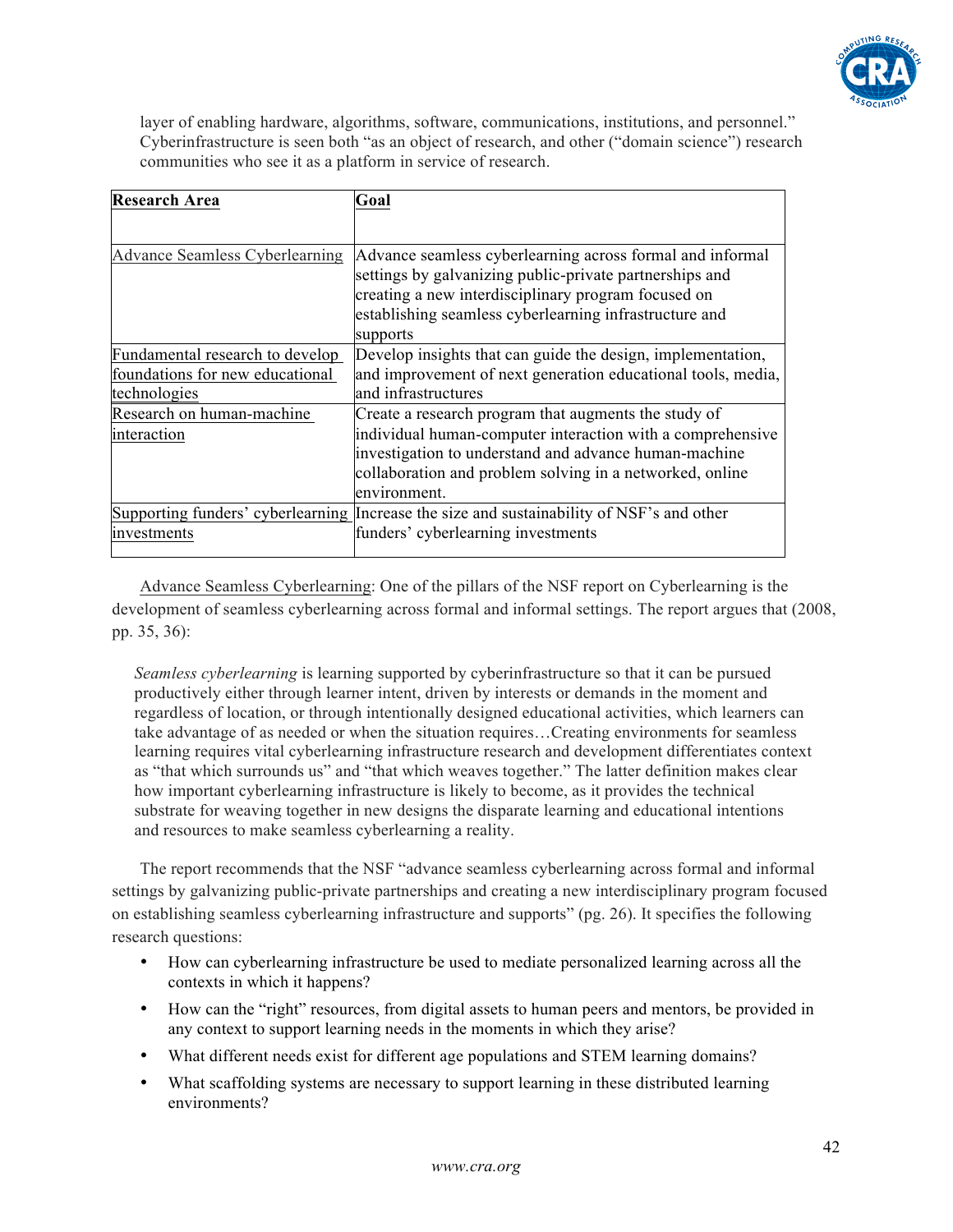

- How should theories of learning and instructional design be expanded to encompass learning across the boundaries of all the settings in which people learn?
- What forms of digital portfolios will be necessary to manifest evidence demonstrating learning activities and performances?

Fundamental research to develop foundations for new educational technologies: Both the PCAST's 2010 Report on "Designing a Digital Future" and its 2013 extension argue for foundational research to support new educational technologies. The 2010 report recommends that (page 42):

- The US Department of Education, in collaboration with NSF, should provide robust and diversified support for fundamental NIT R&D that will lay the foundation for educational technologies such as personalized electronic tutors, serious games and interactive environments for education, and mobile and social education technologies. The support for NIT-based education should extend from pre-school settings to lifelong learning.
- The US Department of Education, in collaboration with NSF, should have a long-term program to evaluate promising technology coming out of the research community in trials that include large numbers of sites and participants. Technology that proves its worth should be transferred into the schools. This program will require evolution of curricula and school processes and procedures.

Research on human-machine interaction: The 2010 PCAST report recommends (page 78):

The modes and the ease with which people interact with computers have improved as richer forms of interaction and better understanding of human capabilities have informed the design of interactive systems. The advent of widely available networking and the introduction of digital consumer products have further empowered people. We are now experiencing another spurt of growth – into the realms of social computing and media, NIT (Networking and Information Technology)-enabled social science, and collective interaction.

These richer interactions have obvious application for advancing education platforms. The report recommends that (page 78):

NSF, DARPA, and NIH should create a research program that augments the study of individual human-computer interaction with a comprehensive investigation to understand and advance human-machine collaboration and problem solving in a networked, online environment. The program should:

- create a science of social computing that, for example, gives insight into how to organize human contributions, how to incentivize participants, and how to design generic social-computing frameworks that could be used by different organizations for diverse purposes;
- foster research that pushes the field beyond the current examples of crowd-sourcing;
- encourage theoretical, algorithmic and engineering foundations that guide the design of peerproduction systems (in which large groups of individuals, sometimes tens or even hundreds of thousands, collaborate online) for a wide variety of tasks;
- design novel mission-specific uses of collaborative computing; and
- create shared privacy-preserving research platforms to enable researchers in computational social science to share and exchange experimental designs, behavioral experimental data, and human subject panels and subjects. For example, a promising application area for such experimental research is the study of human decision-making regarding security and privacy issues, so as to inform technology and design considerations in those areas.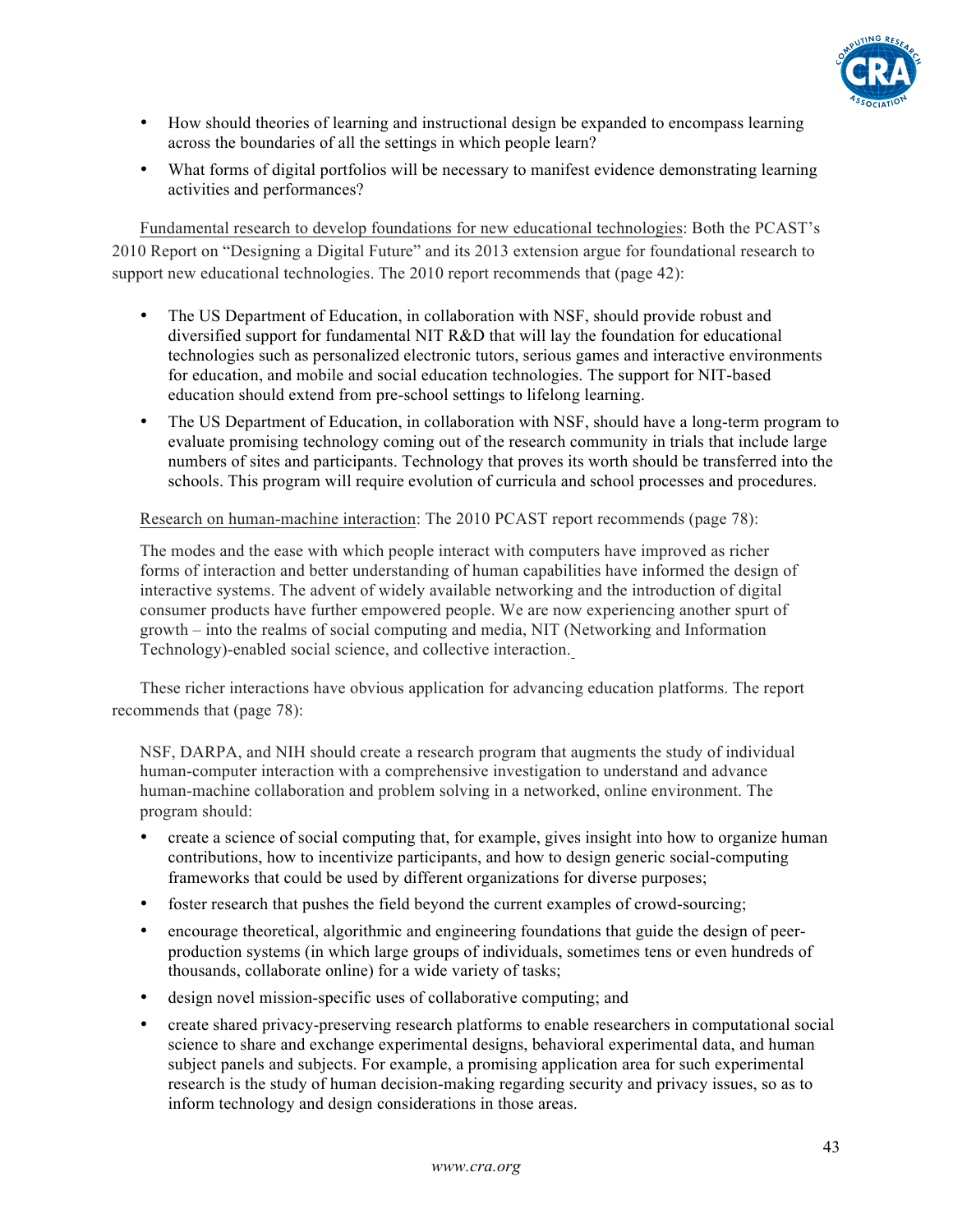

Increase the sustainability of funders' cyberlearning investments: The NSF report on Cyberlearning articulates a number of approaches that could be taken to increase the sustainability of cyberlearning investments (2008, pg. 33):

- *Fund incubations*. NSF should investigate incubation activities to fuel innovation in cyberlearning. One model is a derivation of the thriving IdeaLab13 concept (with central hub/exchange and core services—but freedom for innovators) that could be offered to higher education faculty during the summer. Imagine a number of universities with appropriate facilities making their campuses open by hosting multidisciplinary teams focused on rapid prototyping of cyberlearning tools, thus leveraging the availability of information and communication technology (ICT) resources to develop proofs of concept. These "technical swarms" around a creative core could produce viable scenarios and feasible technologies that would attract the attention of invited venture capitalists and research teams.
- *Establish competitions and challenges.* In conjunction with select partners (foundations or commercial entities or both), initiate several high-profile grand challenge competitions. These could be multiple small events or a limited set of more significant undertakings. The best recent example is the X-Prize Challenge, 14 in which an initial single concept has morphed into a broader set of opportunities, resulting in true, feasible solutions and functioning businesses. A more closely related project is the Digital Media and Learning Competition15 sponsored by the MacArthur Foundation and administered by the Humanities, Arts, Science and Technology Advanced Collaboratory.
- *Motivate participation across the private sector*. Open up requests for proposals or agree to cofund/cost-share the development of cyberlearning technologies with the private sector to stimulate innovation and encourage new businesses and business models. NSF could solicit proposals from private industry and high-tech industry firms to build out cyberlearning platforms or modular technologies to ensure that the ecosystem is cooperatively working around established community protocols. Consider partnerships with the higher education sector contacts at Apple, 3Com, EMC, HP, Intel, Microsoft, and others, who would be likely to invest in developing or partnering on the buildout of cyberlearning (test) environments if it would lead to additional business and services in the future.

The report also articulates three research questions to address in advancing this agenda.

- What should the life cycle of an educational resource be, and what kinds of professionals and organizations are needed to support the different phases of this life cycle?
- What are viable sustainability models for NSF-supported innovations?
- What are the characteristics of an organization that can sustain the quality of these resources?

#### **Grand challenges**

To integrate the areas of research delineated above, the NETP advocates a Grand Challenge strategy (2010, pg. 77):

American computer science was advanced by a grand challenge problems strategy when its research community articulated a set of science and social problems whose solutions required a thousand-fold increase in the power and speed of supercomputers and their supporting networks, storage systems, and software. Since that time, grand challenge problems have been used to catalyze advances in genetics (the Human Genome Project), environmental science, and world health. To qualify as grand challenge problems suitable for this organization, research problems should be: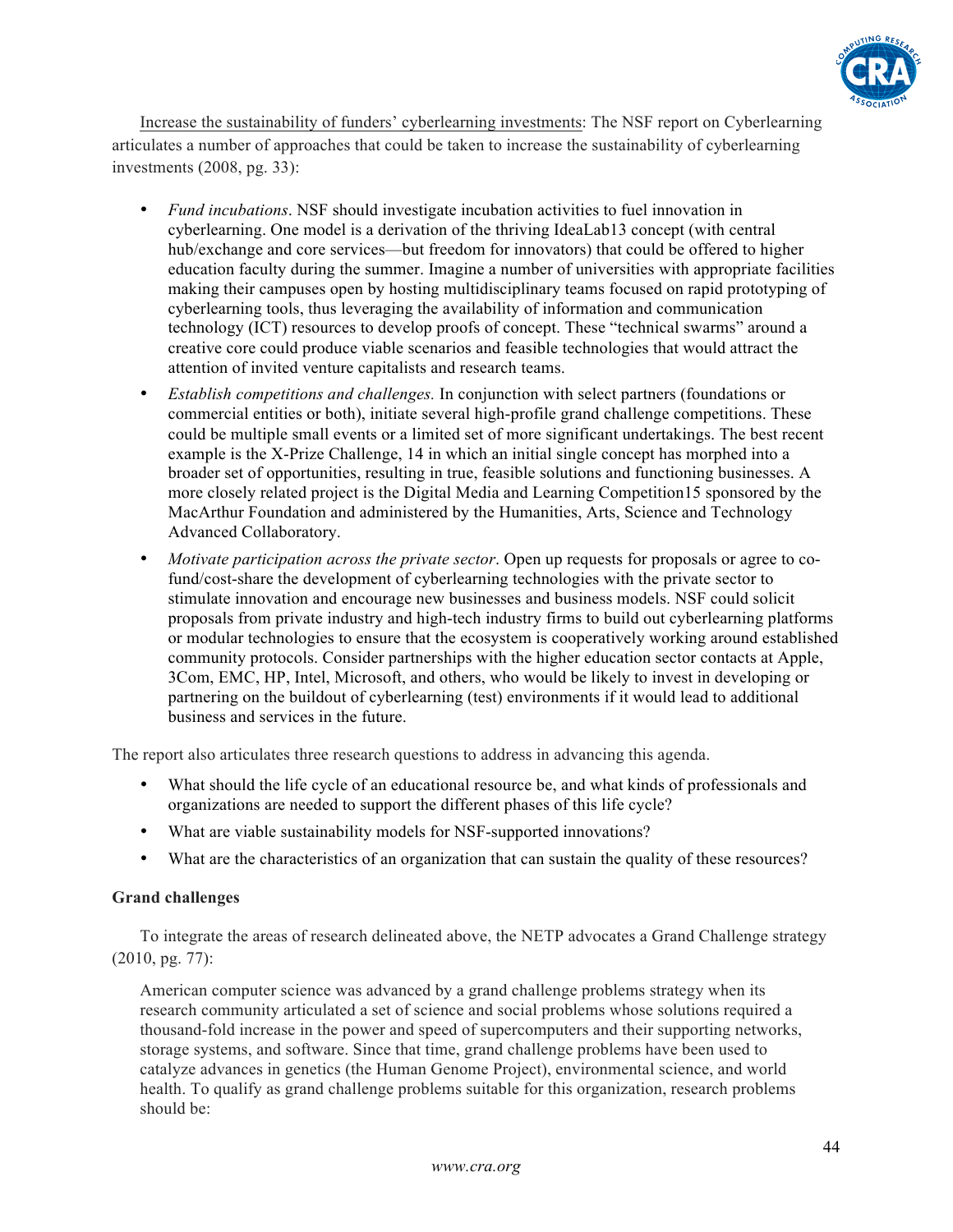

- Understandable and significant, with a clearly stated compelling case for contributing to longterm benefits for society
- Challenging, timely, and achievable with concerted, coordinated efforts
- Clearly useful in terms of impact and scale, if solved, with long-term benefits for many people and international in scope
- Measurable and incremental, with interim milestones that produce useful benefits as they are reached.

| <b>Research Area</b>            | Goal                                                                |
|---------------------------------|---------------------------------------------------------------------|
|                                 |                                                                     |
| A real-time, self-improving     | Design and validate an integrated system that provides real-time    |
| learning system:                | access to learning experiences tuned to the levels of difficulty    |
|                                 | and assistance that optimizes learning for all learners, and that   |
|                                 | incorporates self-improving features that enable it to become       |
|                                 | increasingly effective through interaction with learners.           |
| Assessing complex $21st$        | Design and validate an integrated system for designing and          |
| Century skills:                 | implementing valid, reliable, and cost-effective assessments of     |
|                                 | complex aspects of 21st century expertise and competencies          |
|                                 | across academic disciplines.                                        |
| Big data in education:          | Design and validate an integrated approach for capturing,           |
|                                 | aggregating, mining, and sharing content, student learning, and     |
|                                 | financial data cost-effectively for multiple purposes across many   |
|                                 | learning platforms and data systems in near real time.              |
| Design principles for effective | Identify and validate design principles for efficient and effective |
| and efficient online learning   | online learning systems and combined online and offline learning    |
| systems                         | systems that produce content expertise and competencies equal to    |
|                                 | or better than those produced by the best conventional instruction  |
|                                 | in half the time at half the cost.                                  |
| Detailed descriptions of        | Use (and improve) objective techniques like cognitive task          |
| expertise for the top 1000 jobs | analysis to unpack the tacit and conscious decisions and tasks      |
| to come                         | done by objectively determined experts in the top 1,000 job         |
|                                 | categories that will drive our economy for the next 20 years.       |

A real-time, self-improving learning system: The first Grand Challenge described by the NETP states that (2010, page 78):

Today, we have examples of systems that can recommend learning resources a person might like, learning materials with embedded tutoring functions, software that can provide UDL supports for any technology-based learning materials, and learning management systems that move individuals through sets of learning materials and keep track of their progress and activity. What we do not have is an integrated system that can perform all these functions dynamically while optimizing engagement and learning for all learners. Such an integrated system is essential for implementing the individualized, differentiated, and personalized learning called for in this plan. Specifically, the integrated system should be able to

- Discover appropriate learning resources;
- Configure the resources with forms of representation and expression that are appropriate for the learner's age, language, reading ability, and prior knowledge; and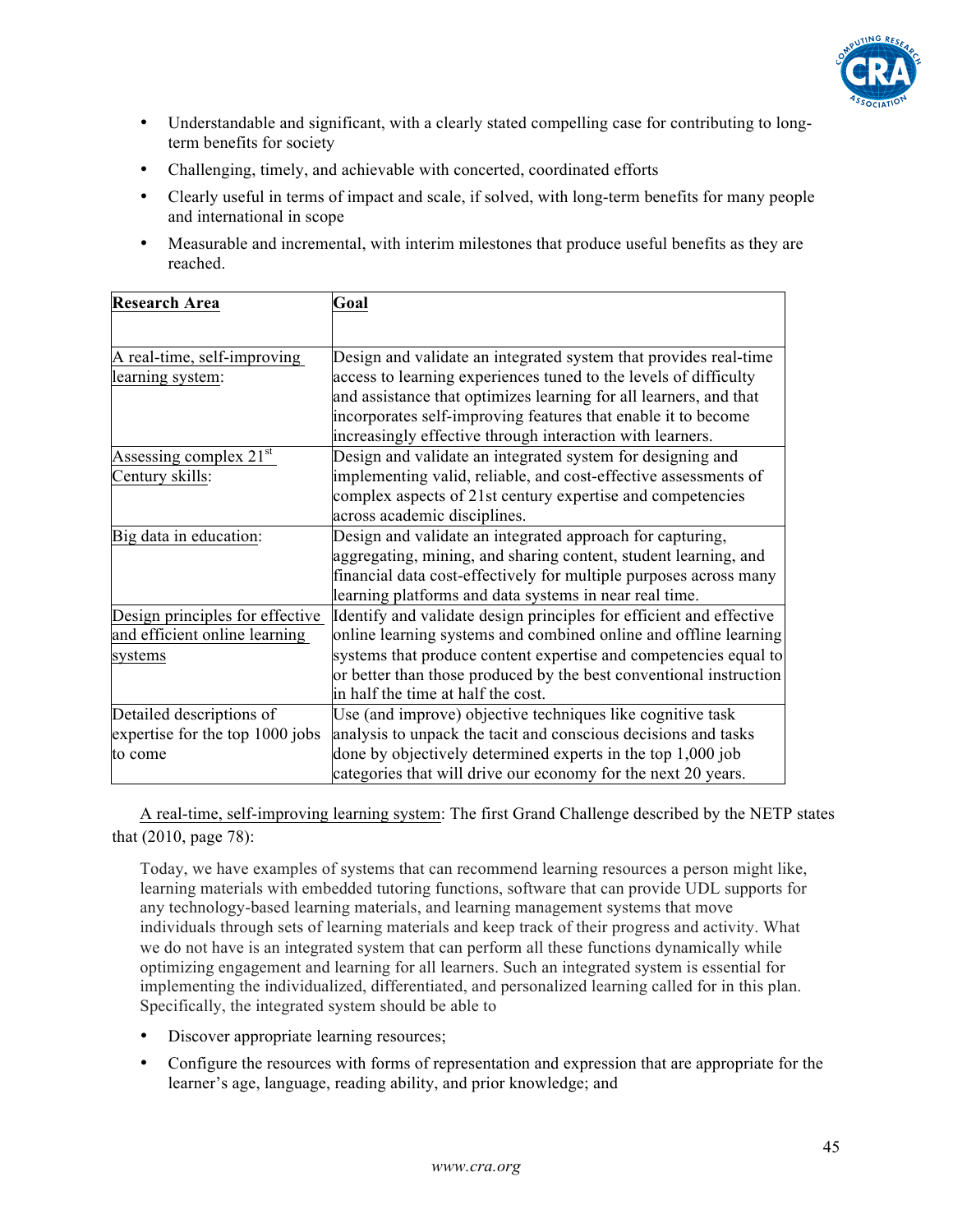

• Select appropriate paths and scaffolds for moving the learner through the learning resources with the ideal level of challenge and support.

Assessing complex 21<sup>st</sup> Century skills: The second Grand Challenge described by the NETP states that (2010, page 79):

… the development of a validated, cost-effective, single system, applicable across content domains. Such a system should involve integrating the following features:

- Systematic analysis of the claims about student competence (including competence with respect to complex aspects of inquiry, reasoning, design, and communication) intended by academic standards and the kinds of evidence needed to judge whether or not a student has each of those aspects of competence;
- Specifying assessment tasks and situations that would provide the desired evidence;
- Administering complex assessment tasks capable of capturing complex aspects of 21st-century expertise through the use of technology; and
- Developing and applying rules and statistical models for generating reliable inferences about the learner's competencies based on performance on the assessment tasks.

Big data in education: The third Grand Challenge described by the NETP states that (2010, page 79):

Although underlying technologies for exchanging data sets exist, education does not yet have the kind of integrated Web-enabled data-sharing system that has been developed for the health-care, telecommunications, and financial sectors. Such a system must be capable of dealing with both fine-grained data derived from specific interactions with a learning system and global measures built up from that data, and it must be able to collect, back up, archive, and secure data coming from many different systems throughout a state. It must also be capable of integrating the financial data essential for managing costs. Addressing this challenge will require:

- A data format to represent learning and financial data;
- A service to discover and exchange data;
- A data security standard for the service;
- A specification, test suite, and reference implementation of the service to ensure vendor compliance; and
- Best practices to guide the deployment of such services.

Design principles for effective and efficient online learning systems: The final Grand Challenge described by the NETP states that (2010, page 80):

Research labs and commercial entities are hard at work developing online learning systems and combined online and offline learning systems that support the development of expertise within and across academic disciplines. Although we have isolated examples of systems producing improved learning outcomes in half the time, we have yet to see this kind of outcome achieved within the K– 12 system and particularly in those schools where students need help the most. In addition, in both K–12 and higher education, we have yet to see highly effective systems that can be brought to scale. We have evidence that learning can be accelerated through online tutoring, restructuring curricula, and by providing guiding feedback for improvement throughout the learning process. Further, we know that the current "packages" of learning that define semester and yearlong courses